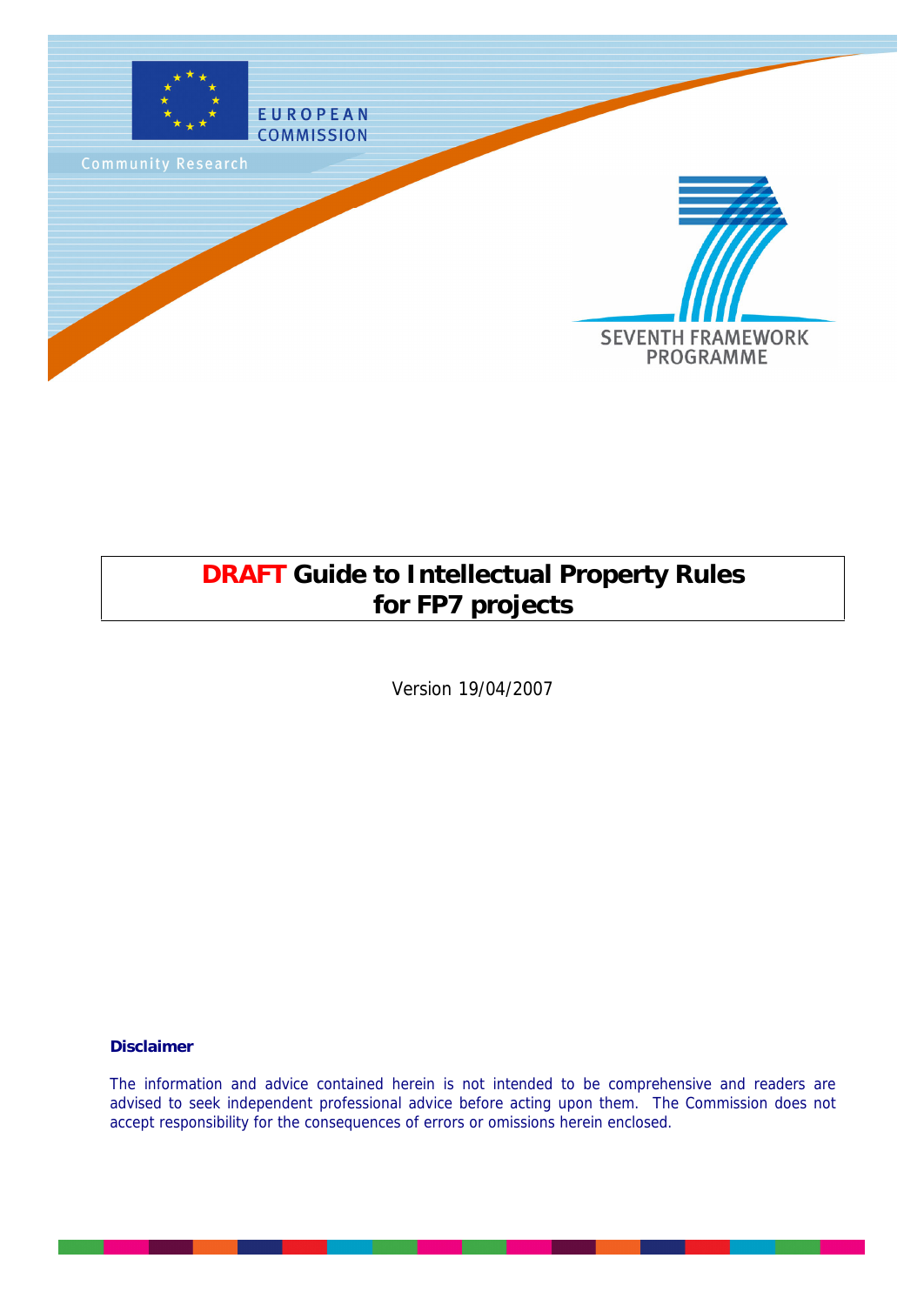# **TABLE OF CONTENTS**

| 1.               |      |                                                                                 |  |  |
|------------------|------|---------------------------------------------------------------------------------|--|--|
| $\overline{2}$ . |      |                                                                                 |  |  |
| 3.               |      |                                                                                 |  |  |
| $\overline{4}$ . |      |                                                                                 |  |  |
|                  | 4.1. |                                                                                 |  |  |
|                  | 4.2. |                                                                                 |  |  |
|                  | 4.3. |                                                                                 |  |  |
| 5.               |      |                                                                                 |  |  |
|                  | 5.1. |                                                                                 |  |  |
|                  | 5.2. |                                                                                 |  |  |
| 6.               |      |                                                                                 |  |  |
| 7.               |      | DISSEMINATION (INCLUDING PUBLICATION) OF FOREGROUND 13                          |  |  |
|                  | 7.1. |                                                                                 |  |  |
|                  | 7.2. |                                                                                 |  |  |
|                  | 7.3. |                                                                                 |  |  |
|                  | 7.4. | Dissemination of foreground in security research projects 16                    |  |  |
| 8.               |      |                                                                                 |  |  |
|                  |      |                                                                                 |  |  |
|                  | 8.1. |                                                                                 |  |  |
|                  | 8.2. |                                                                                 |  |  |
|                  | 8.3. |                                                                                 |  |  |
|                  | 8.4. |                                                                                 |  |  |
|                  | 8.5. |                                                                                 |  |  |
|                  | 8.6. | Can exclusive access rights be given to another participant or third party? 21  |  |  |
|                  | 8.7. |                                                                                 |  |  |
|                  | 8.8. | Conditions for access rights: Royalty-free or fair and reasonable conditions 23 |  |  |
|                  | 8.9. |                                                                                 |  |  |
|                  |      |                                                                                 |  |  |
|                  |      |                                                                                 |  |  |
|                  |      |                                                                                 |  |  |
|                  |      |                                                                                 |  |  |
|                  |      |                                                                                 |  |  |
| 9.               |      |                                                                                 |  |  |
| 10.              |      |                                                                                 |  |  |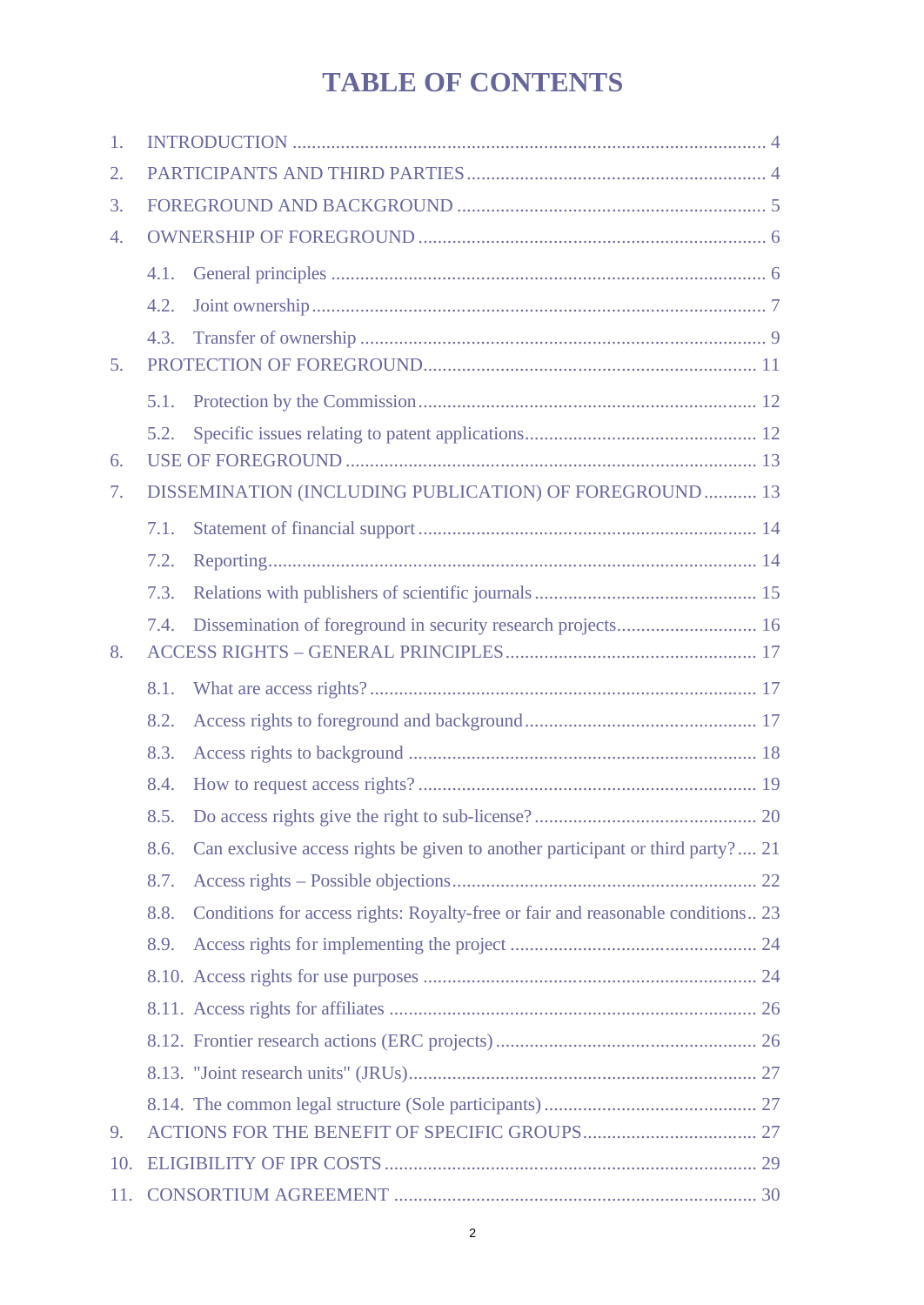| 12. PARTICULAR RULES APPLICABLE TO EURATOM PROJECTS  31        |  |
|----------------------------------------------------------------|--|
|                                                                |  |
| 14. PLAN FOR THE USE AND DISSEMINATION OF FOREGROUND 32        |  |
|                                                                |  |
|                                                                |  |
| 17. SURVIVING THE (END OF THE) EC GRANT AGREEMENT  35          |  |
|                                                                |  |
|                                                                |  |
|                                                                |  |
| 21. ANNEX II - SUMMARY OF THE NOTIFICATION REQUIREMENTS AND OF |  |
|                                                                |  |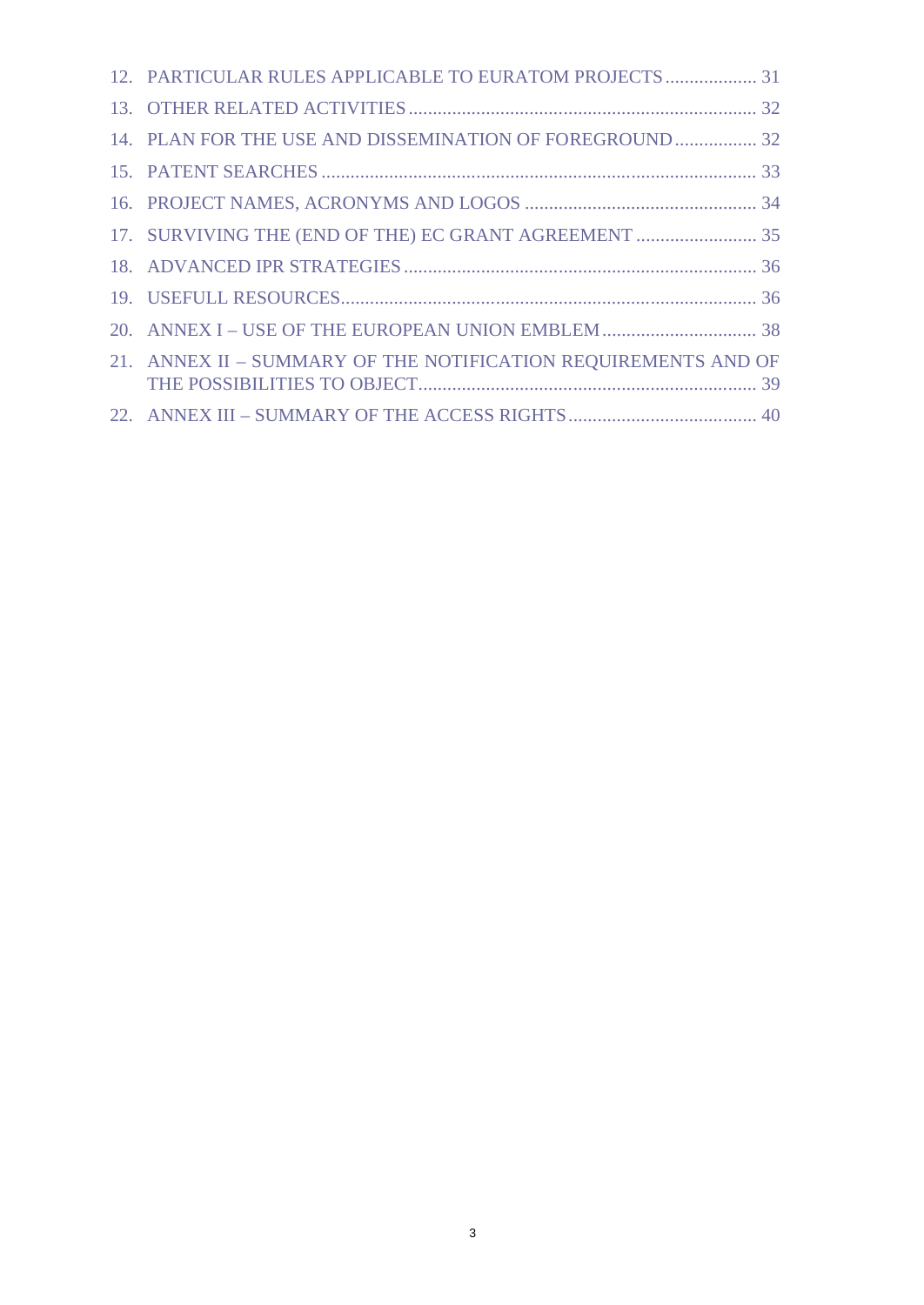## **1. INTRODUCTION**

This document provides an overview of the Intellectual Property Rights (IPR) provisions applicable in *the Seventh Framework Programme* (FP7) *of the European Community for* research, technological development and demonstration activities (2007-2013)<sup>1</sup>.

It is a guide to the various issues and potential pitfalls regarding IPR that participants may encounter when preparing and participating in an FP7 project.

Overall, participants are strongly encouraged to consider and tackle IPR issues as soon as possible during the preparation of their project and to negotiate any relevant questions with the other participants before starting the project. Indeed, IPR issues can affect both the way a project is conducted, and the exploitation of results after the end of a project. Moreover, certain provisions foresee a default regime if no alternative agreement has been reached.

This guide should be considered in conjunction with the applicable legislation, in particular the "Rules for Participation"<sup>2</sup> ("RfP") and the "EC model Grant Agreement"<sup>3</sup> ("ECGA"). These official documents prevail over any statement contained in this guide.

Where possible, reference is made throughout this guide to the relevant articles. Most of the provisions referred to in this guide are part of Annex II of the EC Grant Agreement (thus, a reference such as "Article II.30 of ECGA" refers to Article 30 of Annex II of the EC Grant Agreement). However, for certain types of FP7 projects, more specific IPR provisions may be found in Annex III, such as the ones applicable to research actions for SMEs or for SME associations<sup>4</sup>. In specific cases, "special clauses" may also be included in Article 7 of the core grant agreement; a list of all such clauses is available<sup>5</sup>.

Moreover, *Frontier research actions* (conducted under the European Research Council – ERC) do not rely on the EC Grant Agreement but on a separate "*ERC Grant Agreement*", referred to as *ERC-GA* in this guide.

## **2. PARTICIPANTS AND THIRD PARTIES**

A "**participant**"<sup>6</sup> is a legal entity taking part in an indirect action (i.e. a specific FP7 project undertaken by one or more participants) and having the rights and obligations defined by the EC Grant Agreement entered into with the European Commission (on behalf of the European

<sup>&</sup>lt;sup>1</sup> Decision No 1982/2006/EC of the European Parliament and of the Council of 18.12.2006 –  $\frac{\text{http://eur-}}{\text{http://eur-}}$ lex.europa.eu/LexUriServ/site/en/oj/2006/l\_412/l\_41220061230en00010041.pdf.

Regulation 1906/2006 (http://eur-lex.europa.eu/LexUriServ/site/en/oj/2006/l\_391/l\_39120061230en00010018.pdf). Similar Rules apply to the Euratom Framework Programme (Regulation 1908/2006 – http://eurlex.europa.eu/LexUriServ/site/en/oj/2006/l\_400/l\_40020061230en00010059.pdf).

<sup>&</sup>lt;sup>3</sup> The text of the EC Grant Agreement (including Annexes) may be found at **http://cordis.europa.eu/fp7/calls-grant**agreement\_en.html.

<sup>&</sup>lt;sup>4</sup> Hence references such as "Article III<sup>SME</sup>.of ECGA".

<sup>5</sup> See http://cordis.europa.eu/fp7/calls-grant-agreement\_en.html.

<sup>&</sup>lt;sup>6</sup> The term "participant" as used here is equivalent to the term "beneficiary" used in the EC Grant Agreement.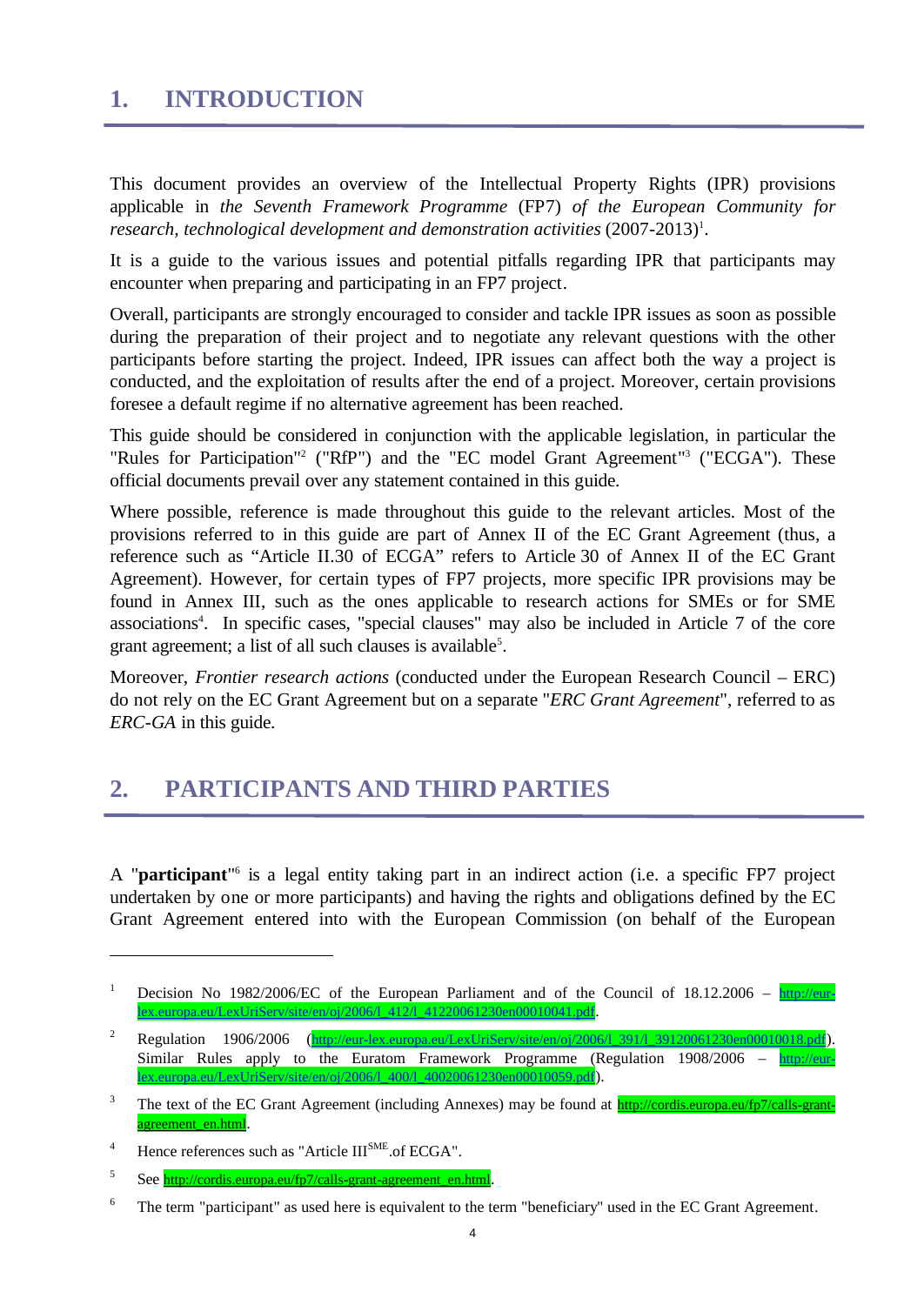Community). For the sake of simplicity, hereafter the word "participant(s)" will be used to indicate those participating in a given project.

A "**consortium**" is the term used to describe all of the participants in the same project.

The term "**third party**" is used to describe a legal entity which does not participate in the same project<sup>7</sup>, even though such third party may participate in another FP7 project.

Only a "legal entity" as defined in the Rules for Participation<sup>8</sup> (e.g. company, university, research centre, individual) can become a participant in a FP7 project. A department (or faculty, university institute etc.) which does not have legal status cannot<sup>9</sup>.

The "**coordinator**" has a very specific role amongst the participants in a given project. It has to "*monitor the compliance by participants [beneficiaries with their obligations under this grant agreement*" (Article II.2.3.e of ECGA), which includes the participants' obligations regarding IPR, dissemination and use issues.

## **3. FOREGROUND AND BACKGROUND**

"**Foreground"** <sup>10</sup> means the results, including information, materials and knowledge, generated in a given project, whether or not they can be protected. It includes intellectual property rights (IPRs such as rights resulting from copyright protection, related rights, design rights, patent rights, plant variety rights, rights of creators of topographies of semiconductor products), similar forms of protections (e.g. sui generis right for databases) and unprotected know-how (e.g. confidential material).

Thus, foreground includes the tangible (e.g. prototypes, micro-organisms, source code and processed earth observation images) and intangible (IPR) results of a project. Results generated outside a project (i.e. before, after or in parallel<sup>11</sup> with a project) do not constitute foreground.

"Background"<sup>12</sup> is information and knowledge (including inventions, databases, etc.) held by the participants prior to their accession to the EC grant agreement, as well as any intellectual property rights which are needed for carrying out the project or for using foreground. Regarding intellectual property rights for which an application must be filed, only those intellectual property rights for which the application was filed before the accession of the participant to the EC Grant Agreement are included.

The fact that participants are legal entities is important in this respect. If a specific department of a university or company is involved in a project, the background will be that of the whole university

<sup>7</sup> If foreseen in the EC grant agreement, some third parties may carry out some work in the project (e.g. subcontractors, affiliates or members of a joint research unit). However, such third parties do not become participants as defined above.

<sup>8</sup> See Articles 2.1 and 4.1 RfP; Note that, in exceptional cases, a participant may be a natural person.

<sup>&</sup>lt;sup>9</sup> Where such a department (with no legal status) takes part in a project, the participant is considered to be the legal entity to which the department belongs (i.e. the university / company).

<sup>&</sup>lt;sup>10</sup> The definition is in Article 2.4 RfP and Art. II.1.7 ECGA. Under FP5 and FP6, the results were designated as "knowledge", which may however have been slightly confusing to some new users due to the generic meaning of this expression.

<sup>&</sup>lt;sup>11</sup> Results generated in parallel with a project are often informally referred to as "sideground".

<sup>&</sup>lt;sup>12</sup> The definition is in Article 2.5 RfP and Article II.1.4 of ECGA.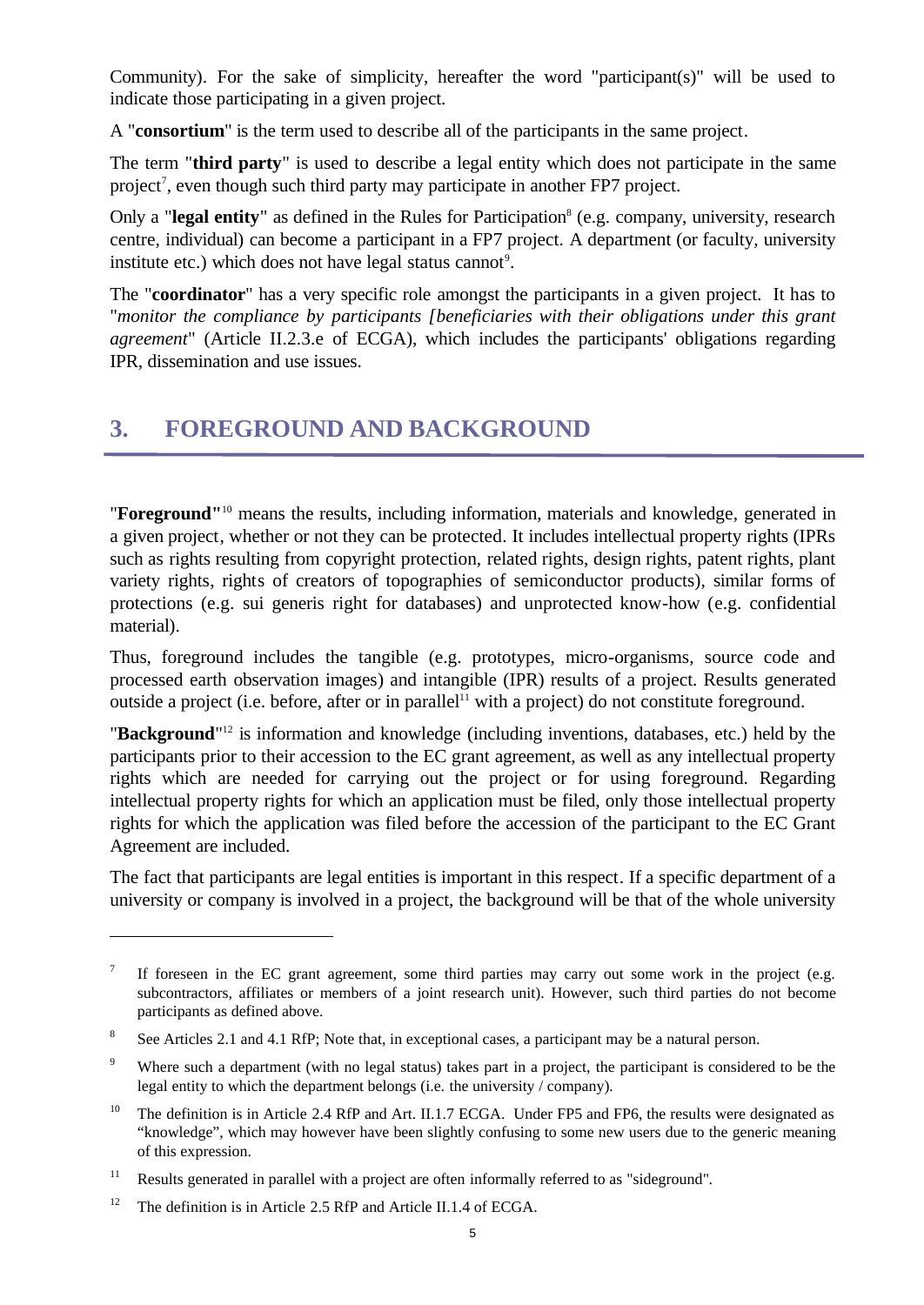or company (subject to its relevance to the project), not just that of the specific department (unless the department constitutes a legal entity and is the participant). This is important as a participant may have to grant the other participants in the project access rights to the background of other departments under certain conditions. However, there are several mechanisms in the EC Grant Agreement which make it possible for participants to decide accurately what background will be available to each other (e.g. by defining background and/or specifying which background is excluded from the obligation to grant access). This is explained in more detail in section 8 on access rights.

**Ownership of background** is not affected by participation in a FP7 project.

The definition of background specifies that it relates only to information **relevant to the project (i.e.** *needed* **to implement the project or** *needed* **to use the foreground generated**). This further limits the scope of information and rights which could potentially be considered to constitute background, and to which other participants could request access.

In addition, it should be noted that the background of a given participant is not limited to the information *it owns*, but also extends<sup>13</sup> to any information or IPR which *it holds* – for instance through licensing agreements or material transfer agreements (MTAs). Even though restrictions may be attached to such information or IPR (in which case they should be clearly mentioned to the other participants, see Article 48.5 RfP – Article II.32.3 of ECGA), it is nevertheless included in the background of its holder. However, also here there are several mechanisms in the EC Grant Agreement which make it possible for a participant not to have to grant access to (all) such background, especially if a pre-existing agreement prevents it. This is why the access rights to background only need to be granted "*provided that the participant [beneficiary] concerned is entitled to grant them*" (Articles 49.2 and 50.2 RfP – Articles II.33.2 and II.34.2 of ECGA). In addition, participants may define background and/or specify which specific background is excluded from the obligation to grant access. This is explained in more detail in section 8 on access rights.

As indicated above, regarding IPRs for which an application has to be filed (e.g. patents), the definition of background only includes those IPRs for which such an application was filed before acceding to the grant agreement (i.e. before starting the project). While this is coherent with the aim of legal certainty, this means for example that if an invention was made before starting the project, but a patent application for it was filed after starting the project, this application (and the resulting patent, if any) will not be considered as background. If participants wish to avoid this, especially when during their negotiations it appears that such an event is possible, they may of course agree to also include such later-filed IPRs in the definition of background.

## **4. OWNERSHIP OF FOREGROUND**

*References : Articles 39-41 RfP – Article II.26 of ECGA (Euratom : Article. 39-40 RfP).*

### **4.1. General principles**

<sup>&</sup>lt;sup>13</sup> Unless, of course, such information is explicitly excluded, or is not mentioned in the positive list (if any) defining which background can be accessed by the other participants – see section 8.3 below.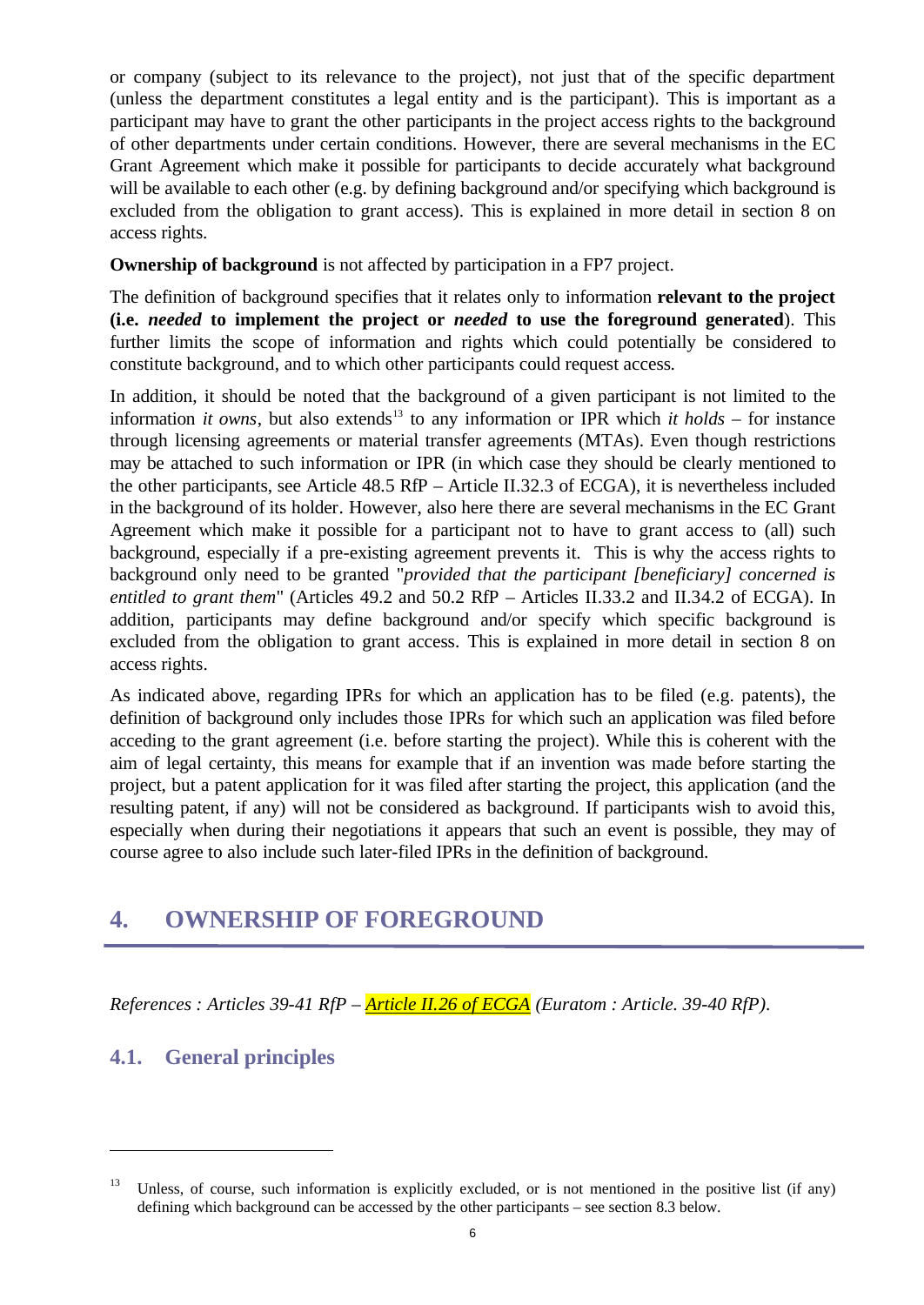**Foreground** resulting from the project is owned by the participant which generated it. When foreground is generated jointly (i.e. where the separate parts of some result cannot be attributed to different participants), it will be jointly owned, unless the participants concerned agree on a different solution (see "Joint ownership" below).

As in FP6 and FP5, **foreground** resulting from the project belongs to that participant which generated it.

In order to be able to **prove** ownership (as well as the date of generation) of foreground, it is strongly recommended that all participants maintain documents showing the development of the generation of knowledge or results, e.g. laboratory notebooks, in accordance with proper standards<sup>14</sup>. This may help avoid or resolve disputes between participants about the origin of certain results and any attached IPR<sup>15</sup>.

In addition, participants must ensure that, where necessary, they reach an agreement with their employees **and other personnel if the latter are entitled to claim rights to foreground** (including personnel of third parties such as subcontractors, students, etc.), in order for the participant to be able to meet its contractual obligations<sup>16</sup>. Such agreements may for instance involve a formal transfer of ownership, or at least the granting of appropriate access rights (with a right to sub-license).

For **academic institutions**, this is especially relevant regarding (a) "non-employees" such as students (both undergraduate and postgraduate, e.g. PhD students), and (b) researchers in those countries having a specific type of "professor's privilege" regime (according to which the researchers concerned may have some personal rights to the results of university research).

### **4.2. Joint ownership**

<u>.</u>

*References : Articles 40-41 RfP – Article II.26.2 of ECGA (Euratom : Article 40 RfP).*

Joint owners must agree among themselves on the allocation and the terms of exercising the ownership of the foreground. In the absence of such an agreement (or pending its conclusion), a default joint ownership regime applies.

Joint ownership arises (automatically, by default) in two specific cases:

- in regular actions (collaborative projects, etc.), in respect of *foreground generated jointly* by two or more participants, where their respective share of the work cannot be ascertained (Article 40.1 RfP – Article II.26.2 of ECGA); and
- in *actions for the benefit of specific groups* (see Article 41 RfP and section 9 below).

Evidently, participants are free to agree amongst themselves on alternative regimes, such as the joint ownership of the foreground resulting from the project. A participant could also place a given piece of foreground in joint ownership with a third party (e.g. its mother company), but this necessitates a (partial) transfer of ownership, which will be subject to the relevant provisions regarding transfer of ownership (see 4.2 below).

<sup>&</sup>lt;sup>14</sup> See for instance http://www.btgplc.com/btguploads/BTG\_LabNotebook\_Mar06.pdf

<sup>&</sup>lt;sup>15</sup> This may also be important where patenting in the USA is concerned, due to their "first-to-invent" regime.

<sup>&</sup>lt;sup>16</sup> This is particularly important for the granting of access rights to foreground to other participants – see Article 39.2 RfP and Article II.26.3 of ECGA.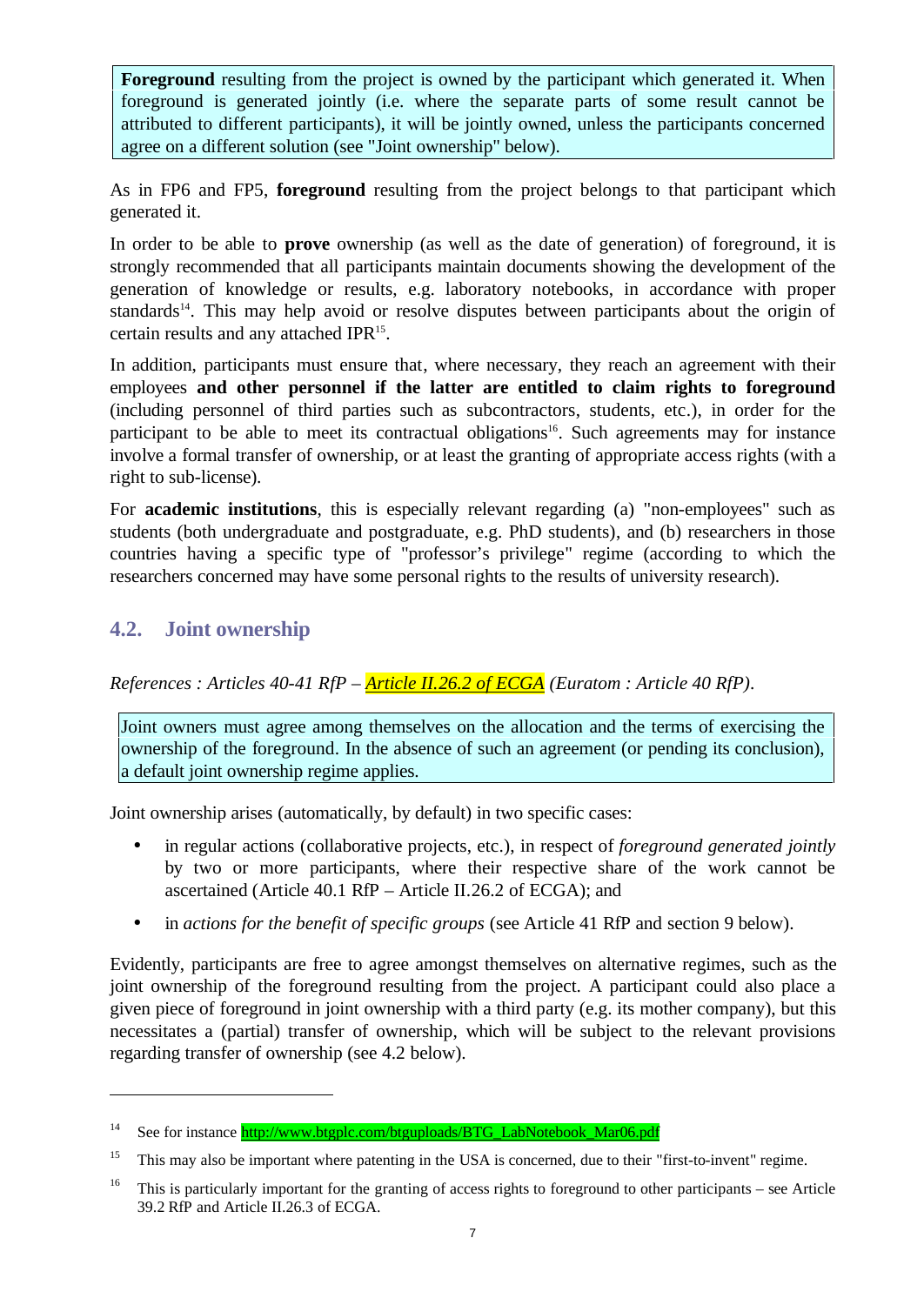**Joint owners have to agree** among themselves on the allocation and the terms of exercising the ownership of the foreground, typically by incorporating appropriate provisions in their consortium agreement regarding joint ownership or entering into a *joint ownership agreement* (Article 40.1 RfP, last sentence – Article II.26.2 of ECGA, second sentence).

Insofar as allocation of ownership is concerned, the joint owners may agree, for instance, that patent applications will be filed and maintained by only one participant on behalf of the others (in such a case there will be a partial transfer of ownership). They should also define the respective shares of ownership, if they are not divided equally.

With respect to the terms of exercising the ownership, it is highly advisable that joint ownership arrangements clarify management issues such as the sharing of the costs arising from legal protection procedures (e.g. patent filing and examination fees, renewal fees, prior state of the art searches, infringement actions, etc.) and the exploitation of the jointly owned foreground (e.g. sharing of any revenues or profits). Such joint ownership arrangements should also take into account the different national joint ownership regimes to avoid their potential pitfalls<sup>17</sup>.

The joint owners may of course agree not to continue with joint ownership but decide on an alternative regime (for example, a single owner with more favourable access rights for the other participants that transferred their ownership share or any other fair counterpart).

To avoid problems regarding the joint ownership provisions of national IPR laws (in particular regarding the right to grant licences by joint owners), a **default regime for joint ownership** has been introduced which is applicable only in the absence of a specific agreement between the participants concerned or pending its conclusion (Article 40.2 RfP – Article II.26.2 of ECGA). Nevertheless, it remains advisable for participants to reach a specific agreement as soon as possible after the generation of the jointly owned foreground.

According to the default regime each of the joint owners is entitled to grant non-exclusive licences to third parties, without requesting the authorisation of the other joint owner(s).

However, the other joint owner(s) must (a) be given 45 days prior notice and (b) is (are) entitled to fair and reasonable compensation, in particular in the case of a profitable exploitation (if no profitable exploitation takes place and depending on the circumstances, it may be that no compensation would appear to be fair and reasonable). In addition, in order to make it possible for the other joint owner(s) to verify whether the proposed compensation is fair and reasonable, any necessary information regarding the granted license, including any direct or indirect benefits given in return, should be provided. The participants could foresee a specific procedure in their consortium agreement to deal with issues relating to possible joint ownership agreements.

Whether or not a patent relating to foreground is jointly owned depends on the exact scope of work done by each of the joint owners and the claims (of the patent application(s) as well as, where different in scope, that of the patent(s) granted). For instance, it might happen that a patent application covers (claims) both a new process A (developed jointly by organisations  $X$  and  $Y$ ) and an improvement B (developed by Y only). This patent application would clearly be jointly owned by organisations X and Y. However, if it appears (during the official prosecution of the application) that process A is not patentable, the patent eventually granted will cover only improvement B (developed by Y only) and should therefore belong exclusively to organisation Y. In short, the (joint) ownership of a patent may need to be reviewed during the prosecution (examination or opposition, if any) procedure.

<sup>&</sup>lt;sup>17</sup> For example, care should be taken when considering employees' rights, etc. as these may differ significantly from country to country. Ideally the participants will have clarified the steps to be taken if a dispute arises, such as the possible use of a mediator, and the governing law applicable etc.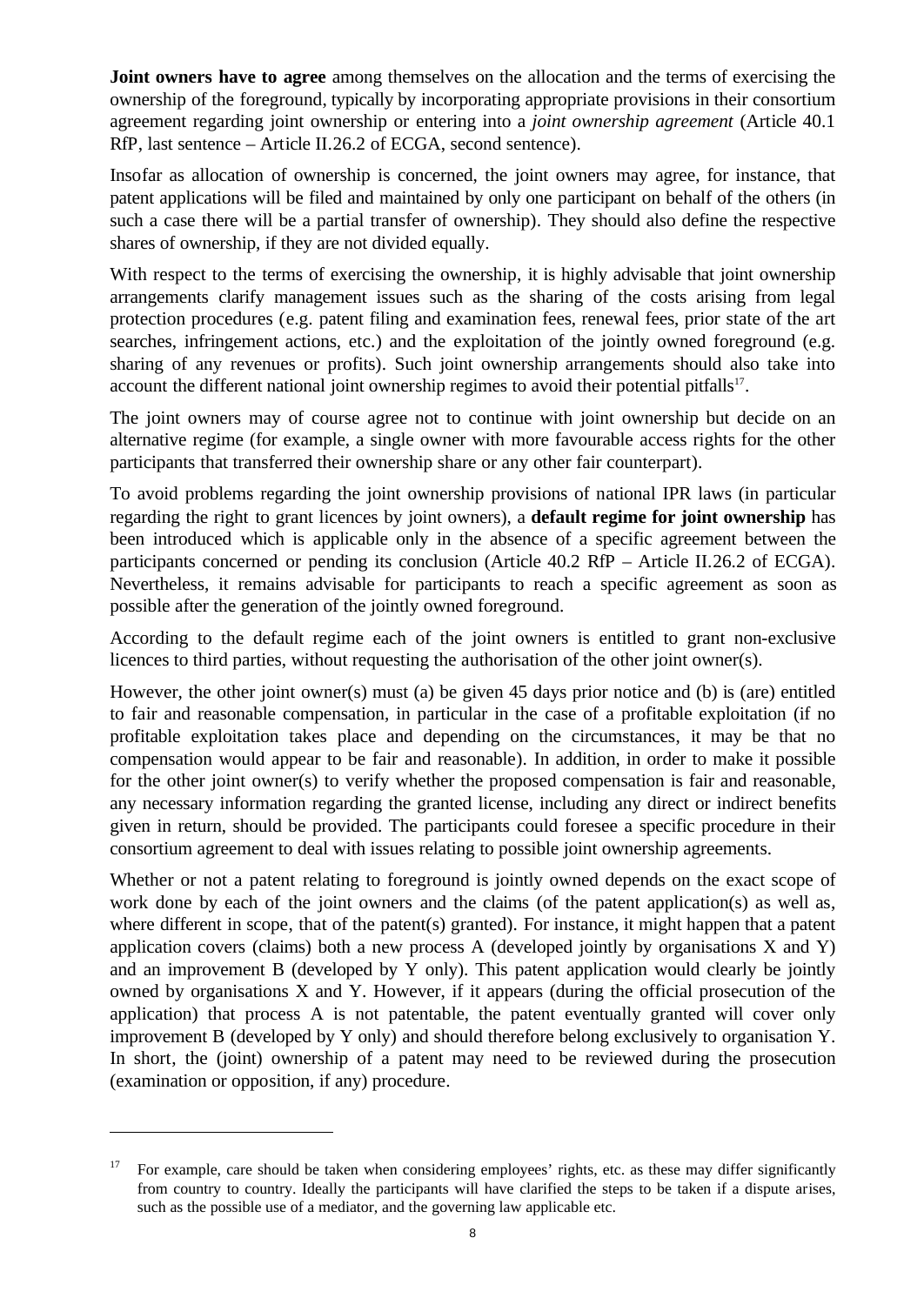### **4.3. Transfer of ownership**

*References : Article 42 RfP – Article II.27 of ECGA (Euratom : Article 41 RfP)*

Transfers of ownership of foreground are allowed, though the obligations regarding that foreground must be passed on to the transferee. In principle, as long as the participant concerned is required to grant access rights, at least 45 days notification must be given to the other participants, during which time they have the right to object. However, they may agree in advance that no prior notification is necessary with regard to a specifically identified third party. Contrary to FP6, the Commission must only be notified in very limited cases.

When ownership is transferred, the assignor must conclude **appropriate arrangements** to ensure that its contractual obligations with respect to dissemination, use, and the granting of access rights (Article 42.2 RfP; Article II.27.1 of ECGA) are passed on to the new owner (the "assignee"), as well as by the latter to any subsequent assignee. Moreover, prior notice must be given to the other participants, and to the Commission in certain cases.

#### **Information to – and objections by – other participants**

There is a requirement to give **prior notice to the other participants in the same project** (as long as the participant concerned is required to grant access rights), with a time limit of 45 days or a different time-limit agreed upon (Article 42.3 RfP – Article II.27.2 of ECGA). Moreover, the rights of the other participants are even better protected than before as this prior notification should contain "*sufficient information about the new owner of the foreground to permit them* [i.e. the other participants] *to exercise their access rights".*

**Objections** by another participant may only be raised – within 30 days or a different time-limit agreed upon – if such a transfer would adversely affect its access rights. If this adverse effect is demonstrated, the intended transfer cannot take place until an agreement has been reached (Article 42.4 RfP,  $\S$  2 – Article II.27.3 of ECGA).

#### **Regular transfers to a specific third party**

#### *References : Article 42.3 RfP – Article II.27.2 of ECGA*

A simplification introduced in FP7 is that, subject to prior agreement by all participants in a project (for example in the Consortium Agreement), one of them (X) can be authorised to **transfer** the ownership of any foreground it generates to a specifically identified third party (for instance its mother company or an affiliate). Once such a global authorisation has been provided, participant X no longer has to give prior notice to the other participants of each individual transfer and therefore the latter will no longer have the possibility to object. This should address concerns expressed for example by large industrial groups where it is sometimes clear from the beginning that all foreground generated will be transferred to another entity of the group, without being detrimental to other categories of participants (as they need to provide their agreement). Nevertheless, before agreeing to such an exemption, the other participants should carefully consider the situation, and in particular the identity of the third party concerned to determine if their access rights could be properly exercised in case a transfer takes place. In security research projects, the transfer to third parties should only be decided on a case-by-case basis and should be handled with greatest caution.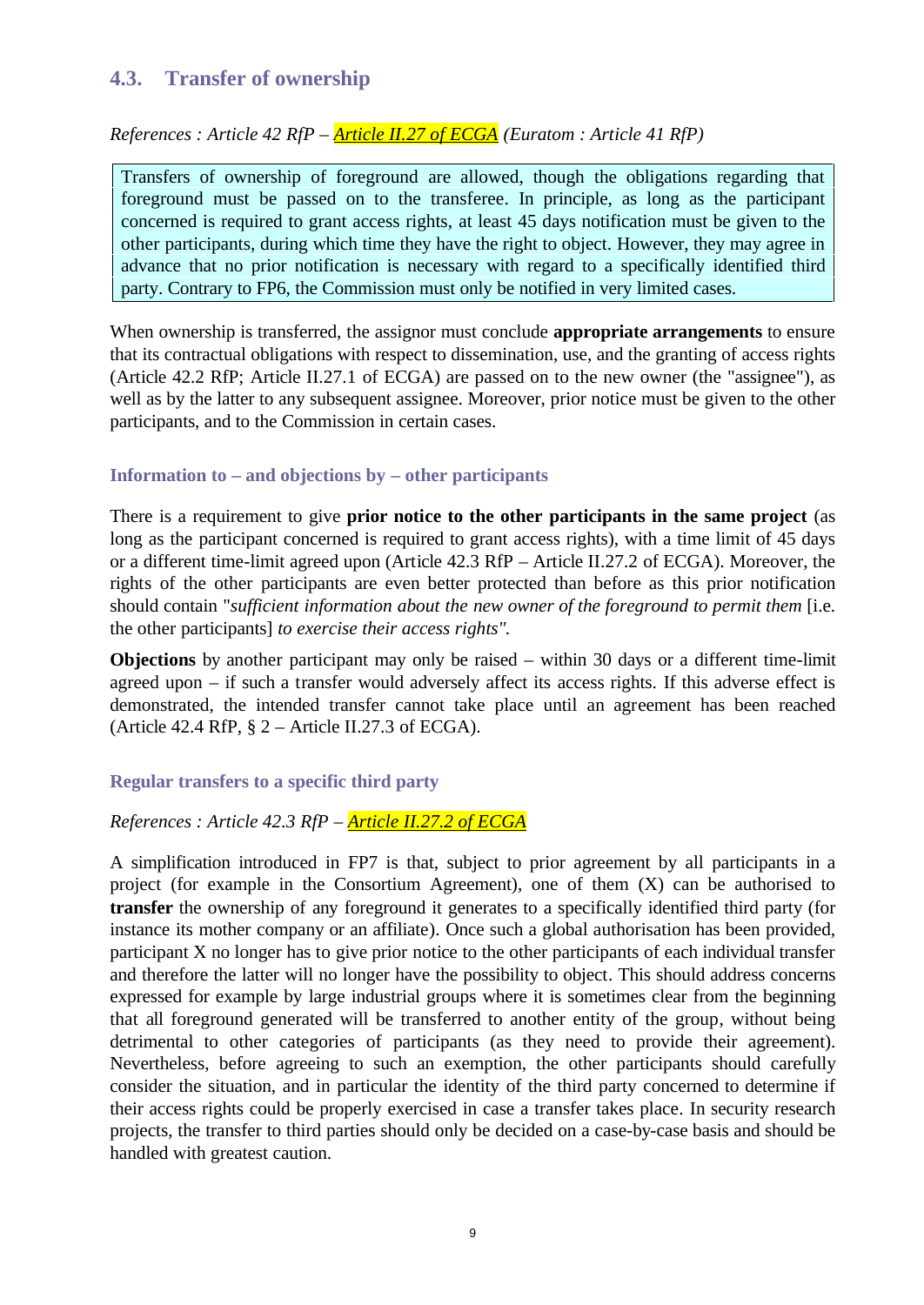#### **Other transfers**

Transfer of ownership of foreground can take place explicitly ("intended" transfer) but may also arise in the context of a take-over, the merger of two companies or similar cases. IPR-related obligations under the EC Grant Agreement will also have to be passed on and respected in those cases, and the same provisions of the EC Grant Agreement apply. However, in this case, the limitation "*subject to its obligations concerning confidentiality"* (Article 42.3 RfP; Article II.27.2 of ECGA) clarifies that **legal confidentiality constraints** (relating e.g. to mergers and acquisitions – "M&As") prevail, and may for instance justify that the other participants are only informed ex-post, instead of being notified ex-ante, in order to comply in particular with legislation relating to M&As.

**Information to – and objections by – the Commission**

*References : Article 43 RfP – Article II.27.4 of ECGA*

Although foreground may be transferred by a participant to any legal entity (Article 42.1 RfP), the Commission **may object** to intended transfers to "non-European" third parties (more accurately, to third parties established in a third country not associated to the Seventh Framework Programme), if it considers that it is detrimental to European competitiveness or inconsistent with ethical principles or security considerations.

When could the Commission consider that the intended transfer of ownership is:

• not in accordance with the interests of developing the competitiveness of the European economy ?

A transfer of ownership could for example be viewed not in accordance with these interests if the result of the transfer would mean that important foreground would become inaccessible for European companies or that it would create a major competitive disadvantage for European companies.

• inconsistent with ethical principles ?

An intended transfer of ownership would be inconsistent with ethical principles if, as a consequence, the foreground would be used (in further research or commercially) in a way that is not in accordance with the fundamental ethical rules and principles recognised at European and international level. It is clear that if foreground is to be used in a certain country, such use must respect the legislation of that country.

• inconsistent with security considerations ?

This could for example occur if the intended transfer of ownership could – from a security standpoint – cause significant foreground not to be readily available on the European market, or if "sensitive" foreground is intended to be transferred to third parties established in third countries that are deemed a security risk.

The grant agreement does not foresee automatic notification of the Commission in case of an intended transfer of ownership, except where a special clause is introduced to this effect (see below). However, the Commission may become aware of the intended transfer by other means. If it considers that it might be necessary to use its right to object, it will immediately inform the participant(s) concerned, and request it to suspend the intended transfer. Once it has examined the issue, it will notify the requirements for such a transfer to take place. The transfer of ownership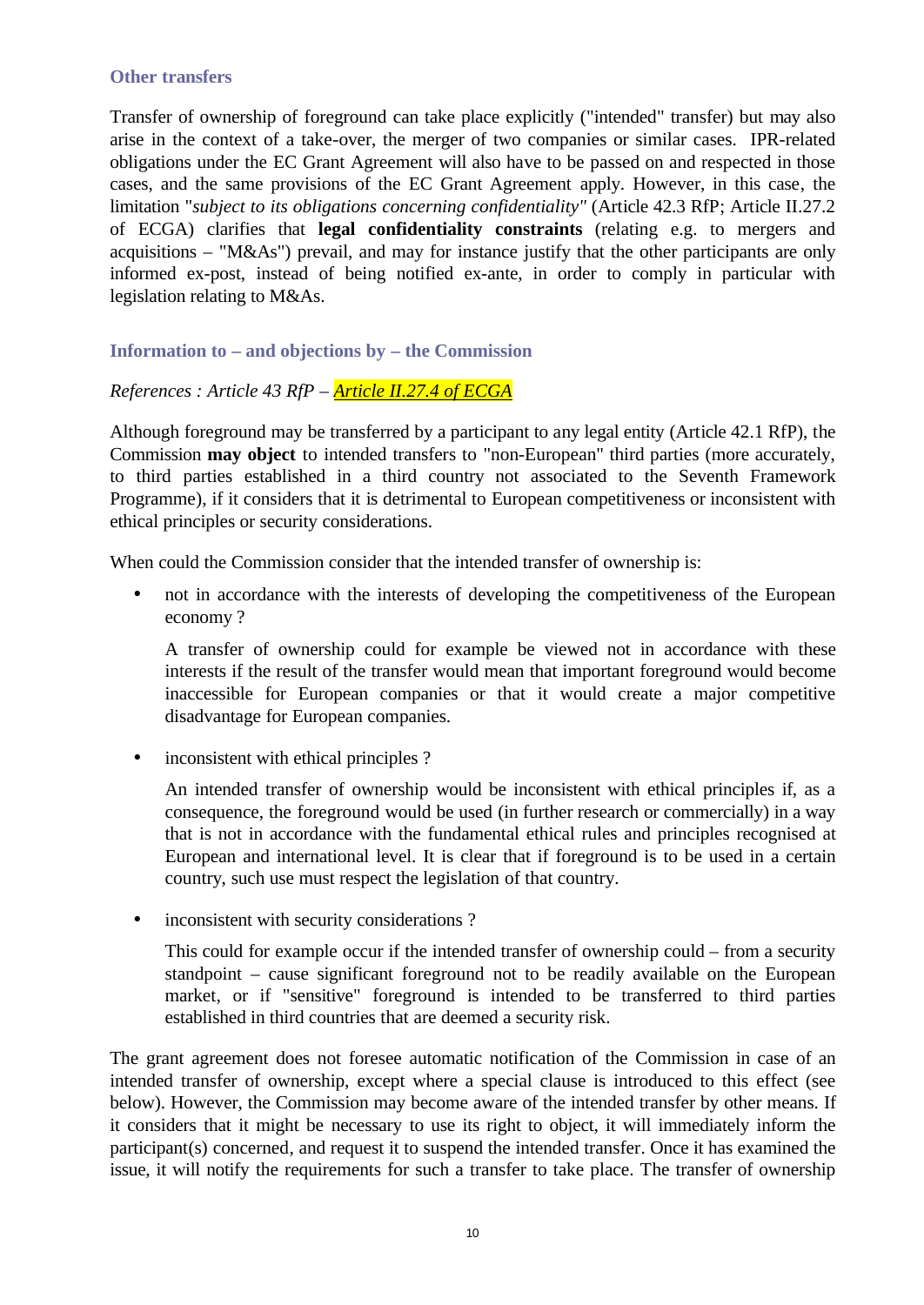shall not take place until the Commission is satisfied that appropriate safeguards will be put in place.

Contrary to previous Framework Programmes, transfers of ownership between participants as well as within Member States and Associated countries are now allowed **without any prior information to the Commission**. Where appropriate, a special clause may be included in the EC Grant Agreement, requiring the participants to notify the Commission of any intended transfer of ownership of foreground to a third party established in a non-associated third country (see Articles 19.5 and 42.5 RfP – special clause 11).

Participants which have been notified of an intended transfer by another participant of ownership of foreground to a third party established in a third country not associated to the Seventh Framework Programme should inform the Commission of the intended transfer if they have serious concerns about it (Article 18.6 RfP). This will entitle the Commission to use its right to object.

Annex II to this guide summarises the various provisions relating to prior notifications and rights to object.

## **5. PROTECTION OF FOREGROUND**

*References : Article 44 RfP – Article II.28 of ECGA (Euratom : Article 43 RfP)*

Valuable foreground should be protected. Protection is not mandatory in all cases, though the decision *not* to protect foreground should preferably be made in consultation with the other participants, which may wish to take ownership. If valuable foreground is left unprotected, the Commission may take ownership.

Where foreground is capable of industrial or commercial application (even if it requires further research and development, and/or private investment), it **should be protected** in an adequate and effective manner in conformity with the relevant legal provisions, having due regard to the legitimate interests of all participants, particularly the commercial interests of the other participants. Participants should, individually and preferably collectively, reflect on the best strategy to protect in view of the use of the foreground both in further research and in the development of commercial products, processes or services.

The reference to industrial or commercial applicability and to the legitimate interest of the participants means that Intellectual Property protection is not mandatory in all cases. Apart from a lack of industrial or commercial applicability (e.g. certain fundamental research results), there are also situations where journal publication or other means of putting foreground in the **public domain** constitute appropriate alternatives, taking into account the specificity of the project, the nature of the results concerned and the legitimate interests of the participants. The *free and open source software* (F/OSS) approach is perfectly valid in certain cases, but evidently it is preferable that all participants in the project are informed of this strategy before the project starts in order to avoid possible conflicts.

In other cases, it might prove advisable to keep the invention confidential and to **postpone** the filing of a patent (or other IPR) application (and consequently any dissemination), for instance, to allow further development of the invention while avoiding the negative consequences associated with premature filing (earlier priority and filing dates, early publication, possible rejection due to lack of support / industrial applicability, etc.).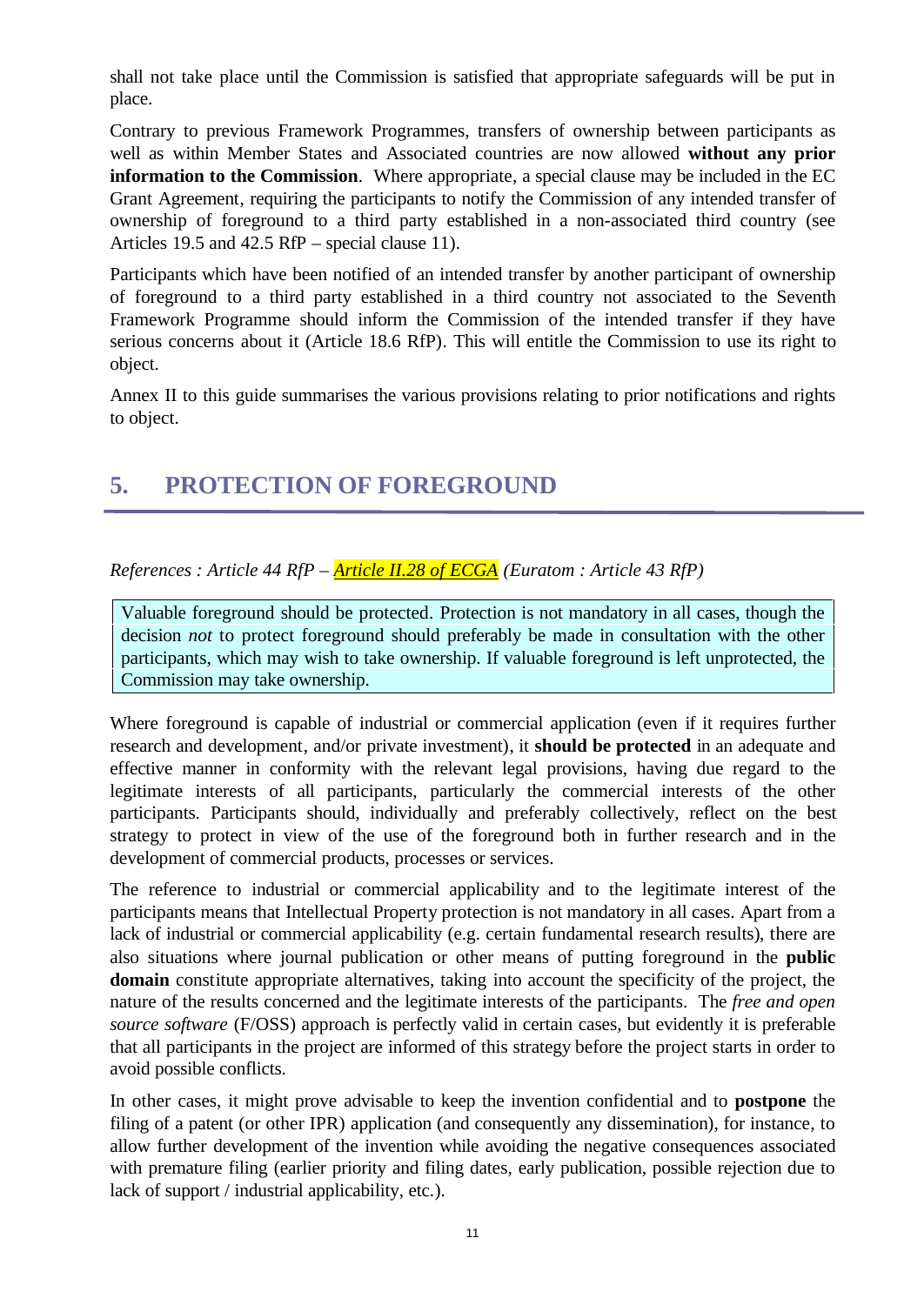Although a participant does not have to formally **consult the other participants** before deciding to protect or not to protect a specific piece of foreground it owns, they should **preferably be informed**, so that they be in a position to express (and substantiate) possible legitimate interests. They should also preferably be informed after protective measures have been taken. These issues may be covered in detail within the consortium agreement or through specific separate arrangements.

The FP7 IPR provisions now state explicitly that, where a participant **does not intend to protect** its foreground, it may first offer to transfer it to another participant or even to certain third parties, which may consider it worthwhile protecting this piece of foreground, rather than leaving it unprotected and available for use by competitors (see Article 44.2 RfP : "*… and does not transfer it to another participant …*" – similar wording exists in Article II.28.3 of ECGA).

#### **5.1. Protection by the Commission**

If valuable foreground **has not been protected**, the Commission must be informed (at the latest 45 days prior to any dissemination activity) and may protect it on behalf of the European Community, with the agreement of the participant(s) concerned<sup>18</sup> (Article 44.2 RfP – Article II.28.3 of ECGA). More specifically, in such a case, protection measures could be taken by the Joint Research Centre, which manages the IPR portfolio of the Community.

This principle – including the obligation to inform the Commission – may be applied also by participants (1) when some foreground was protected by a participant but the owner considers abandoning the protection (e.g. by not paying the official prosecution or renewal fees for a patent application), and (2) when protection was applied for in a first country ("priority application"), but the owner does not consider extending the protection to foreign countries before the end of the priority period.

In these cases (intention not to protect, or to abandon protection of, foreground), the Commission should be informed well in advance of any applicable official deadline (such as those associated to the payment of renewal fees or with the end of the priority period); preferably with at least 2 months prior notice), so as to be able to take appropriate measures.

### **5.2. Specific issues relating to patent applications**

<u>.</u>

When a patent application is filed, it is important that the **true inventor(s) be identified**, not only for fairness reasons, but also for legal reasons. In the USA, in particular, errors (fraud) in the designation of inventors can, under certain circumstances, lead to the invalidation of the patent. Accordingly, systematically designating a head of department as one of the inventors (a common practice in some universities) should be avoided if this does not correspond to the facts.

Patent applications concerning foreground also need to contain the following specific sentence (or a translation thereof) in the description referring to FP7 funding (Article 45 RfP – Article II.28.2 of ECGA):

*The work leading to this invention has received funding from the European Community's Seventh Framework Programme (FP7/2007-2013) under grant agreement n° xxxxxx*.

<sup>&</sup>lt;sup>18</sup> The participant concerned may refuse consent only if it can demonstrate that its legitimate interests would suffer disproportionately great harm.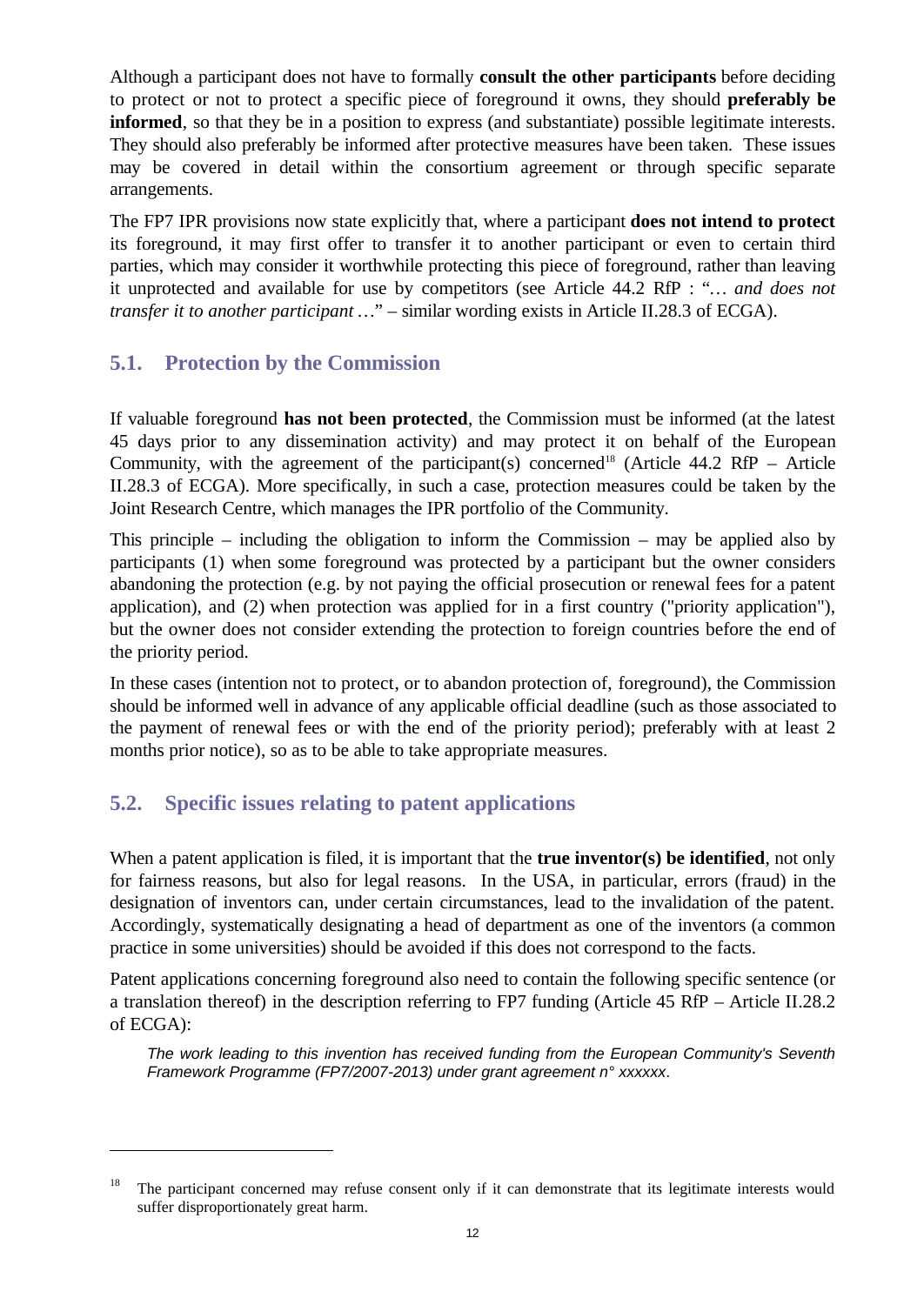Translations of this sentence in all Community languages are available on the Internet (LINK TO BE ADDED), and the wording given must be used for patent applications filed in these respective languages.

It should also be noted that the legislation of certain countries (e.g. Germany, France) states that employed inventors are entitled to a specific remuneration in respect of new patent applications filed on behalf of their employer.

### **6. USE OF FOREGROUND**

<u>.</u>

*References : Article 46.1 RfP – Article II.29 of ECGA (Euratom : Article 45.1 RfP)*

The participants should use the foreground which they own, or ensure that it is used (Article 46.1 RfP – Article II.29 of ECGA). "Use" means the direct or indirect utilisation of foreground in further research activities other than those covered by the project, or for developing, creating and marketing a product or process, or for creating and providing a service. Direct utilisation is done by the participant owning the foreground (e.g. though further research or commercial or industrial exploitation in its own activities) while indirect utilisation is done by other parties (e.g. through licensing<sup>19</sup>). It is clear that commercial use must only be undertaken if it makes sense from an economic point of view. When ownership of foreground is transferred, one of the obligations to be passed on is the obligation to use the foreground concerned.

## **7. DISSEMINATION (INCLUDING PUBLICATION) OF FOREGROUND**

*References : Articles 3 and 46 RfP – Articles II.9 and II.30 of ECGA (Euratom : Articles 3 and 45 RfP).*

Each participant shall ensure that the foreground it owns is disseminated as swiftly as possible. However, any dissemination (including publications or on web-pages) should be delayed until a decision about its possible protection has been made (through IPR or trade secrets). The other participants may object to the dissemination activity if their legitimate interests in relation to their foreground or background could suffer disproportionately great harm.

Where dissemination of foreground does not adversely affect its protection and use, there is an **obligation to disseminate** it swiftly. Should the participants fail to do so without any justification, the Commission may disseminate the foreground without seeking permission (Article 46.2 RfP – Article II.30.1 of ECGA).

**However, no dissemination of foreground may take place before a decision is made regarding its possible protection**. Indeed, any disclosure, even to a single person who is not bound by secrecy or confidentiality obligations (typically someone from a different organisation outside the consortium), prior to filing for protection, can be considered as constituting a

<sup>&</sup>lt;sup>19</sup> Note that if access rights to other participants' foreground or background is needed this may require the consent of the participant owning the foreground or background as access right do not give the right to sublicence unless otherwise agreed (see section 8.5 below).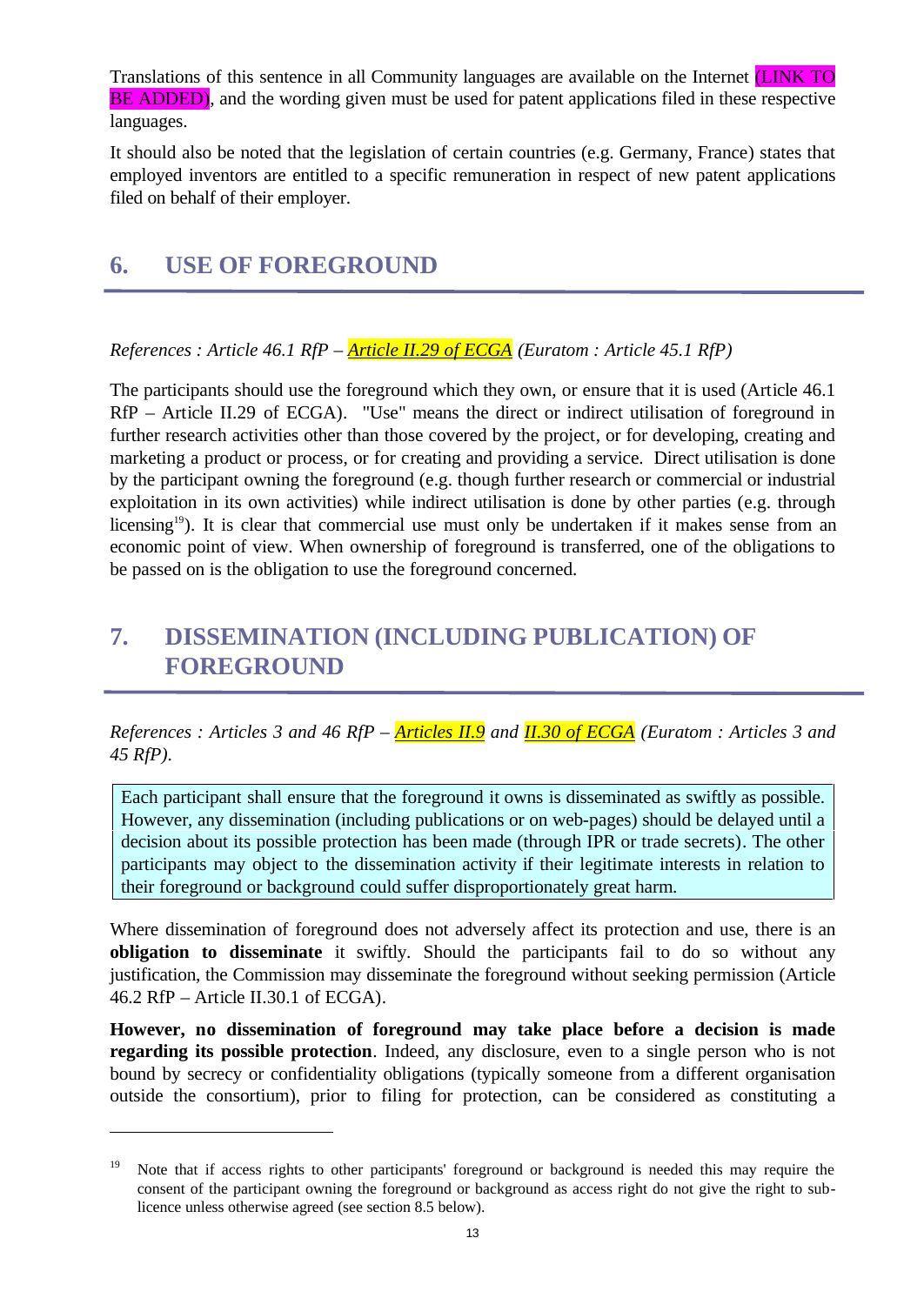disclosure detrimental to patentability, be it by written (including by e-mail) or oral (e.g. at conferences, or even to a single person) (Article 46.3 RfP – Article II.30.2 of ECGA).

Evidently, no dissemination at all may take place if it is intended to protect the foreground as a trade secret (i.e. confidential know-how).

It is recommended that confidentiality obligations (additional to Article 3 RfP – Article II.9 of ECGA) be detailed in the consortium agreement or a specific confidentiality agreement (which might even be concluded prior to submitting a project proposal). Any data which is to remain secret should be clearly labelled as **confidential** and appropriate measures should then be taken by the other participants and the Commission to maintain confidentiality, even after the end of the project (Article 3 RfP – Article II.9 of ECGA). For the dissemination of foreground subject to rules on classification, please refer to section 7.4. below.

The **other participants must be given** at least 45 days **prior notice** in writing of any planned dissemination activity (including new web-pages divulging any results attained), together with sufficient information about the intended dissemination (Article 46.4 RfP – Article II.30.3 of ECGA) to allow them to assess whether their legitimate interests could suffer disproportionately great harm in relation to their foreground or background (for example if the dissemination would disclose valuable background held as a trade secret), in which case they would have 30 days from that notification to **object** to such dissemination (Article II.30.3 of ECGA). In such cases, the dissemination activity may not take place unless appropriate steps are taken to safeguard these legitimate interests. Such steps could be omitting certain data, or postponing dissemination, until protection is obtained.

The participants may agree in writing (for example in the Consortium Agreement) on different time-limits to those set out above, which may include a deadline for determining the appropriate steps to be taken to ensure that for example **publications** relating to a specific piece of foreground are not postponed or delayed unreasonably.

**Under FP7, the Commission only needs to be notified** ex-ante of dissemination intentions when the foreground to be disseminated is capable of industrial and commercial application and has not been formally protected (see 5.1 above). Where this is the case, no dissemination activities can take place before the Commission has been informed (Article 44.2 RfP – Article II.28.3 of ECGA), in order to give the Commission an opportunity to protect that foreground on its own behalf.

### **7.1. Statement of financial support**

In order to facilitate their identification by the public and the Commission, dissemination materials (e.g. publications, websites, etc.) concerning results from FP7 projects need to contain the following specific sentence, included in the EC Grant Agreement (Article 45 RfP – Article II.30.4 of ECGA):

*The research leading to these results has received funding from the European Community's Seventh Framework Programme (FP7/2007-2013) under grant agreement n° xxxxxx.* 

Translations of this sentence in Community languages other than English are available on the Internet (**LINK TO BE ADDED**) and must be used where applicable.

### **7.2. Reporting**

Any dissemination activity shall be reported in the *plan for the use and dissemination of foreground*, including sufficient details/references to enable the *Commission* to trace the activity.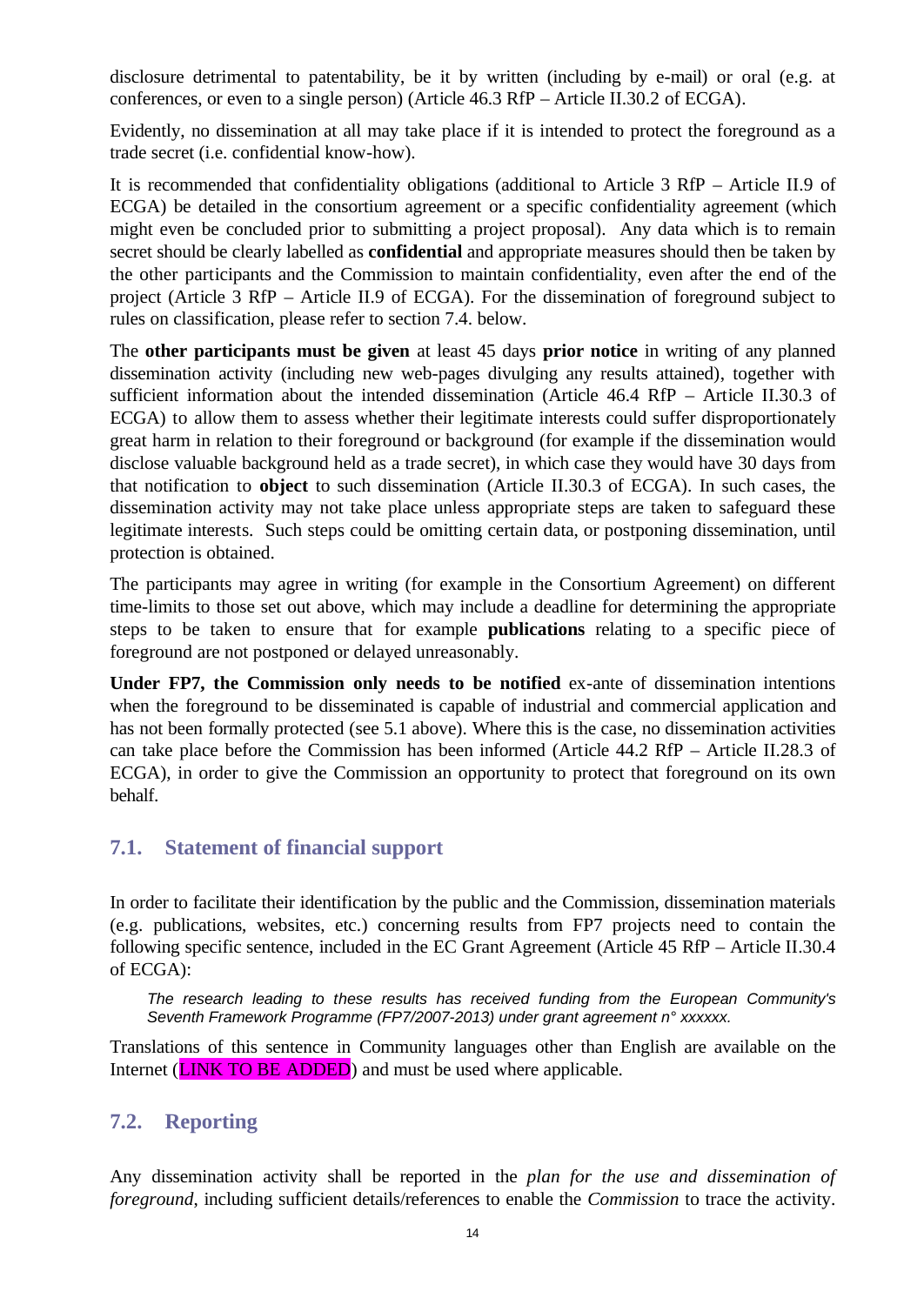With regard to scientific publications relating to foreground published before *or after* the final report, such details/references and an abstract of the publication must be provided to the Commission at the latest within two months following publication (Article II.30.4 of ECGA).

Furthermore, an electronic copy of the published version or the final manuscript accepted for publication shall also be provided to the Commission for publication purposes (cf. Article II.12.2 of ECGA) at the same time if this does not infringe any rights of third parties.

### **7.3. Relations with publishers of scientific journals**

FP participants sometimes face problems when they consider the publication of a paper in a scientific journal. Indeed, many publishers require that the participant or author of the paper enters into an agreement with them, by which he/she would transfer/exclusively licence his/her copyright to them without allowing the author to publish it himself/herself (elsewhere) and to deposit it into an accessible repository (archive) without the publisher's agreement.

A number of remarks should be made regarding such publication agreements:

- First of all, the provisions of a publication agreement apply only to a piece of text. They do not apply to any inventions or other knowledge (mathematical models, etc.) described in that text. The use, ownership, etc. of such inventions or knowledge are not affected by the publication agreement. Some publication agreements explicitly mention that such rights are retained by the participant or author(s).
- The main provision of such a publication agreement usually relates to the **transfer of the copyright** attached to the concerned text. Although it could be considered that such transfer only prevents the author(s) of the text from publishing this specific text, it must be noted that several publication agreements provide for the transfer of "copyright in the text *and any modifications of it*", which is of course much broader and rather vague, and should therefore be avoided. However, it should not be considered that a publication (copyright transfer) agreement prohibits the publication of any further paper by the project participants regarding their project in so far as no parts of first text are used (the underlying ideas may of course be used again but must be expressed differently).
- The obligations defined in the EC grant agreement are **not affected** by any subsequent publication (or other) agreement (cf. Article 18.3 RfP – Article II.3.i of ECGA). In particular, the Commission is allowed to publish any non-confidential project results or related information, if it considers it appropriate, including by electronic means. It is the participants' responsibility to ensure that any subsequent agreement they might enter into with a publisher does not conflict with the EC grant agreement provisions (for instance Article II.30 of ECGA)).
- In many countries (including most Member States) and under the European Patent Convention, an invention is no longer patentable once it has been disclosed; therefore, special care should be exercised if the contemplated publication discloses unprotected foreground (cf. Article 46.3 RfP – Article II.30.2 of ECGA).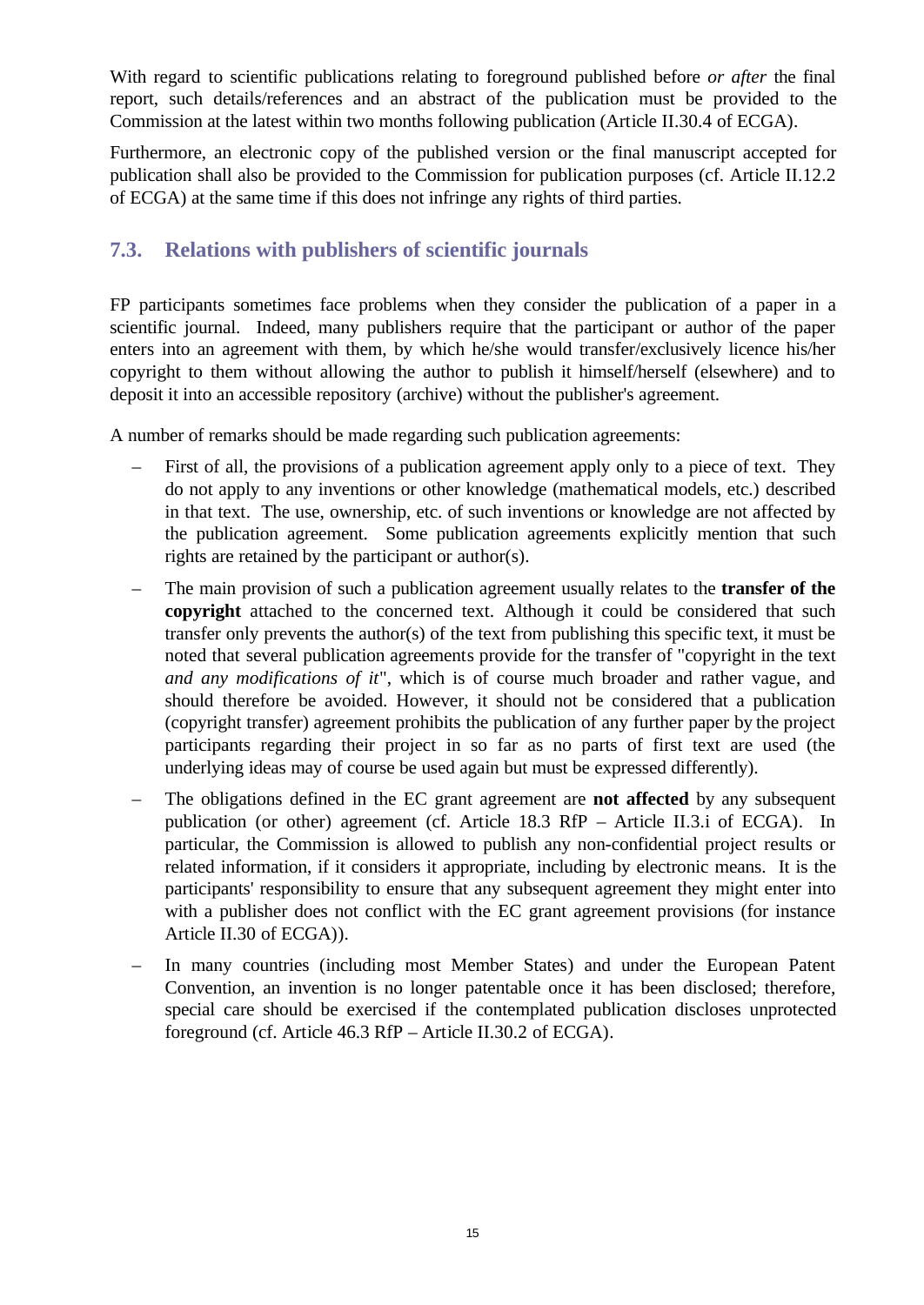It is suggested that FP project participants, considering publishing results in a scientific journal, should:

- discuss this intention with the other participants and, if some (or all) of the foreground and/or background to be published belong to (an)other participant(s), seek its/their prior approval (as a rule, no background or foreground may be disseminated without the approval of its owner); it has to be noted that although each participant must disseminate the foreground it ownsseveral participants may agree to disseminate jointly, as for example often occurs through co-authoring of a scientific publication);
- carefully **check** the compatibility of the EC grant agreement they have signed, with any publication agreement they are envisaging to sign;
- **inform the publisher** of the obligations resulting from the EC grant agreement (in particular Art. II.3.iand II.30.4 ECGA). A contractual provision could be inserted in the publication agreement to take this into account, for example:

"*The publisher agrees that the author retains the right to provide the European Commission for publication purposes with an electronic copy of the published version or the final manuscript accepted for publication.*"

The publisher will also have to be made aware of the statement of financial support (see 7.1 above) which must be mentioned.

Finally, if the author takes the initiative, she or he must obtain the necessary permission from the participant owning the foreground (even if said participant is the employer of the author) before submitting a paper for publication. The participants should ensure that they have internal procedures in place which ensure this as they remain liable for the fulfilment of their obligations regarding the foreground vis-à-vis the other participants (including regarding protection and dissemination).

### **7.4. Dissemination of foreground in security research projects**

<u>.</u>

Security research projects may include classified<sup>20</sup> data or information qualifying as foreground. In order to protect the participants and to make sure that the relevant national, Community and – if relevant international - rules on handling such data or information are respected by the participants, the dissemination of foreground can be limited to specific participants or purposes.

Upon the decision of the participants – in agreement with the Commission – the dissemination of foreground subject to such legal restrictions can be extended to third parties which are not part of the consortium.

Due to the sensitive character of classified information and data, a special clause may be inserted in security research projects which – as a general rule – excludes the dissemination of foreground

<sup>&</sup>lt;sup>20</sup> The term "classification" means the allocation of an appropriate level of security to data or information the unauthorised disclosure of which might cause a certain degree of prejudice to Community or to Member States interest. The level of classification and the treatment of classified data or information is subject to national and Community regulations, especially the Commission decision of 29 November 2001 (2001/844/EC, ECSC, Euratom), OJ L 317/1 and its amending Commission decisions (e.g. Commission Decision of 2 August 2006 (2006/548/EC, Euratom), OJ 215/38.

The term "classified data or information" means any data or information, an unauthorised disclosure of which could cause varying degrees of prejudice to EU interests, or to one or more of its Member States, whether such information originates within the EU or is received from Member States, third States or international organisations.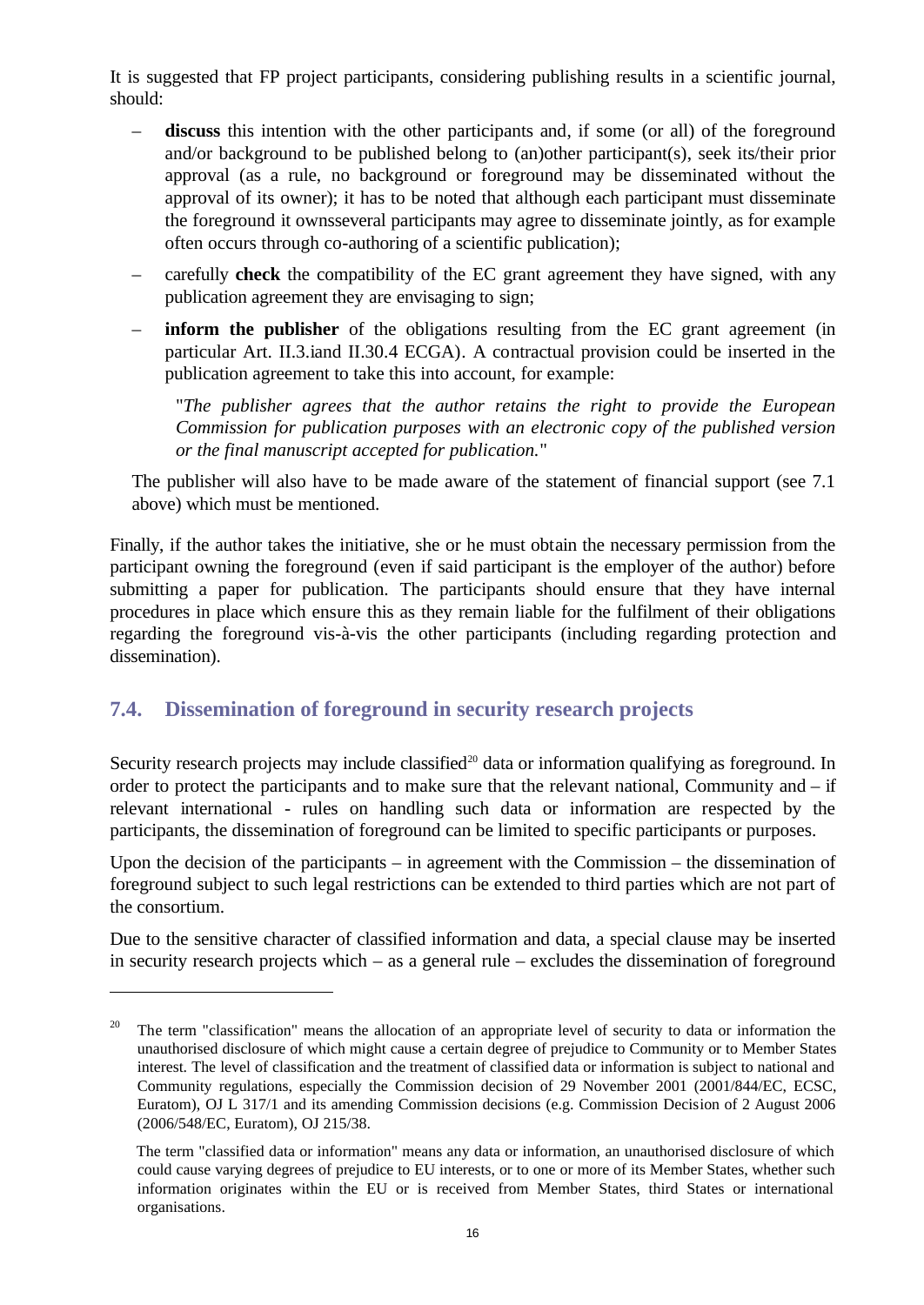to parent and/or affiliate companies or any legal entity which does not form part of the consortium. The exception hereto is allowed, but only upon a joint decision of participants and Commission, taken on a case-by-case-basis.

The responsibility for classifying information lies with the originator of such information. In cases of joint development, the participants concerned are responsible for defining the appropriate level of classification. The level of classification is solely based on the content of the information and has to follow the existing security classifications established on national and Community level e.g. "restricted", "confidential", "secret", "top secret".

## **8. ACCESS RIGHTS – GENERAL PRINCIPLES**

*References : Articles 47-51 RfP – Articles II.31-32 of ECGA (Euratom : Articles 46-49 RfP)*

#### **8.1. What are access rights?**

Access rights means **licences and user rights** to foreground or background owned by another participant in the project. The EC Grant Agreement's provisions relating to access rights to foreground and background constitute "minimal" provisions that, unless otherwise indicated, cannot be set aside or restricted. However, additional access rights may be granted (for example to sideground or all foreground, i.e. not only to those needed to use own foreground), as well as access rights on more favourable conditions than those required by the EC Grant Agreement (cf. Article 48.4 RfP – Article II.32.6 of ECGA). Such additional provisions may e.g. be included in the consortium agreement (cf.Article 24.1.c RfP – Article II.2.4.c of ECGA) but can also be determined in separate agreements between two or more participants.

### **8.2. Access rights to foreground and background**

It should be noted that under the EC grant agreement **access to another participant's foreground or background** is **only** to be granted if the requesting participant *needs* that access in order to carry out the project or to use its own foreground.

Assessing whether or not access rights are *needed* must take place on a case-by-case basis, with all due care and in good faith. While no universal rules can be drawn up, the following situations are examples where access rights would appear to be *needed*:

- (a) without the access rights concerned, some of the R&D tasks assigned to a participant under the project would be impossible to be carried out, or significantly delayed, or require significant additional financial or human resources;
- (b) without the access rights concerned, the use of a given element of foreground by its owner would be technically or legally impossible, or would require very significant additional R&D work outside the frame of the project (in order to develop an alternative solution equivalent to that foreground or background of another participant to which access is refused).

The participants may agree (e.g. in the consortium agreement) on the interpretation of the "needto" requirement. More broadly, as further explained below, the participants may also define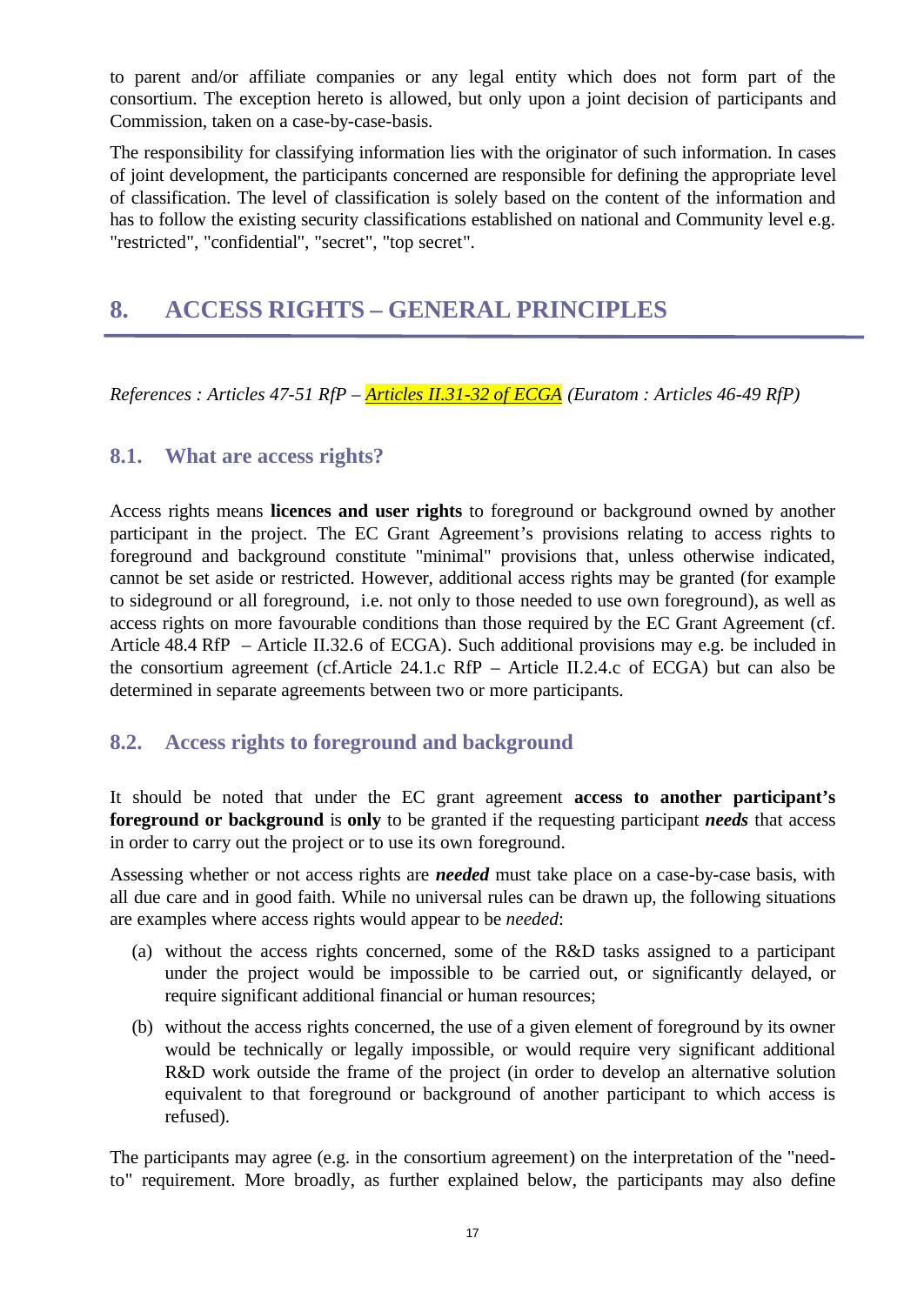accurately which background is needed. They may even exclude specific background from the obligation to grant access.

The granting of access rights may be **refused** by the owner of the foreground or background concerned, if it considers that such access rights are not *needed* by the other participant requesting them. In such a case, this other participant will have to better substantiate its request and negotiate (in good faith) with the owner, or to withdraw its request. In case of continued disagreement, the issue will have to be solved through the applicable conflict resolution mechanisms as agreed between the participants (see also Section 19 – Useful resources).

### **8.3. Access rights to background**

*References : Article 47 RfP – Article II.31 of ECGA (Euratom : Article 46 RfP)*

Participants can freely define in any manner (for example in a positive or negative way) what is needed for the project (i.e. background available for access by each other).

The participants can **define** what is background, i.e. what is considered to be "needed" in respect of the obligation to grant access rights. This means that they have a total flexibility to decide, for instance:

- that they wish to continue applying the regime which was applicable under FP6, according to which a participant X is able to access any background of participant Y which X needs (either for carrying out its own part of the work or for using its own foreground), with exceptions ("exclusions") hereto clearly listed (for instance the background generated by other departments of the legal entity participating in a FP7 project);
- that they prefer to use a "positive list approach", under which only those elements which have been specifically identified/listed are available for access by the other participants.

Below are some comments relating to these two options (while noting that many other arrangements are conceivable). It should be noted that there is no requirement for participants to set up exhaustive lists of all their background.

#### **Exclusion of background**

It is possible for a participant to give access to most of its background, while **explicitly excluding** some specific elements of its background from the obligation to grant access rights to other participants. Any background that is to be excluded should be defined in such a way that it is sufficiently clear to avoid uncertainty, yet broad enough to avoid detrimental disclosure if it relates to undisclosed information (example: "*proprietary knowhow relating to the manufacture of X according to the process Z*").

To ensure legal certainty and transparency, thereby allowing better assessment of the benefits and burdens of launching the envisaged collaboration under the project, such exclusions, if any, should be agreed in writing by all participants, preferably before they sign the EC Grant Agreement, for instance in the consortium agreement or, if it concerns only certain participants, in a separate agreement between these participants.

It should be noted that access to another participant's (foreground or) background is only to be granted if the requesting participant *needs* access in order to carry out the project or to use its own foreground. Therefore, in many projects, it may not be necessary to exclude any pieces of background: either they will be central to the project and should not be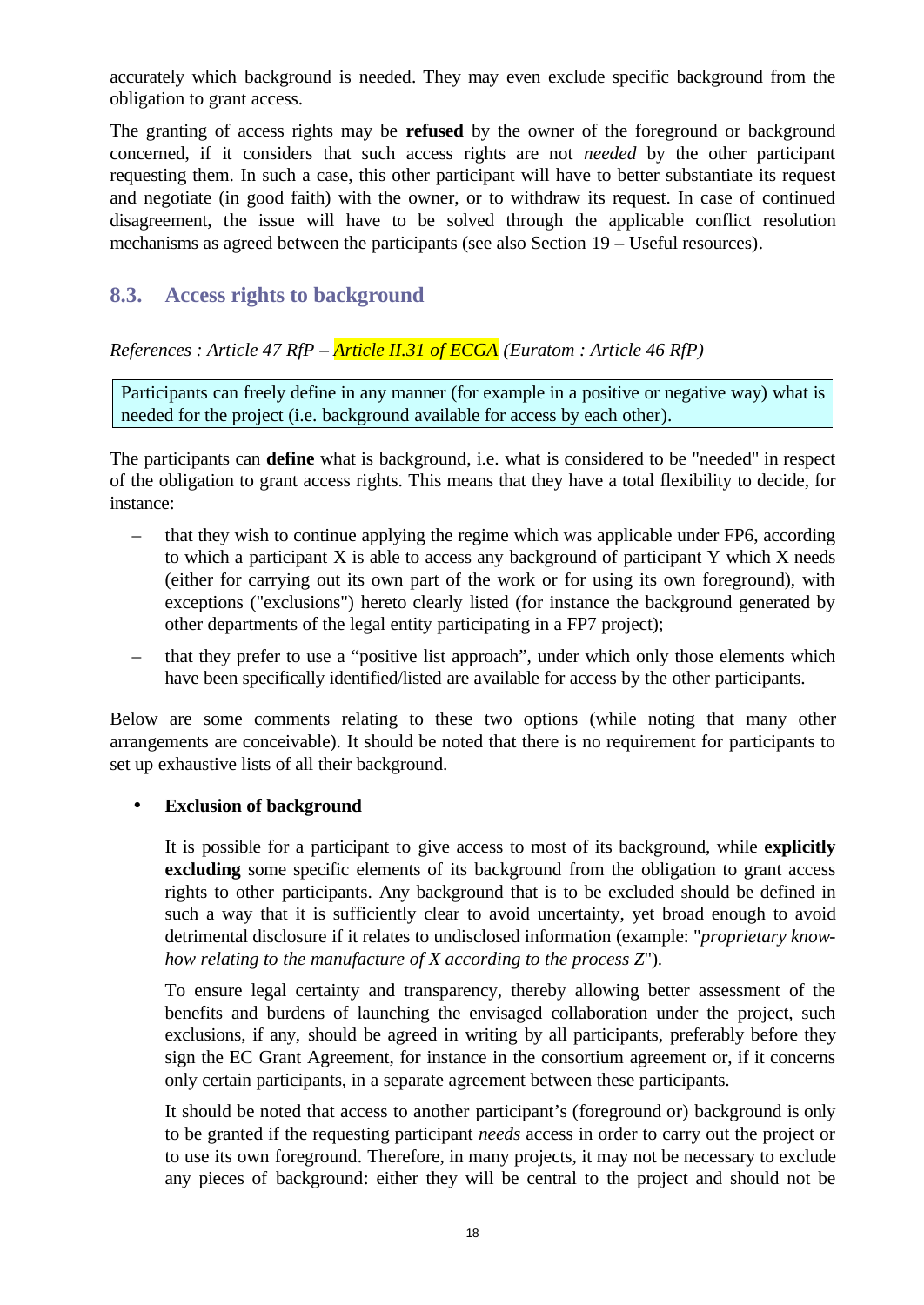excluded, or they will be remote enough that any request to grant access rights can safely be rejected.

It is possible to exclude only certain "aspects" of a specific piece of background. For instance, a pre-existing source code might be excluded while access would remain available to the executable software (to run it) ; or, access to some piece of background for use purposes could be excluded in some application areas whilst it would remain possible in other areas ; etc. Another possibility is to only temporarily exclude certain specific background (e.g. to permit the adequate protection of the background prior to providing access).

Where appropriate, the scope of exclusions may also be different for different participants.

In order to ensure that any exclusion will not hamper the proper implementation of the project, a participant should only exclude background where this is really necessary in view of its legitimate interests. This would ensure that most of the access rights which are *needed* by other participants are actually available to them. As background is by definition considered to be needed for implementation or use, the impact of such an exclusion on the project, particularly regarding an exclusion which does not have a temporary character, should be carefully examined by the participants. It is clear that if the project cannot be completed without access to the excluded background, this may, in the worst case, lead to the termination of the project.

#### • **"Positive list" approach**

This approach has the advantage of clearly identifying which background is available for access by the other participants. It also allows for selective availability, i.e. with access to some elements of background being available only to some of the consortium members. Furthermore, it has the advantage of making it clear for the owners of the background concerned that they must refrain from granting exclusive licences to it (see Section 8.6 below).

However, before opting for such an approach, participants should pay attention to some potential drawbacks, such as:

- risk of problems if some important elements of background are not identified as being available for access (either by mistake or by bad faith) ;
- need for (possibly difficult) re-negotiation if the scope of the project (technical annex) is substantially modified, in a way requiring the inclusion of additional background (risk of blockage and resulting termination of the project).

Variants of these approaches are possible. For instance, access rights to background may be defined as being much broader within a "work package" of a project, whereas they would be more restricted between different work packages.

Evidently, it is the responsibility of all participants to ensure that the list of "available background" they agree on is not so narrow (or inflexible) that it hampers the proper implementation of the project. This is why such a list preferably should be prepared (if at all) before the signature of the EC grant agreement.

### **8.4. How to request access rights?**

The access rights foreseen in the EC grant agreement are not automatically granted. They must be requested in writing, which is important from an IPR management point of view. The granting of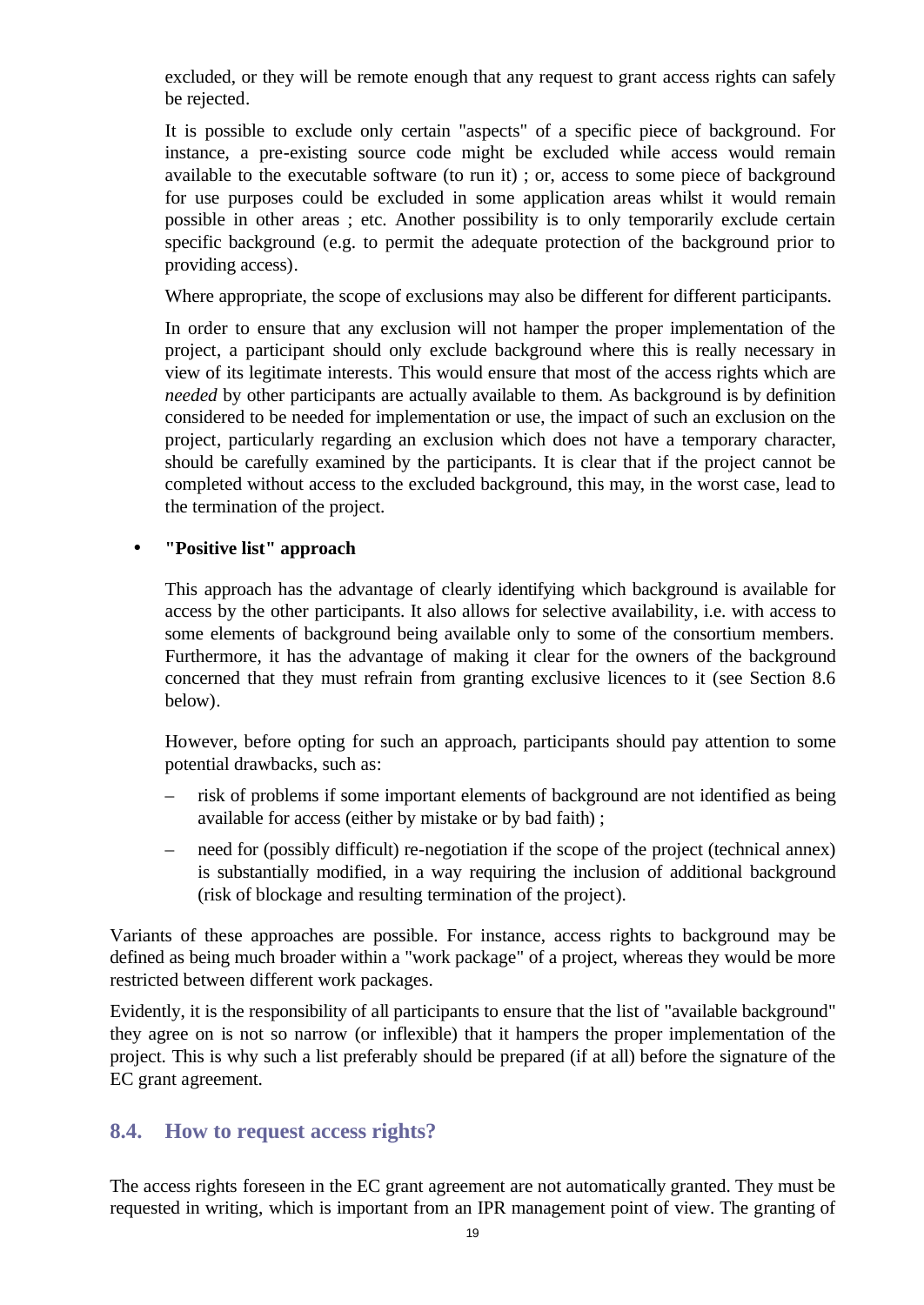access rights may be made conditional on the acceptance of specific conditions aimed at ensuring that these rights will be used only for the intended purpose and that appropriate confidentiality obligations are in place. If such specific conditions are attached it is preferable that these are set out in writing as well.

#### **8.5. Do access rights give the right to sub-license?**

*References : Article 48.2 RfP – Article II.32.5 of ECGA (Euratom : Article 47.2 RfP)*

In principle, the granting of access rights does not include the right to sublicense (not even to parent/affiliate companies of consortium members), unless the owner of the foreground or background at stake consented hereto.

The reason why access rights (those which are obligatory under the ECGA) do not automatically include the right to sublicense is to reduce legal uncertainty as much as possible for the participants. Indeed, if sublicensing was freely allowed, this would imply that access rights to the background and foreground of participant X could be extended, without its consent, to virtually any company in the world, including X's competitors. So even while "use" includes indirect utilisation, this rule means that access rights for use are only available to participants, unless otherwise agreed by the owner of the background or foreground concerned.

Indeed, participants are free to grant permission to sublicense (Article 48.2 RfP – Article II.32.5 of ECGA). The terms and conditions of such sublicensing must be agreed, preferably in writing. For example, this can be specified in a consortium agreement or in a separate agreement. Specific conditions can be established, for instance sublicensing can apply to the foreground (or part of it) but not the background, or to affiliates of (some of) the participants but not to other third parties. Moreover, sublicensing does not have to be royalty-free even if the access rights concerned are.

While access rights cannot be automatically sub-licensed to **affiliates** or parent companies of participants – which are third parties to the grant agreement – without the explicit consent of the participant concerned (owner/holder of the foreground or background at stake), affiliates may enjoy certain access rights – see below.

There may be other cases in which a sublicense (of foreground or background belonging to another participant) is necessary for a participant. For example, a university may need the right to sublicense<sup>21</sup> to third parties to make it possible to derive value from its own foreground. In large industrial groups, on the other hand, it is quite common that research is conducted by one affiliate and exploitation by one or several other affiliates. Access rights enjoyed by the "research affiliate" but not by the exploitation affiliate(s) would pose problems for them. As the limited access rights for affiliates foreseen in the grant agreement may not suffice in circumstances such as these, more favourable sub-licensing arrangements or direct licences to such entities would appear appropriate and should not be unduly refused.

Furthermore, sublicensing is only an issue where access rights granted by other participants (to their foreground or background) are concerned. There are no rules preventing a participant to grant licenses to *its own* foreground or background to any affiliate entities, or to other third parties, with the possible exception of exclusive licences as mentioned below (Article 48.4 RfP – Article II.32.6 of ECGA).

More accurately: to sub-licence access rights it has received to foreground and/or background of other participants.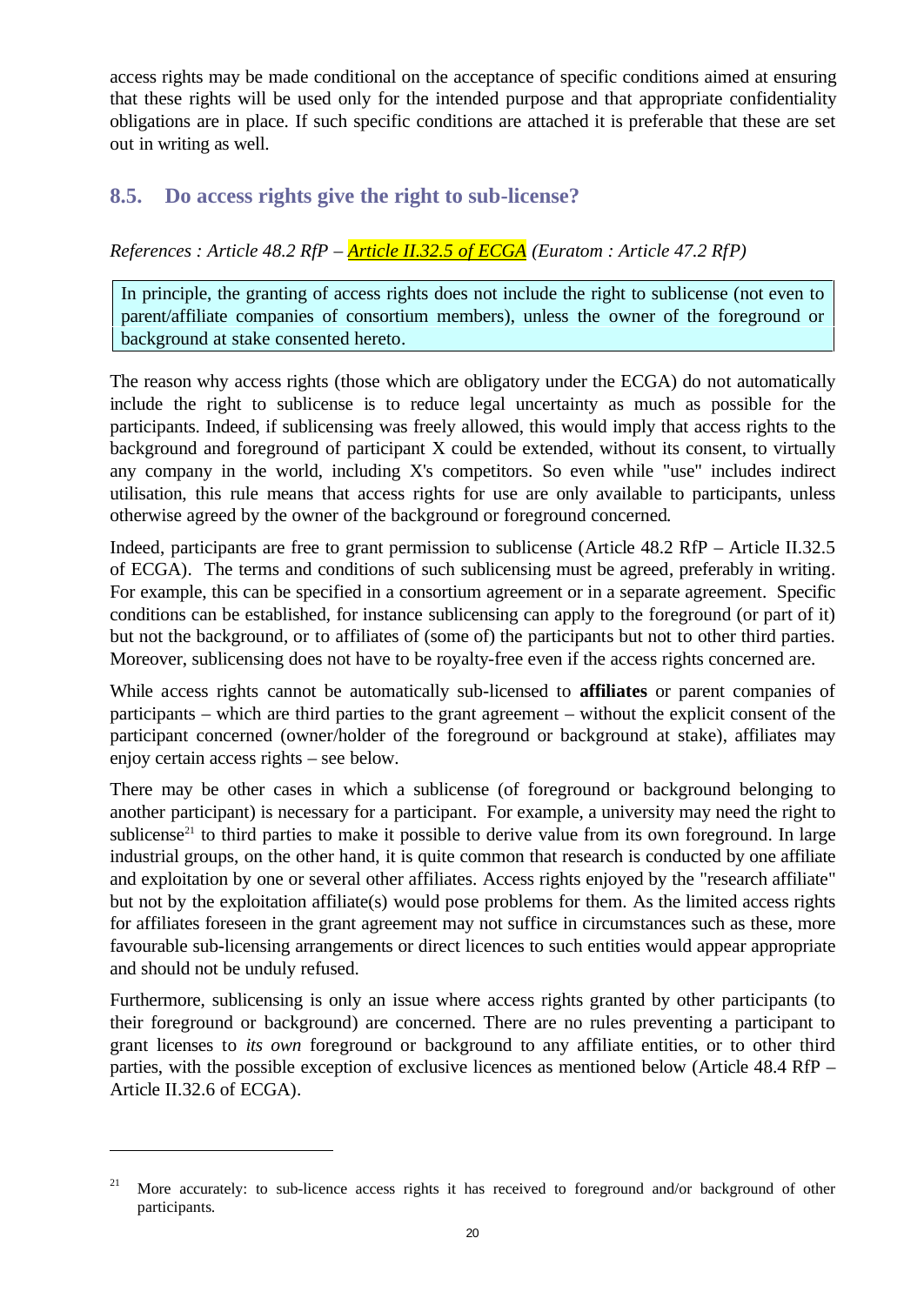### **8.6. Can exclusive access rights be given to another participant or third party?**

The owner of foreground and background can be considered to enjoy (and entitled to grant) quasi-exclusive rights to it, except for the obligation to provide access, if *needed* by the other participants for the purposes set out below. However, the other participants can waive their access rights to allow the owner to grant an exclusive licence.

Under FP6, the granting of "truly" exclusive licences was not possible (in the field of application targeted by the project at least), as access rights had to remain available to all participants until at least 2 years after the end of the project (for use purposes). In FP7, this duration has been reduced to one year – in addition, the participants can agree on a different (possibly shorter or longer) period (Article 50.4 RfP – Article II.34.4 of ECGA).

Moreover, an even more significant change has been introduced in FP7, namely the possibility, if all participants agree thereto, for them to **waive** their [right to request] access rights, in order to allow the owner of the foreground or background concerned to grant an exclusive licence to a third party (Article 48.3 RfP – Article II.32.7 of ECGA).

Evidently, such waivers can only be made on a case-by-case basis, after the foreground concerned has been generated. Participants should refuse to waive a whole range (or all) of their access rights until they know what their foreground is exactly and how they will use it. They should also ensure that their waiver is not broader than what is actually required for the purpose of granting the exclusive licence (regarding application fields, geographical coverage, etc.).

Note that this possibility to waive access rights also applies to background. Indeed, the granting of exclusive licences in respect of background may also conflict, in certain cases, with the obligation to grant access rights to those participants which need them (Article 48.4 RfP – Article II.32.6 of ECGA). Thus, before a participant grants an exclusive licence to its background to a third party, this participant should obtain the agreement of all other participants (regarding the definition of the background, cf. section 7.1 – Article 47 RfP).

Moreover, it may be wise that the participants agree, in such a situation, that any waiver will lapse if the intended exclusive license has not been granted within a certain period, or if the foreground or background concerned is not exploited by the licensee within a certain period.

If this new possibility (of waiving access rights in the perspective of granting an exclusive license) is not relied on, evidently, a participant is still free to grant a "quasi-exclusive" licence to a third party, i.e. subject to the possibility that another participant may request access rights if it needs them (a risk which is normally not present in areas clearly different from the one targeted by the project). Indeed, in such a case, the general obligation still applies, that access rights must remain available for all participants (Article 48.4 RfP – Article II.32.6 of ECGA). This also applies to background, which means that participants also need to be very careful about the exclusive licensing of their background to third parties.

Insofar as the granting of licences is concerned, it is obvious that competition law has to be observed (cf. Article II.3.j of ECGA).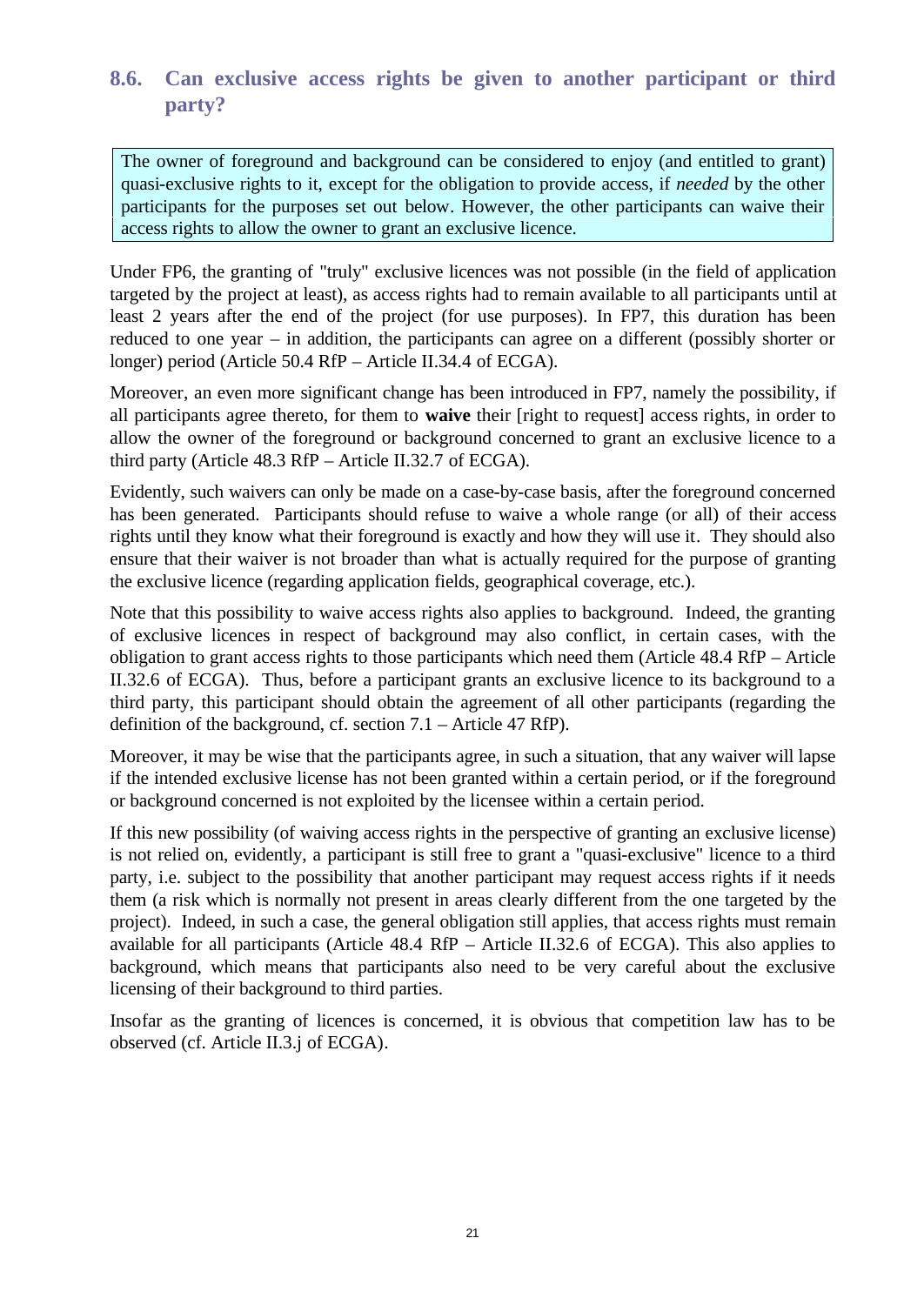#### **8.7. Access rights – Possible objections**

The Commission has the right to object to the granting of exclusive licences to third parties established in a country not associated to the Seventh Framework Programme if this could be detrimental to European competitiveness or inconsistent with ethical principles or security considerations. When a special clause to this effect is introduced, the Commission has to be notified of such an intended grant of an exclusive licence. The other participants have in principle no right to object.

#### **Information to – and objections by – the Commission**

Whether or not a participant notifies the Commission of its intention to grant an exclusive licence (indeed, the Commission might become aware of such cases via the regular reporting procedures or via information by other participants), **the Commission retains the right to object** to the grant of an exclusive licence to a third party established in a third country which is not associated to FP7 if it considers that this is not in accordance with the interests of developing the competitiveness of the European economy or is inconsistent with ethical principles or security considerations (Article 43 RfP ; Article II.32.8 of ECGA). Moreover, if a special clause to this effect is inserted in the grant agreement, participants are **obliged to notify the Commission** (Article 42.5 RfP; special clause 17).

When could the Commission consider that the intended grant of an exclusive licence is:

• not in accordance with the interests of developing the competitiveness of the European economy ?

For example, depending on the importance of the foreground concerned, an exclusive licence which would prohibit European researchers from further researching the foreground concerned, or which could have as effect that this foreground is not commercially available on fair and reasonable terms, could be viewed as not in accordance with the interests of developing the competitiveness of the European economy.

inconsistent with ethical principles ?

A grant of an exclusive licence would be inconsistent with ethical principles if, as a consequence, the foreground would be used (in further research or commercially) in a way that is not in accordance with the fundamental ethical rules and principles recognised at European and international level. It is clear that if foreground is to be used in a certain country such use must respect the legislation of that country.

• inconsistent with security considerations ?

This could for example occur if the granting of such an exclusive licence could – from a security standpoint - cause foreground considered significant from a security standpoint not to be readily available on the European market or if "sensitive" foreground is intended to be transferred to third parties established in third countries that are deemed a security risk.

In case the Commission considers that it might be necessary to use its right to object, it will immediately inform the participant concerned, and request it to suspend the granting of an exclusive licence. Once it has examined the issue, it will notify the requirements for such a granting to take place. The grant of the exclusive licence shall not take place until the Commission is satisfied that the appropriate safeguards will be put in place.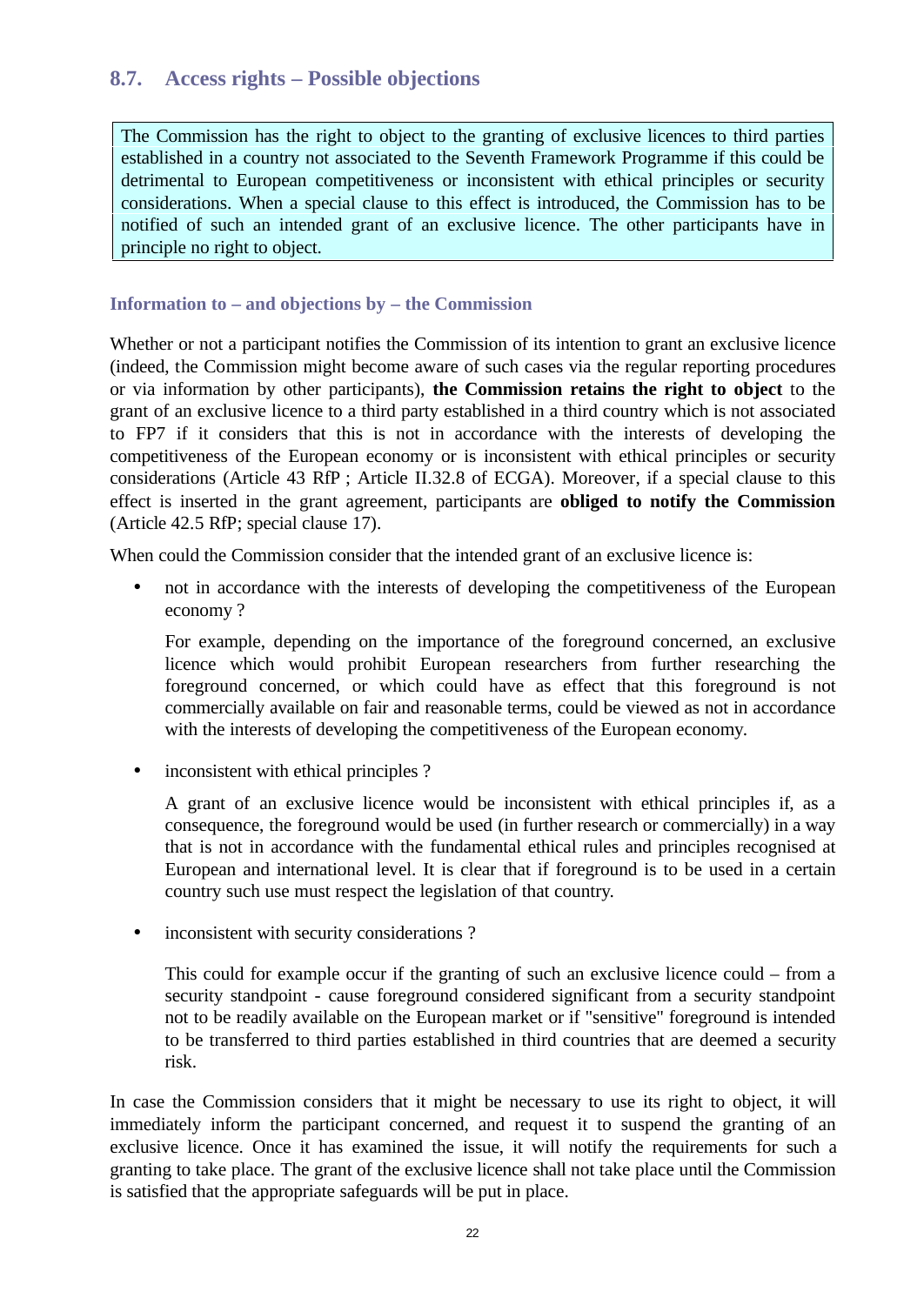Participants who have been notified of an intended granting of an exclusive licence by another participant to a third party established in a third country which is not associated to FP7 should inform the Commission of the intended granting if they have serious concerns about it (Article 18.6 RfP). This will entitle the Commission to use its right to object.

#### **Information to – and objections by – other participants**

**The other participants** have no right to object to an intention of granting access rights to third parties, and do not have to be notified. However, there is a general requirement for the participants to **mention** any limitation to the granting of access rights (as may be the consequence of a pre-existing agreement – such as an exclusive licence – which precludes the granting of access rights) (Article 48.5 RfP – Article II.32.3 of ECGA). The default joint ownership regime also contains a notification requirement in respect of licences granted to third parties (see Article 40.2 RfP – Article II.26.2 § 2 of ECGA).

Any agreement providing access rights (to background and to foreground) to participants and/or third parties must ensure that potential access rights for the other participants are maintained (Article 48.4 RfP – Article II.32.6 of ECGA). Accordingly, any breach of this obligation<sup>22</sup> would conflict with the EC Grant Agreement, and might be brought to the attention of the Commission services by any participant, or invoked directly in legal proceedings between participants (or in any other dispute resolution system agreed by them).

It should be noted that Annex II to this Guide summarises the various provisions relating to prior notifications and rights to object.

### **8.8. Conditions for access rights: Royalty-free or fair and reasonable conditions**

The conditions under which the mandatory access rights foreseen in the EC Grant Agreement must be granted vary. As set out in the following sections, depending on the reason for which access is requested, these access rights shall be granted either under fair and reasonable conditions or be royalty-free.

**Royalty-free** use means that the participant requesting the access rights will have access to the foreground and/or background concerned for free, if it needs such access for the purposes set out in the following sections.

**Fair and reasonable conditions** means appropriate conditions including possible financial terms (market conditions or other) taking into account the specific circumstances of the request for access, for example the actual or potential value of the foreground or background concerned and/or the scope, duration or other characteristics of the use envisaged (see Article 2.3 RfP ; Article II.1.6 of ECGA).

Non-financial terms could for example include a requirement for the participant requesting access to (a) grant access to other technology in its possession, or (b) agree on cooperation in a different field or in a future project.

Financial terms mean that some kind of monetary compensation must be provided to the owner of the foreground or background concerned. Such monetary compensation can for example take the

<sup>22</sup> resulting for instance from the granting of an exclusive license – subject to possible exceptions – see section 8.6 above.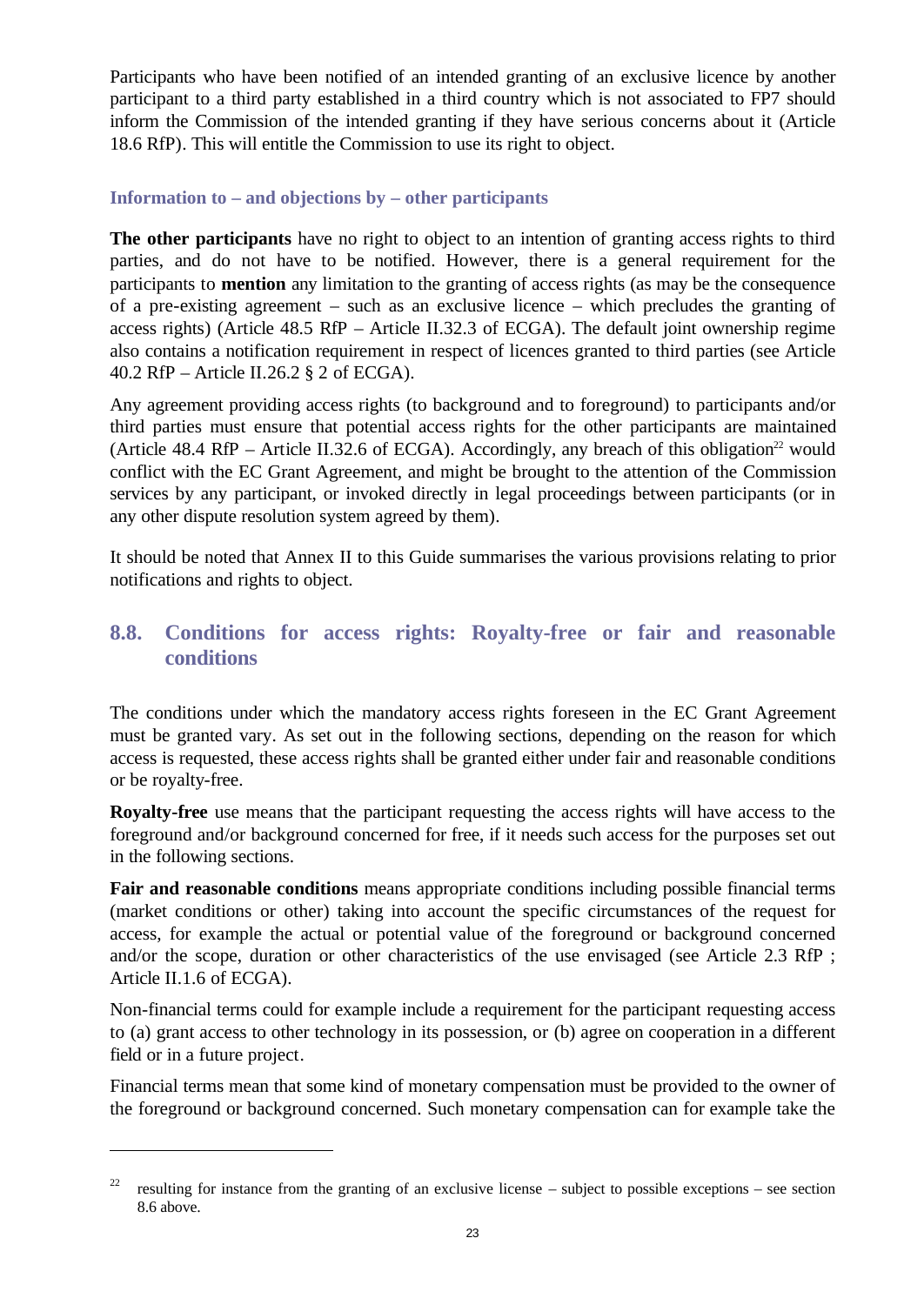form of a lump sum or a royalty-percentage (e.g. on sales, turnover or net income) or a combination of both.

In case financial terms are involved, it may not be always possible to determine, at the moment of agreeing to these terms, what fair and reasonable financial conditions are, as the potential value of the foreground or background, and the use thereof, may not be clear. Participants could in such cases opt for an open system which allows them to take into account unexpected developments, for example by adjusting royalty percentages in case certain milestones are reached. After all, it is normally unrealistic to expect a high immediate return if the technology in question remains unproven.

To avoid disputes, it may also be in the interest of the participants, in case royalties must paid, to define a clear method of calculation and a payment schedule, combined with an obligation to keep adequate records and a right to audit the relevant accounts.

Finally, in negotiating which access rights conditions will apply to their project participants are advised to take into account each others interests and look for benefits also in the longer term.

### **8.9. Access rights for implementing the project**

*References : Article 49 RfP – Article II.33 of ECGA (Euratom : Article 48 RfP)*

Access rights may be requested by any participant if it needs them for carrying out its own work under the project, until the end of the project.

A participant can request access to another participant's background or foreground if it needs it for carrying out its own work under the project, as defined in the description of work in Annex I (the "technical annex") to the EC Grant Agreement.

These access rights may be requested until the end of the project, even from a participant who left the project before its end (Article 48.6 RfP ; Article II.32.4 of ECGA).

Access rights to background for implementing the project will be granted on a royalty-free basis, unless otherwise agreed by all participants before acceding to (or signing in case of the coordinator) the EC Grant Agreement (Article 49.2 RfP – Article II.33.2 of ECGA). And where otherwise agreed, it is advisable to avoid leaving the conditions of such access rights totally open, so as to avoid unforeseen circumstances arising later. It is highly recommended to cover these aspects in the consortium agreement. Alternatively or in addition, they may be the subject of specific arrangements between the participants concerned as, depending on the work to be performed, this may not involve all the participants.

Access rights to **foreground** for implementing the project (i.e. not for *use* – see below) must be granted on a royalty-free basis (Article 49.1 RfP – Article II.33.1 of ECGA).

#### **8.10. Access rights for use purposes**

*References : Article 50 RfP – Article II.34 of ECGA (Euratom : Article 49 RfP)*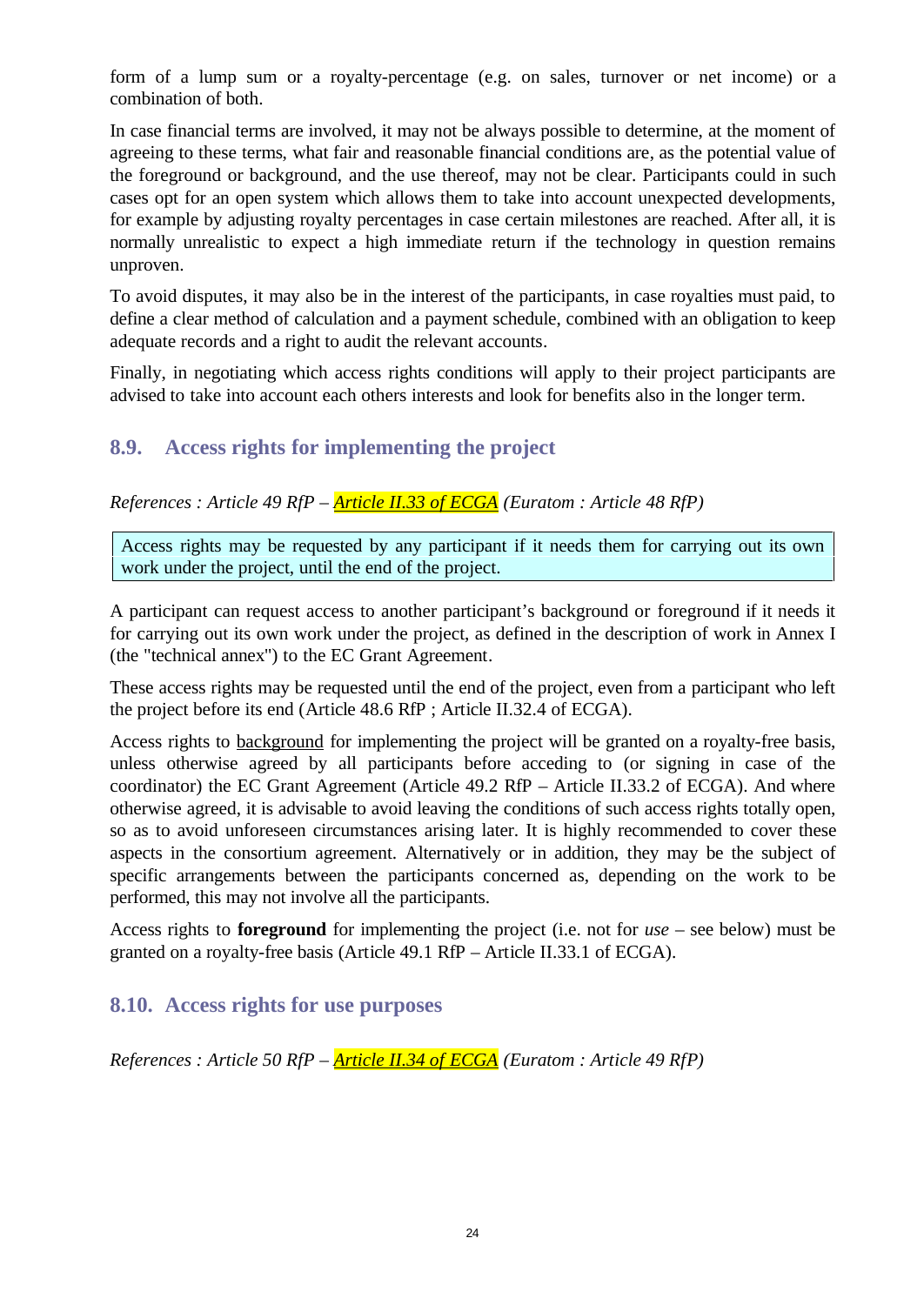Access rights for use purposes (i.e. in further research or for exploitation) may be requested by a participant only if it needs them for using its own foreground resulting from the project.

Access rights for use purposes may be requested by a participant only if it needs them for using *its own* foreground resulting from the project. In all other situations, appropriate access rights may be freely negotiated, but there is no requirement to grant them.

Access rights for use purposes, both to background and to foreground, may be granted either royalty-free, or on fair and reasonable conditions to be agreed (Article 50.1-2 RfP, § 2 – Article II.34.1-2 ECGA, § 2). Participants may of course opt for a combination of the two (for example royalty-free for further research purposes and, as is often the case, on fair and reasonable conditions for other use purposes).

Under FP7, the conditions for such access rights can be agreed at any time, which means that the choice between royalty-free and fair and reasonable conditions need not be made before the signing or acceding to the grant agreement. However, making this choice before may be preferable for reasons of legal certainty. For instance, certain potential participants may prefer to pull out of the project before it starts, rather than embarking in it under detrimental conditions (if the terms and conditions appear to be unacceptable).

Again, additional (or more favourable) access rights may be agreed between the participants.

Participants which remain in the project up to its end can request such access rights, and may be requested to grant such access rights (for use purposes), until 1 year<sup>23</sup> after the end of the project, unless a different period – shorter or longer – is agreed (Article 50.4.a RfP – Article II.34.3 of ECGA).

Similarly, participants leaving the project before its end can also request – and be requested to grant – access rights for use purposes during 1 year (unless otherwise agreed) after the end of their participation in the project (Article 50.4.b RfP – Article II.34.3 of ECGA).

Note that the actual duration of such access rights has to be negotiated by the participants concerned (for instance, it can extend until the expiry of a patent) and may vary between participants.

|                                                                               | <b>Access rights</b><br>to background                                                                                                  | <b>Access rights</b><br>to foreground                     | <b>Timing</b> (to request<br>access rights)                                                                                                                                          |
|-------------------------------------------------------------------------------|----------------------------------------------------------------------------------------------------------------------------------------|-----------------------------------------------------------|--------------------------------------------------------------------------------------------------------------------------------------------------------------------------------------|
| <b>For</b>                                                                    | Yes, if a participant needs them for carrying out its own work under the<br>project (Article 49.1-2 RfP; Article II.33.1-2 of ECGA)    | Until the end of the                                      |                                                                                                                                                                                      |
| <i>implementing</i><br>the project                                            | Royalty-free, unless otherwise agreed<br>before acceding to the grant agreement<br>(Article 49.2 RfP; Article II.33.2 of ECGA)         | <b>Royalty-free</b><br>(Art. 49.1 RfP; Art. II.33.1 ECGA) | project (Article 48.6 RfP<br>: Article II.32.4 of ECGA)                                                                                                                              |
|                                                                               | Yes, if a participant needs them for using its own foreground<br>(Article 50.1-2 RfP; Article II.34.1-2 of ECGA)                       |                                                           | Until 1 year (unless<br>otherwise agreed) after<br>the end of the project<br>or the termination of<br>the participant<br>concerned (Article 50.4<br>RfP; Article II.34.4 of<br>ECGA) |
| For use<br><b>purposes</b><br>$\epsilon$ (exploitation +<br>further research) | Either royalty-free, or on fair and reasonable conditions to be agreed<br>(Article 50.1-2 RfP; Article II.34.1-2 of ECGA)              |                                                           |                                                                                                                                                                                      |
| <b>Notes</b>                                                                  | Provided that the participant concerned is free<br>to grant such access rights<br>(Article 49-50.2 RfP; Article II.33-34.2 of<br>ECGA) |                                                           |                                                                                                                                                                                      |

#### **Summary of the main (mandatory) access rights**

 $23$  This is a change over FP6, under which this period was at least 2 years.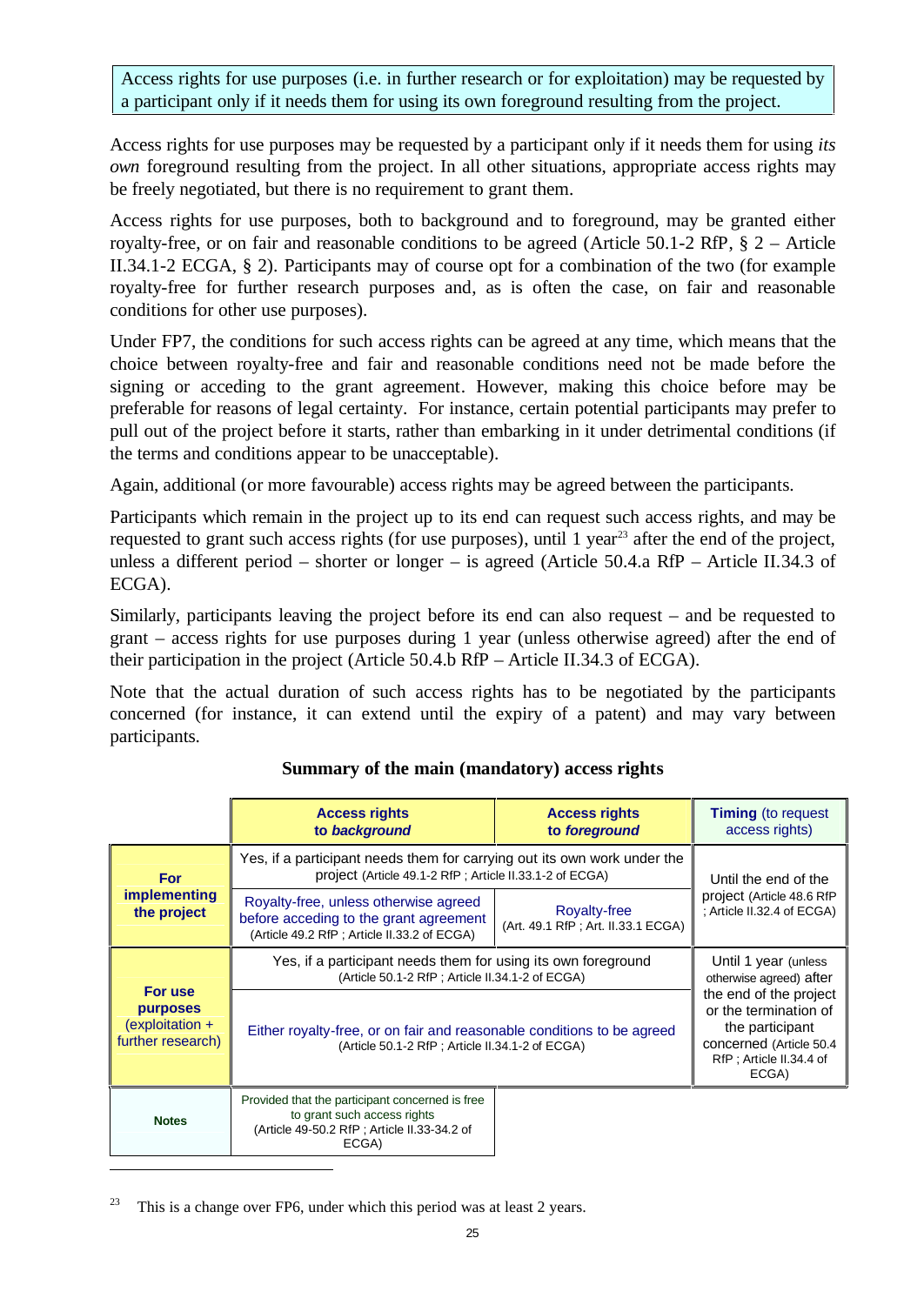### **8.11. Access rights for affiliates**

*References Article 50.3 RfP – Article II.34.3 of ECGA (Euratom : Article 49 RfP)*

FP7 provides certain access rights to affiliated entities established in a Member State or associated country (as defined in Article 2.2 RfP – Article II.1.2 of ECGA).

Any such affiliate of a participant now enjoys access rights to foreground or background of another participant, if it is needed by that affiliate to use its own foreground. As an affiliate does not carry out any work under the project, the former will only have own foreground in the event the ownership of the foreground concerned (to be used) has been transferred from a participant to (or possibly placed in joint ownership with) said affiliate. The same conditions as for the participant to which it is affiliated, will apply.

Note that special clause 12, if included in the grant agreement, suppresses such access rights for the above-mentioned affiliates. The participants may also exclude such access rights for these affiliates by inserting a provision to this effect in their consortium agreement.

The general principle according to which the participants may agree on more favourable or broader access rights also applies here. For example, participants could agree in their consortium agreement to attach a right to sub-license to such access rights, or to grant access rights to affiliates other than those mentioned above. Other arrangements may also be foreseen, including any notification requirements which apply (for example regarding a participant's group structure or which of its affiliates will or are likely to requests such access rights).

As discussed in more detail in point 8.5, where a request for more favourable or broader access rights seems justified given the circumstances (i.e. if it could optimise the use of foreground generated under the project), it should not be unduly refused. However, it is clear that the grant of such access rights may be subject to an agreement, e.g. the consortium agreement, on the appropriate conditions, such as regarding royalties or reciprocity.

### **8.12. Frontier research actions (ERC projects)**

#### *References : Article 51.1 RfP*

Indirect actions to support *frontier research* projects funded in the framework of the *European Research Council* are also governed by the Rules for Participation. However, they do not rely on the ECGA but on a separate "ERC grant agreement" ("ERC-GA" hereinafter). While the IPR provisions contained in the ERC-GA are similar to those of other FP7 projects, there are nevertheless a number of differences, in particular regarding access rights (cf. Article 51.1 RfP – a table summarising the some of the specific conditions applicable to access rights for ERC projects is presented below).

|         |                                            | <b>Access rights</b><br>to background and foreground |  |
|---------|--------------------------------------------|------------------------------------------------------|--|
|         | For implementing the project $\rightarrow$ | <b>Royalty-free</b>                                  |  |
| For use | For use in further research $\rightarrow$  |                                                      |  |
|         |                                            |                                                      |  |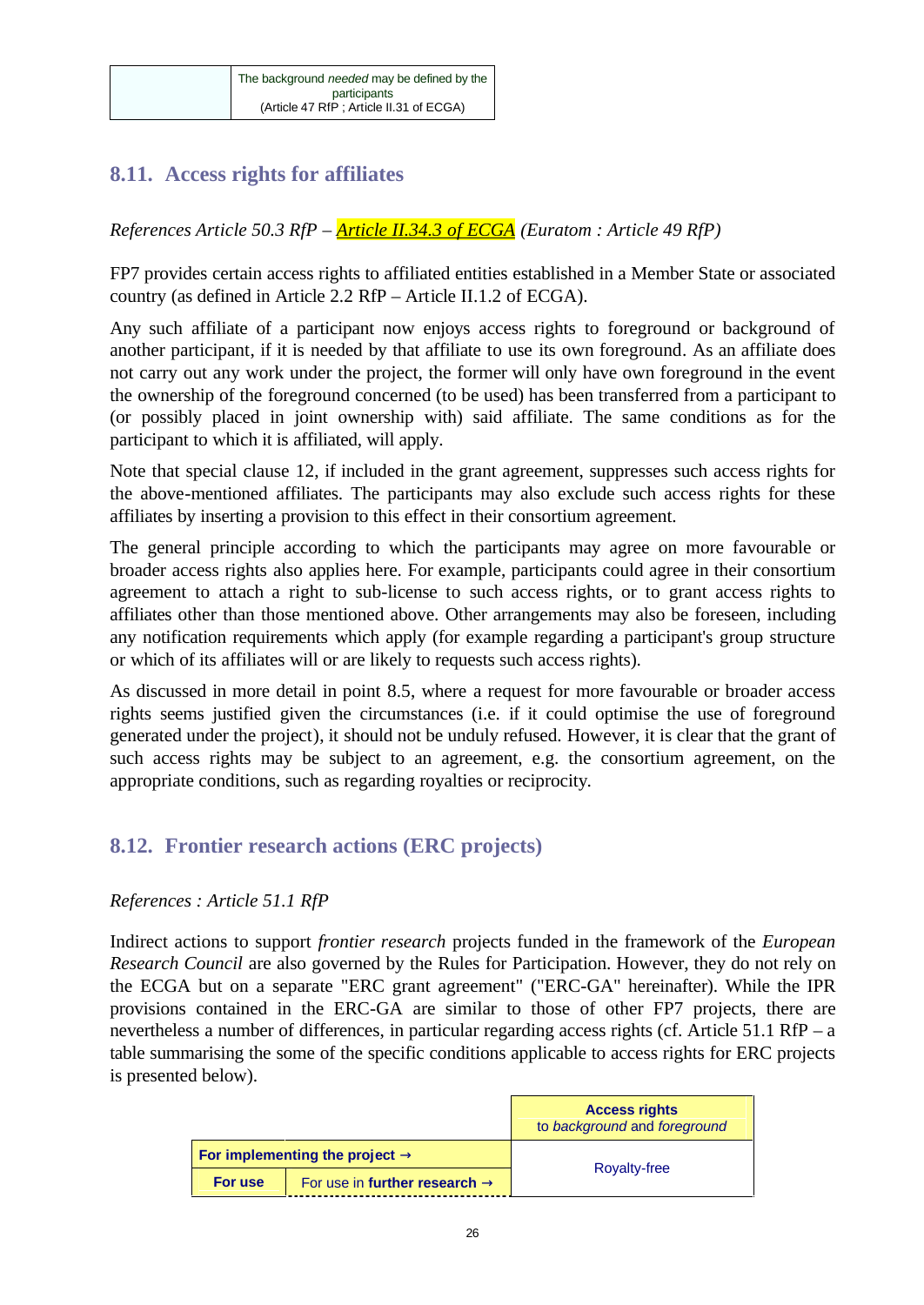### **8.13. "Joint research units" (JRUs)**

A JRU is a structure having no legal personality, set up by two or more distinct research organisations, e.g. in order to run a joint laboratory. A typical example is the French "Unité Mixte de Recherche" structure. Since JRUs have no legal personality they cannot participate as such in FP projects. Either one of their individual "members", or several or all of them, can participate in a FP project.

If one of the members is a participant in a FP7 project, it becomes the owner of any foreground it generates. This may lead to problems if the internal arrangements governing the JRU state that any result generated within the JRU will be co-owned by all members of the JRU. In that case, care must be taken by the JRU member which is a participant as it will have to fulfil the contractual obligations, especially regarding the granting of access rights to other participants and regarding the transfer of foreground (indeed, placing foreground in joint ownership is a form of transfer).

In addition, the other participants should be informed as soon as possible of the fact that one participant is a member of a JRU (in accordance with Art. 48.5 RfP and Article II.32.3 of ECGA) and may, if necessary, make the appropriate arrangements in their consortium agreement. However, in case where a member of a JRU participates in a FP7 project and intends to use resources of (an) other member(s), a special clause is introduced in the EC grant agreement, indicating the other members of the JRU, and the work that they may contribute to the project is identified in the technical annex (Annex I to the grant agreement) (see special clause  $n^{\circ}$  10).

### **8.14. The common legal structure (Sole participants)**

Where the grant agreement is signed by a single legal entity representing several other legal entities – a "common legal structure" (CLS), for instance an European Economic Interest Grouping (EEIG) – as foreseen in Article 10 RfP, the IPR provisions apply to this CLS and not to the individual participants which are its members. The CLS will therefore be the owner of the foreground, and the provisions relating to access rights do not apply to the members of the CLS.

However, transfer of ownership from the CLS to one of its "members" is not prohibited, provided that access rights remain available for the CLS itself and, if so agreed, for the other members.

As a consequence, it is strongly recommended that the members of a CLS that is a participant in an EC-funded project agree on specific arrangements, relating in particular to ownership and access rights issues.

## **9. ACTIONS FOR THE BENEFIT OF SPECIFIC GROUPS**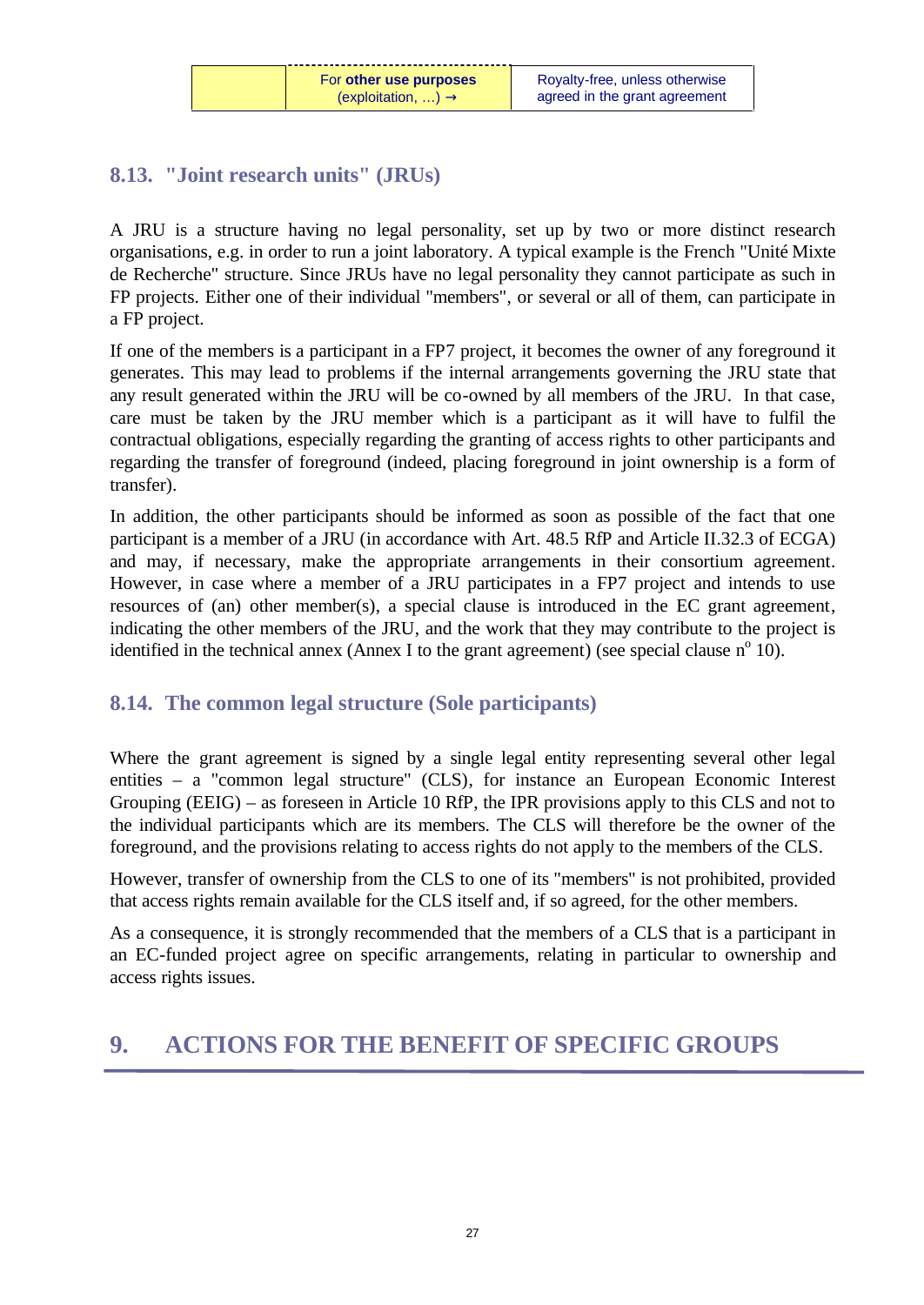#### *References : Articles 41 and 51.2 RfP*

<u>.</u>

Under FP7, the new category of "*actions for the benefit of specific groups"* include (1) actions for SMEs,  $(2)$  actions for SME associations<sup>24</sup>, as well as  $(3)$  actions for civil society organisations ("CSOs").

The group of the SMEs, SME associations or CSOs participating in these actions is designated as "*the specific group benefiting from the action"*.

In case (2), if individual SMEs are participating in a project in addition to one or more SME associations, it is essential to note that the "*specific group benefiting from the action"* includes only the SME association(s), not the individual SMEs.

Unless otherwise agreed, **foreground is jointly owned** by the participants<sup>25</sup> that are members of the *specific group benefiting from the action* (Article 41 RfP). In such case, the joint owners should agree amongst themselves on the allocation and terms of exercising the ownership of foreground, within the consortium agreement or through specific separate arrangements (see Section 4.2 on joint ownership). The default joint ownership regime (Article 40.2 RfP – Article II.26.2 § 2 of ECGA) also applies to this category of actions.

If it is agreed not to jointly own the foreground, the group must be provided with all the necessary access rights to the foreground to use and disseminate such foreground. RTD performers must grant access rights to background needed for carrying out the project on a royalty-free basis (Article 49.2 §3 RfP). Access rights to background needed to use the foreground must also be granted by the RTD performer on a royalty-free basis, unless fair and reasonable conditions have been agreed prior to the signing of the grant agreement (Article 50.6 RfP).

In the specific case of *actions for SME associations* or *CSOs*, a further provision (Article 51.2 RfP) specifies that these associations or organisations are entitled (i.e., without negotiating any separate agreement) to sub-license to their members any access rights they may have received from other participants, if these members are established in a member State or Associated country<sup>26</sup>. This may indeed be necessary in the perspective of the exploitation of the results (as these associations or organisation are usually not in a position to use the foreground themselves).

In actions for SMEs and actions for SME associations, it is explicitly foreseen that the consortium must enter into an agreement (the "Transaction") regarding the ownership of foreground and access rights to be provided to any SME or SME associations and the remuneration paid to it by a RTD performer (Article III.1<sup>SME</sup> of ECGA). This transaction will become part of Annex I of the EC Grant Agreement and any modification thereof is subject to approval of the Commission.

Finally, RTD Performers (the main researchers/technological developers) may be provided with access rights to foreground on fair and reasonable conditions to conduct further research (Article 50.5 RfP). These access rights may be limited to areas other than that targeted by the project.

<sup>24</sup> Under FP6, the first two categories were designated as *co-operative* and *collective* research actions respectively.

<sup>&</sup>lt;sup>25</sup> It should be noted that a given piece of foreground will only be the joint property of those members of the specific group benefiting from the action which were in the consortium at the time the piece of foreground was generated. For instance, if one of them leaves the project before its end, any foreground generated after its departure will only be the joint ownership of the remaining ones.

<sup>&</sup>lt;sup>26</sup> For members established in other (third) countries, sublicensing needs to be agreed on a case-by-case basis, and is not mandatory (can be refused).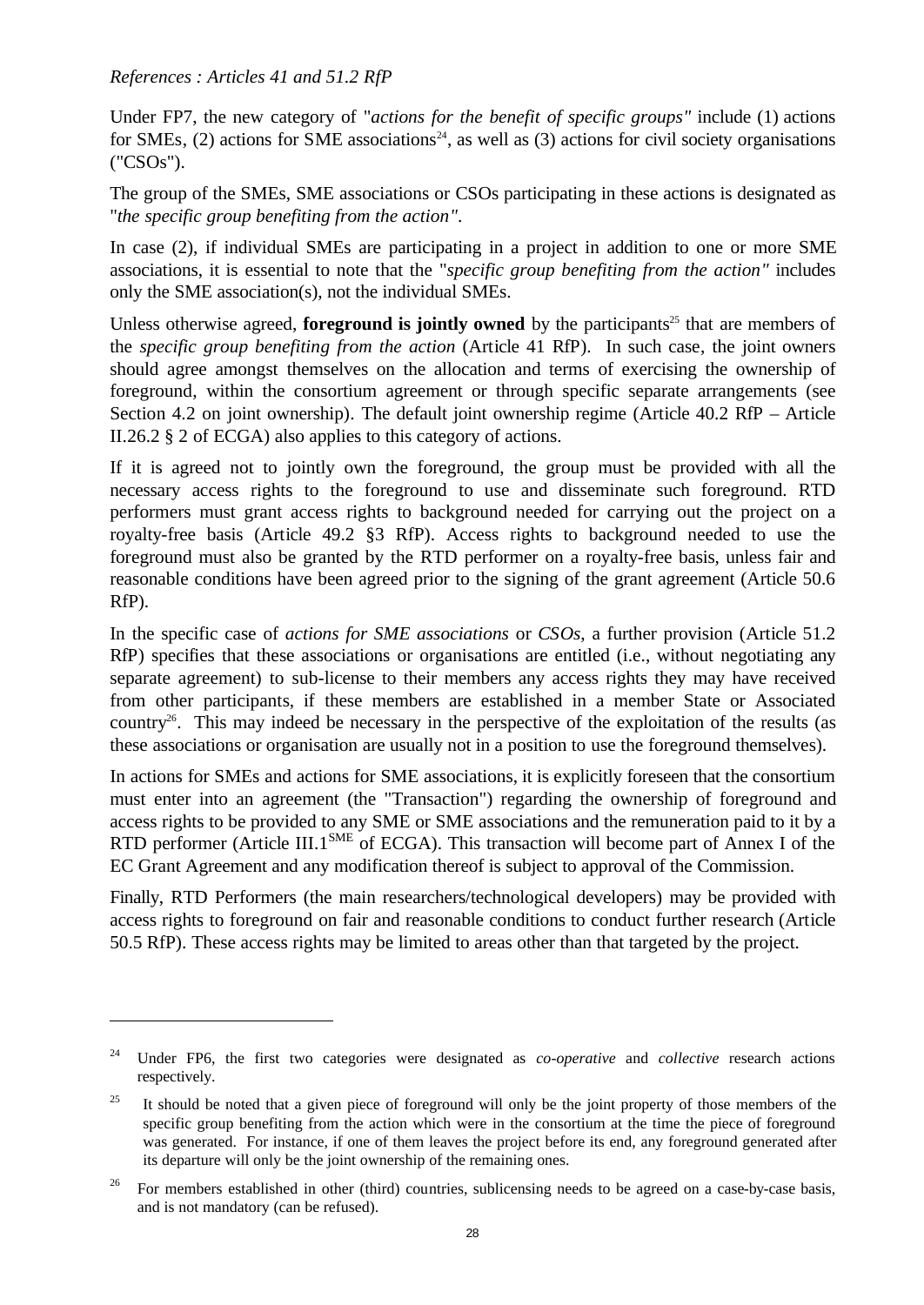The following table summarises the conditions for access rights ("ARs") applicable to *actions for the benefit of specific groups<sup>27</sup>* . The limitation according to which access rights are available only if they are *needed* has not been repeated in the table but is still applicable.

|                                        | <b>Access rights</b><br>to background                                                                                                                                                                                                                                      | <b>Access rights</b><br>to foreground                                                                             |  |
|----------------------------------------|----------------------------------------------------------------------------------------------------------------------------------------------------------------------------------------------------------------------------------------------------------------------------|-------------------------------------------------------------------------------------------------------------------|--|
| <b>For implementing</b><br>the project | Royalty-free, unless otherwise agreed<br>before acceding to the grant agreement<br>(Article 49.2 RfP; Article II.33.2 of ECGA)<br>Note: Access to the background of RTD<br>Performers is always royalty-free<br>(Article 49.2 RfP, last sentence ; Article III of<br>ECGA) | <b>Royalty-free</b><br>(Article 49.1 RfP; Article II.33.1 of ECGA)                                                |  |
| For use purposes                       | Either royalty-free, or on fair and reasonable conditions<br>to be agreed (Article 50.1 RfP; Article II.34.1-2 of ECGA)                                                                                                                                                    |                                                                                                                   |  |
| $(exploitation +$<br>further research) | <b>Note:</b> For ARs to be granted by RTD<br>Performers, conditions must be agreed before<br>acceding to the grant agreement<br>(Article 50.6 RfP; Article III of ECGA)                                                                                                    | Note: ARs may be granted to RTD Performers<br>for further R&D purposes<br>(Article 50.5 RfP; Article III of ECGA) |  |

A full table of the access rights (for all categories of projects) is included in Annex III to this guide.

## **10. ELIGIBILITY OF IPR COSTS**

**IPR protection, dissemination and management** activities are an instance of the "other activities" of a FP7 project (as referred to in Article 33.4 RfP – Article II.16.4 of ECGA). Accordingly, the Community financial contribution may reach a maximum of 100% of the total costs (direct + indirect) of these activities subject to the eligibility criteria being fulfilled. In particular, they must have been used "*for the sole purpose of achieving the objectives of the indirect action and its expected results, in a manner consistent with the principles of economy, efficiency and effectiveness*" (Article 31.3.c RfP – Article II.14.1.e of ECGA).

It is evident that costs associated with patents (or other IPRs) relating to results obtained outside of the project (e.g. in parallel with it, or after its end, or before its start) would not be eligible for Community funding.

Regarding licensing royalties, the following principles should be used as guidelines, although exceptions are possible on a case-by-case basis:

– *Royalties to be paid to a third party* (i.e. not a participant):

<u>.</u>

In principle, such royalty fees (and by extension any down payments, etc.) can be considered as being eligible if the other applicable conditions are met (necessary for the implementation of the project, etc.). On this basis, however, eligibility might be limited in specific cases, for instance regarding royalty fees with respect to an exclusive licence, unless it is demonstrated that the exclusivity (and the higher royalty fees which are likely to be associated with it) is absolutely necessary for the implementation of the project. Regarding licensing agreements which were already in force before the start of the project,

<sup>&</sup>lt;sup>27</sup> other than the general conditions – duration, "need-to" limitation, etc. – already mentioned in the general table for access rights above.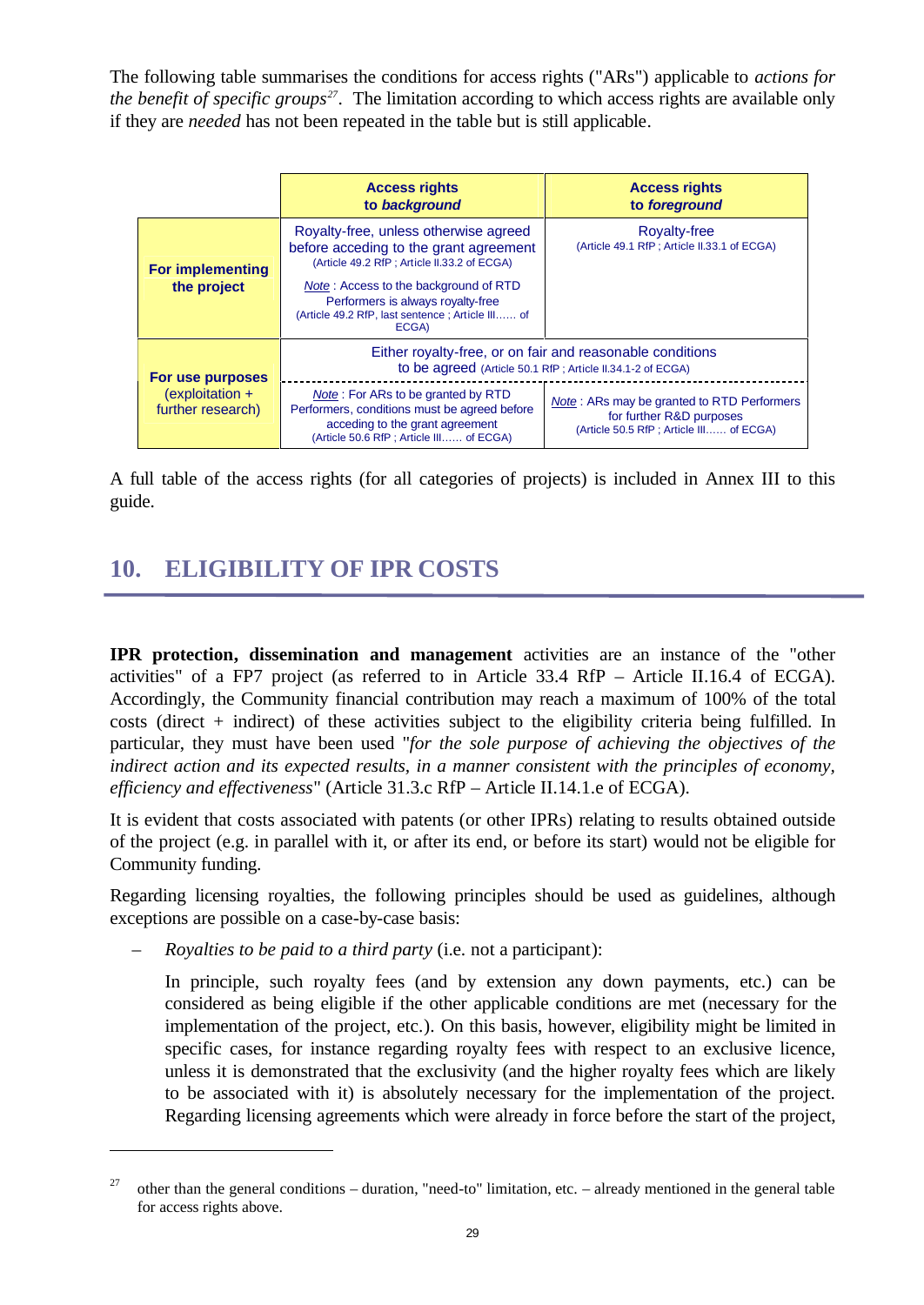as a rule only a fraction of the corresponding licence fees should be considered eligible, as the licence was presumably taken for reasons other than participation in FP7.

– *Royalties to be paid for access rights granted by other participants*:

As a rule, such royalty fees are eligible (during the project) if they relate to access rights granted before the start of the project, subject to the last sentence of the previous paragraph (partial eligibility), to the comments above relating to exclusivity, and to the basic eligibility criteria. For access rights granted after the start of the project, eligibility will be assessed on a case-by-case basis.

Licensing royalties received by a participant, as well as any other income resulting from the use of the foreground, must *not* be considered as a receipt of the project (Article II.17.b.ii of ECGA).

## **11. CONSORTIUM AGREEMENT**

*References : Article 24 RfP – Article II.2.4.c.ii of ECGA (Euratom : Article 23 RfP)*

Participants should prepare and sign a consortium agreement before the grant agreement enters into force.

In view of the large flexibility FP7 participants have in implementing their projects, and the fact that the EC Grant Agreement sets out the basic legal requirements but not all details, it is mandatory for them to enter into a specific consortium agreement (as reflected in optional Article 1.4 of ECGA, if included), unless this has been specifically exempted by the call for proposals. Even where the consortium agreement is not obligatory, it is strongly recommended.

A consortium agreement sets out the internal management guidelines for the consortium and can, for example, provide arrangements regarding the granting of specific access rights in addition to those provided for in the standard IPR provisions (Article II.2.4.c.ii of ECGA)<sup>28</sup>.

Consortium agreements can not conflict with the provisions of the EC Grant Agreement, which always prevails. They should be prepared as soon as possible, preferably before signature of (accession to) the grant agreement.

Nothing prevents the participants from preparing several consortium (sub-)agreements governing different aspects of the project (some before the signature of the grant agreement and some possibly after), or from amending their initial consortium agreement according to their needs and the evolution of the project. They may also consider preparing bilateral or other arrangements involving smaller groups of participants. Certain specific issues which are not essential at the start of the project can be negotiated later, with the advantage that the corresponding (negotiation) costs may then be considered as being eligible.

The Commission's proposed *Checklist for a Consortium Agreement* is available on its EC Grant Agreement web page<sup>29</sup>. Additional information relating to consortium agreements is also available

<sup>&</sup>lt;sup>28</sup> The [ADD NAME] has in-depth financial advice which may provide useful advice to those intending to set up a consortium – see  $[ADD LINK]$ .

 $29$  [LINK TO BE ADDED].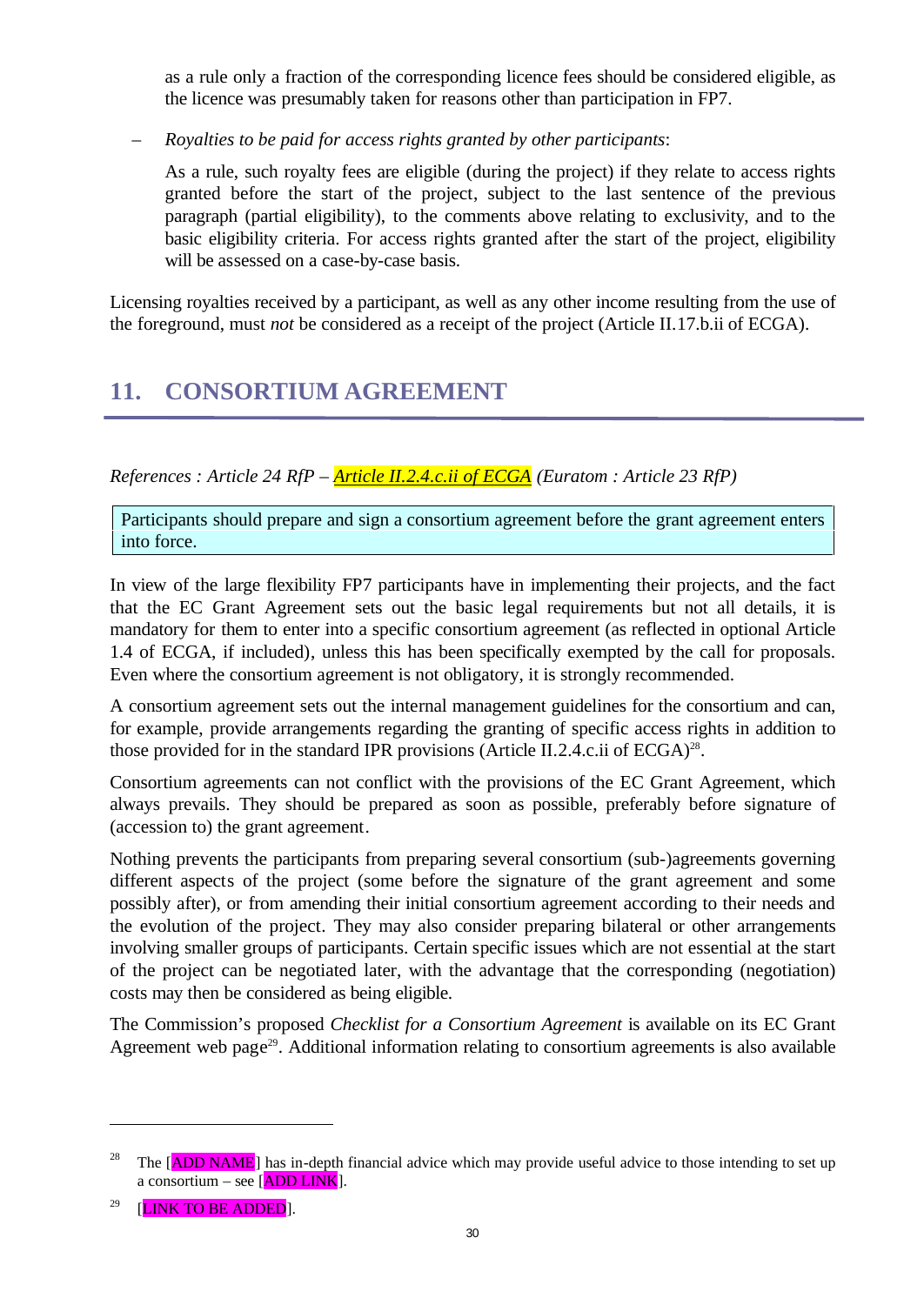from the IPR-Helpdesk<sup>30</sup>, a project funded by the Commission to provide free of charge IPR assistance.

Since the consortium agreement involves only the project participants, the Commission is not a party to it and does not check its contents.

#### **Relations with other agreements (Articles 18.3 and 48.4-5 RfP – Articles II.3.i and II.32.3+6 ECGA)**

It may of course happen that **pre-existing agreements** contain provisions regarding the granting of access rights. If such pre-existing agreements contain provisions conflicting with the EC Grant Agreement, they should be brought to the attention of the other participants and the Commission as soon as possible, preferably before the signature of the grant agreement. They should be analysed in detail by the other (future) participants, to make sure they won't interfere with the proper implementation of the project, nor with the exploitation of its results. In serious cases, this analysis may lead to changes in the composition of the consortium.

Regarding **future agreements** – to be signed with third parties *after* the signature of the EC grant agreement – no conflicting agreements may be signed subsequently (see Articles 18.3 and 48.4 RfP : "*any agreement providing access rights to foreground or background to participants or third parties shall be such as to ensure that potential access rights for other participants are maintained"* – similar wording in Article II.32.6 of ECGA). E.g., no exclusive licence relating to *foreground* or *background* may be granted to a third party as long as access rights to it can be requested by other participants (unless of course they have waived some of their access rights – see Article 48.3 RfP; Article II.32.7 of ECGA), as they might then be deprived from the possibility to request access rights.

It is also recalled that the participants must ensure that the Commission is informed of any event which might affect the implementation of the indirect action or the interests of the Community (Article 18.6 RfP; Articles II.3.f § 2 and II.8.1 of ECGA).

## **12. PARTICULAR RULES APPLICABLE TO EURATOM PROJECTS**

IPR provisions are substantially the same in the EC Framework Programme and in the EURATOM Framework Programme. However, these two programmes are governed by two different Rules for Participation, which are not totally identical.

What follows is a summary of the main differences between both:

- Dissemination activities need to be compatible with the defence interests of the Member States (Article 45.3 of the Euratom RfP);
- These defence interests are also mentioned in Article 42 of the Euratom RfP (equivalent to Article 43 of the EC RfP), defining the cases in which the Commission may object to a transfer of foreground or to the granting of any licence regarding foreground (contrary to

<sup>30</sup> http://www.ipr-helpdesk.org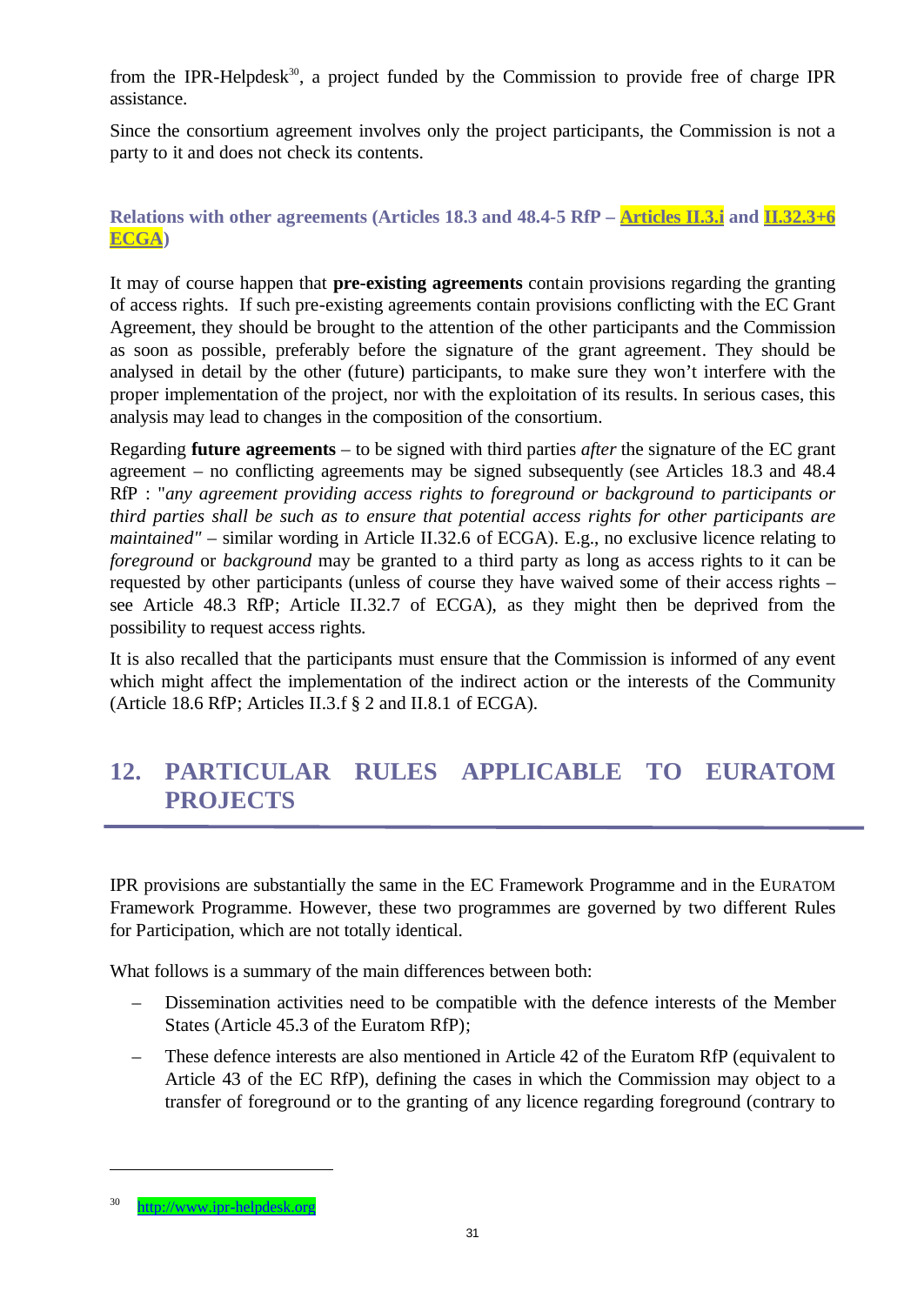the EC Framework Programme, in this case the Commission may also object to the grant of a non-exclusive licence);

- Patent applications and dissemination material must contain a slightly different statement referring to the "*European Atomic Energy Community's Seventh Framework Programme (FP7/2007-2011)*" instead;
- Where relevant, special clause 11 *bis* should be used instead of clause 11;
- For activities under the thematic area "Fusion energy research", the procedures and rules for dissemination and use may be substantially redefined in the respective frameworks: Contracts of Association, European Fusion Development Agreement, etc. (see chapter IV of the Euratom RfP).

# **13. OTHER RELATED ACTIVITIES**

The provisions relating to ownership, protection and access rights are just one part of a broader set of measures aimed at promoting the actual exploitation of projects' results. Other examples of such measures include:

- studies on socio-economic aspects: assessment of the expected socio-economic impact of the foreground and technology generated, as well as analysis of the factors that would influence their exploitation (e.g. standardisation, ethical and regulatory aspects, etc.);
- activities promoting the exploitation of the results: development of the plan for the use and dissemination of the foreground produced, feasibility studies for the creation of spin-offs, etc, take-up activities to promote the early or broad application of state-of-the-art technologies. "Take-up" activities include the assessment, trial and validation of promising, but not yet established technologies and solutions, and easier access to and the transfer of best practices for the early use and exploitation of technologies. In particular, they will be expected to target SMEs.

## **14. PLAN FOR THE USE AND DISSEMINATION OF FOREGROUND**

Promoting the use and dissemination of FP projects results is a key objective of FP7, as mentioned in Annex I to the Decision on FP7 (Decision 1982/2006/EC<sup>31</sup>) and with more detail in Annex I to the Decision concerning the Specific Programme "Cooperation" (Decision 2006/971/EC<sup>32</sup>).

IPR and related issues should be considered when preparing the proposal, since the Rules for Participation state that one of the evaluation criteria in the Cooperation and Capacities Programmes relates to the "*the potential impact through the development, dissemination and use of project results"* (Article 15 RfP).

<sup>&</sup>lt;sup>31</sup> http://eur-lex.europa.eu/LexUriServ/site/en/oj/2006/1\_412/l\_41220061230en00010041.pdf

<sup>32</sup> http://eur-lex.europa.eu/LexUriServ/site/en/oj/2006/l\_400/l\_40020061230en00860242.pdf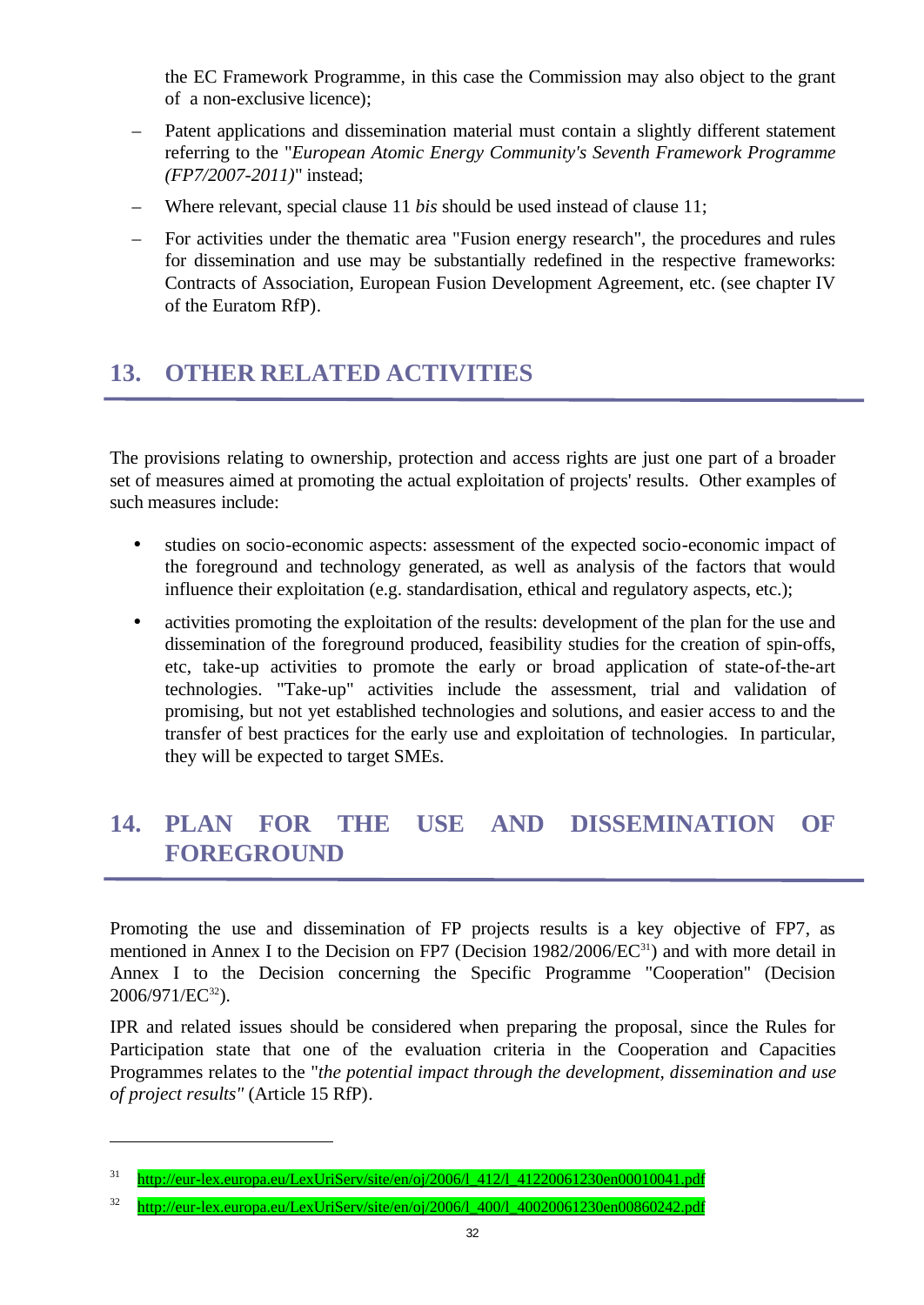Therefore, the grant agreement requires the submission to the Commission of a plan for the use and dissemination of foreground (Article II.4.2.b of ECGA), which must contain information about the expected use of the project results sufficiently detailed to permit the *Commission* to carry out any related audit (Articles II.29.2 and II.23 of ECGA). Any technical audit which may be initiated at any time and up to five years after the project can assess also the participants' plan for the use and dissemination of foreground.

Should the Commission refuse to approve (revised) reports, or consider that the use potential of the results is reduced to a considerable extent, it may terminate the project (Article II.38.1.e-g of ECGA).

## **15. PATENT SEARCHES**

Participants may wish to perform a patent search in order to ascertain the "current state of the art" before submitting a proposal as the state of the art is a key criterion during the evaluation process.

As mentioned above, proposals for FP7 projects need to demonstrate their "scientific and technical excellence" (as well as, for the "Cooperation" and "Capacities" specific programmes, "*the potential impact through the development, dissemination and use of project results"* – cf. Article 15.1.a RfP). A particular aspect of these criteria is that proposals are (evidently) expected to possess an innovative nature. One way of demonstrating this is to identify the state of the art by conducting not only a bibliographic search in classical scientific literature but also a search in patent databases. It is clearly in the interest of the participants and the Commission to avoid duplication of research efforts and potential waste of both public (Community) and private (participants') funds.

In this context, participants in any EC-funded research project aimed at producing actual research results (new products, etc.) may consider performing a patent database search to assess the state of the art<sup>33</sup>. A variety of such databases are available, including the free ESP@CENET database maintained by the EUROPEAN PATENT OFFICE<sup>34</sup>. It is also possible to have such searches performed by experienced searchers at National Patent Offices or at PATLIB centres<sup>35</sup>, by other institutions such as libraries, or by private operators.

The costs of such an initial patent search are not usually very high (e.g. less than 2000  $\oplus$ ). In addition, such costs can be shared amongst the different participants of a given project, leading to a modest amount for each. However, such costs (incurred before the start date of the project) are not eligible and will not be refunded. Nevertheless, if additional searches of this kind are carried out (and are necessary) during the project, they may be considered eligible, depending on their necessity for implementing the project.

**Taking third parties' rights into account**

<sup>&</sup>lt;sup>33</sup> for a general introduction to patent searches, see e.g. **http://www.wipo.int/sme/en/documents/prior\_art.html** 

<sup>34</sup> http://ep.espacenet.com

<sup>35</sup> see http://patlib.european-patent-office.org/directory/overview.pl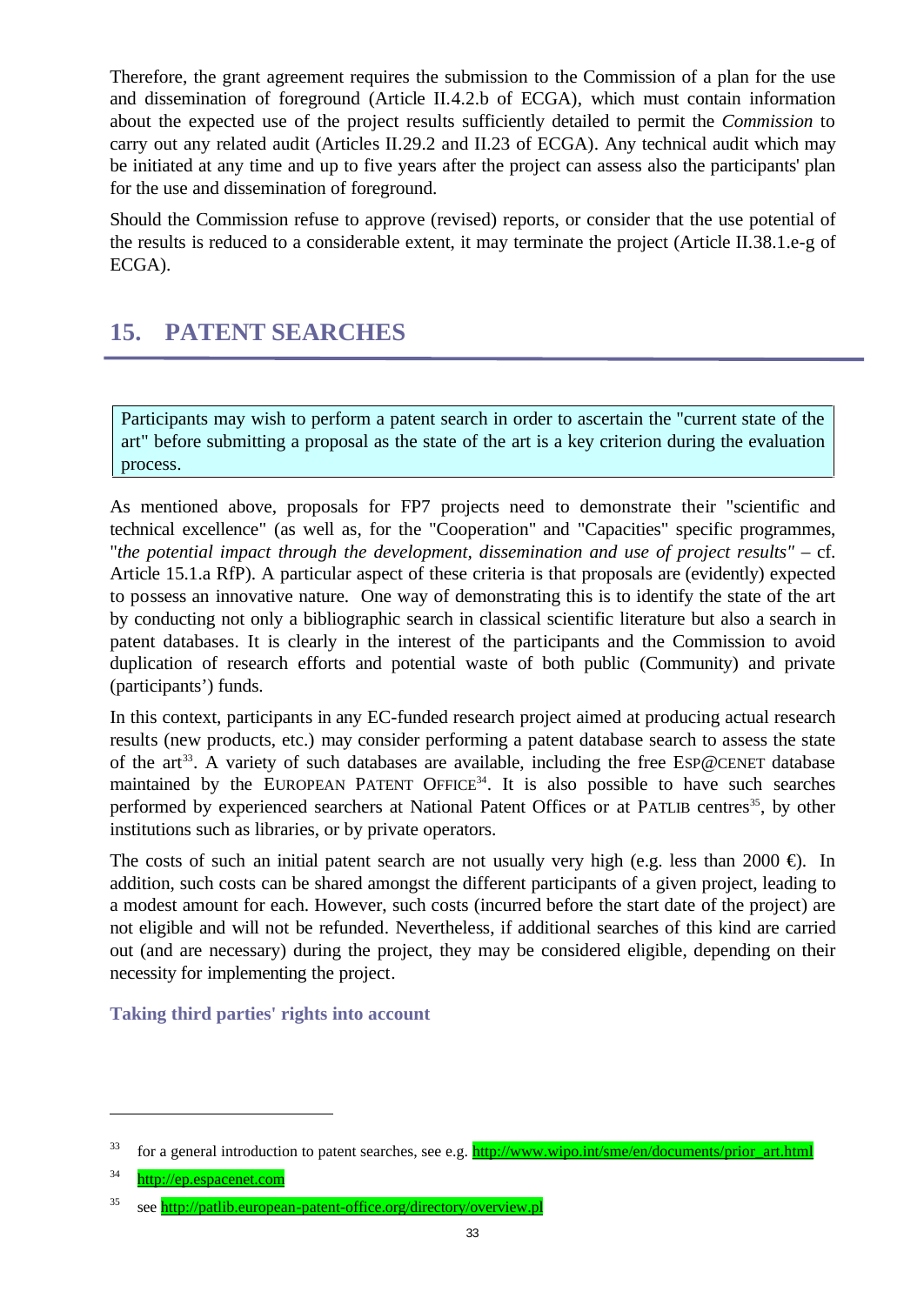When a participant is considering exploiting its foreground, an infringement clearance search should be considered as a means of reducing the risks of being sued by a third party.

Where a participant considers exploiting a given technique for commercial or industrial purposes, care should be taken not to infringe existing third parties' rights.

Patent searches (as opposed to literature searches) do not only provide considerable technical information, but also make it possible to identify third parties' patents which are in force (as well as patent applications which are pending) and which may possibly prevent or limit the exploitation of the intended results of the project.

Therefore, before and/or during a project, it could be recommended to conduct or have conducted an "infringement clearance search" (also known as a "freedom of use" search or risk assessment) so as to identify potentially relevant patents and published patent applications which may cover one or the other aspect of the (intended) project results. This assessment could be carried out for all countries in which manufacturing, commercialisation, exportation or use is considered. Such assessments require specific skills and resources, including access to suitable databases and may be relatively expensive  $(> 2000 \oplus)$  but are key in reducing potential problems and risks that could arise later (such as counterfeit). Similar consideration should be given to copyrights or any other possible exclusive rights (for instance, if the picture of a building is to be included in a brochure or on a website, the agreement of the photographer and/or of the architect(s) may be required). For more info see e.g. http://www.wipo.int/sme/en/documents/wipo\_magazine/9\_2005.pdf.

This section was only dealing with third parties' rights on projects' results, and in particular patentable inventions. Third parties' rights linked to names, acronyms and logos are addressed in the next section.

## **16. PROJECT NAMES, ACRONYMS AND LOGOS**

Two main problems often arise in connection with the name or acronym of the project.

Firstly, participants should refrain from choosing and using a project name/acronym/logo which is identical or close to a trademark registered by a third party for goods and/or services in the same area. This may not be extremely important for most projects (of limited scope or duration), but it may also happen that the name/acronym of a given project becomes extremely famous. This could represent a problem if the participants have to change to a different name/acronym/logo for trademark reasons. Comprehensive trademark searches can be done by trademark agents or by certain National Patent / Trademark Offices (who often have cost-free online search engines). For a quick and cost-free search we recommend that the OHIM's search tool be used<sup>36</sup>.

Problems may also appear if a participant, or one of its employees or subcontractors (this has already happened), protects the project name/logo/acronym/domain name on his/her own behalf, and does not allow the other participants to use it in their commercial activities during or (especially) after the end of the project. Such behaviour is clearly based on bad faith, but can create enormous legal problems.

If at some stage of the project the participants suspect that the name/acronym of their project may acquire substantial commercial value, they should consider the possibility of registering it as a

<sup>&</sup>lt;sup>36</sup> Office of Harmonization of the Internal market (Trademarks and Designs) – search tool available at http://oami.europa.eu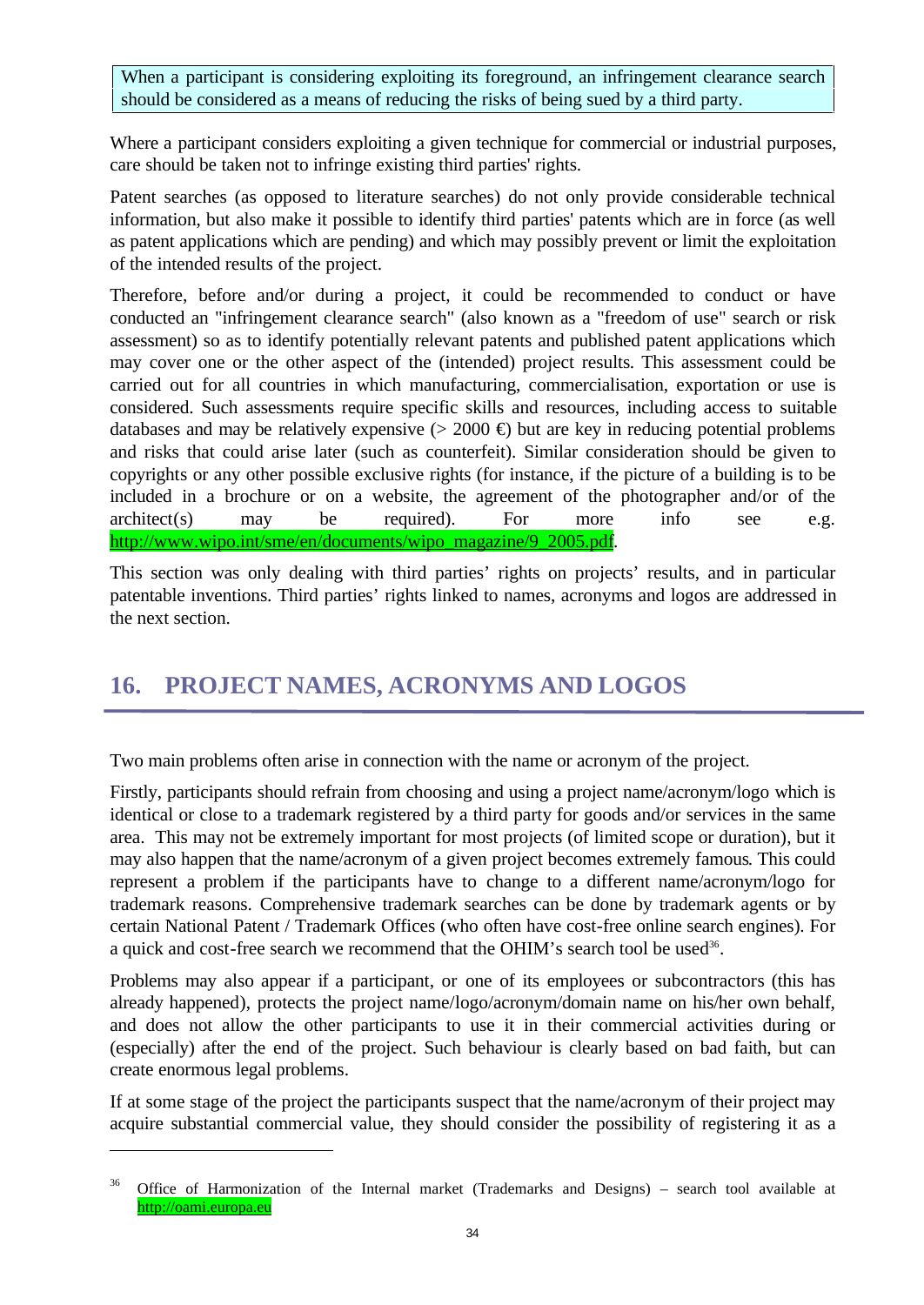trademark for the relevant products/services. In such a case, they should also agree on clear rules regarding the use of this trademark by the participants other than the owner(s) of the trademark, including after the end of the project.

To some extent, the above recommendations also apply to the names of products, processes, services, software, etc. resulting from a project, although the corresponding decisions and possible actions (such as filing a trademark registration application or a domain name) will usually concern a single participant and not the whole consortium.

Regarding the name or acronym of the project, more serious difficulties can even be faced in the case of projects/networks/etc. which are expected to remain in existence after the expiration of the EC Grant Agreement and funding. For instance in the case of Networks of Excellence, or of any other network which is expected to become self-supported after the end of the contractual period, it is important that the participants make whatever arrangements are necessary to ensure that all of them will be able to continue using the project name, logo or acronym after the expiration of the grant agreement with the Commission.

#### **Use of the EU emblem**

Insofar as logos are concerned, a few specific rules (summarised in Article II.12.1 of ECGA) should be observed in addition to the recommendations mentioned above. The EU emblem may be used only with the prior agreement of the Commission. As the European emblem is protected under article 6ter of the Paris Convention, participants are formally prohibited to register the European emblem, or any sign identical or similar to the European emblem, as a trademark. When participants are allowed to use the European emblem, they should do so in its entire and original form, and always separately from their own logo or trademark. Once the contractual relationship between a participant and the European Commission has expired, the participant should cease to use the European emblem, and withdraw its representation from any new documentation. See also Annex I to this Guide (at the end).

## **17. SURVIVING THE (END OF THE) EC GRANT AGREEMENT**

Various provisions of the EC Grant Agreement have a limited duration (e.g. access rights). Agreements between participants may be needed to properly manage the post-contract phase.

Even after the end of the project, a number of IPR provisions remain in force (e.g. obligations regarding confidentiality (Article 3 RfP – Article II.9 of ECGA), use, dissemination (including the notification of patent applications (Article II.28.2 of ECGA)), access rights (Article 50.4 RfP – Article II.34.4 of ECGA)), as might some provisions of the consortium agreement.

However, the grant agreement provisions have a limited duration, expiration of which may lead to potential problems. For instance, if access rights for use purposes have been granted for a limited duration, a problem might occur when they lapse, since failure to renew or to extend them could bring some exploitation activities to a halt. Therefore, participants are encouraged to consider in due time if they need to agree on specific provisions for ensuring a smooth transition to the "postcontract" phase, especially as far as the management of foreground and intellectual property is concerned.

This is particularly relevant for Networks of Excellence (NoEs), since some of the joint activities are expected to result in lasting integration of the participants' activities i.e. well beyond the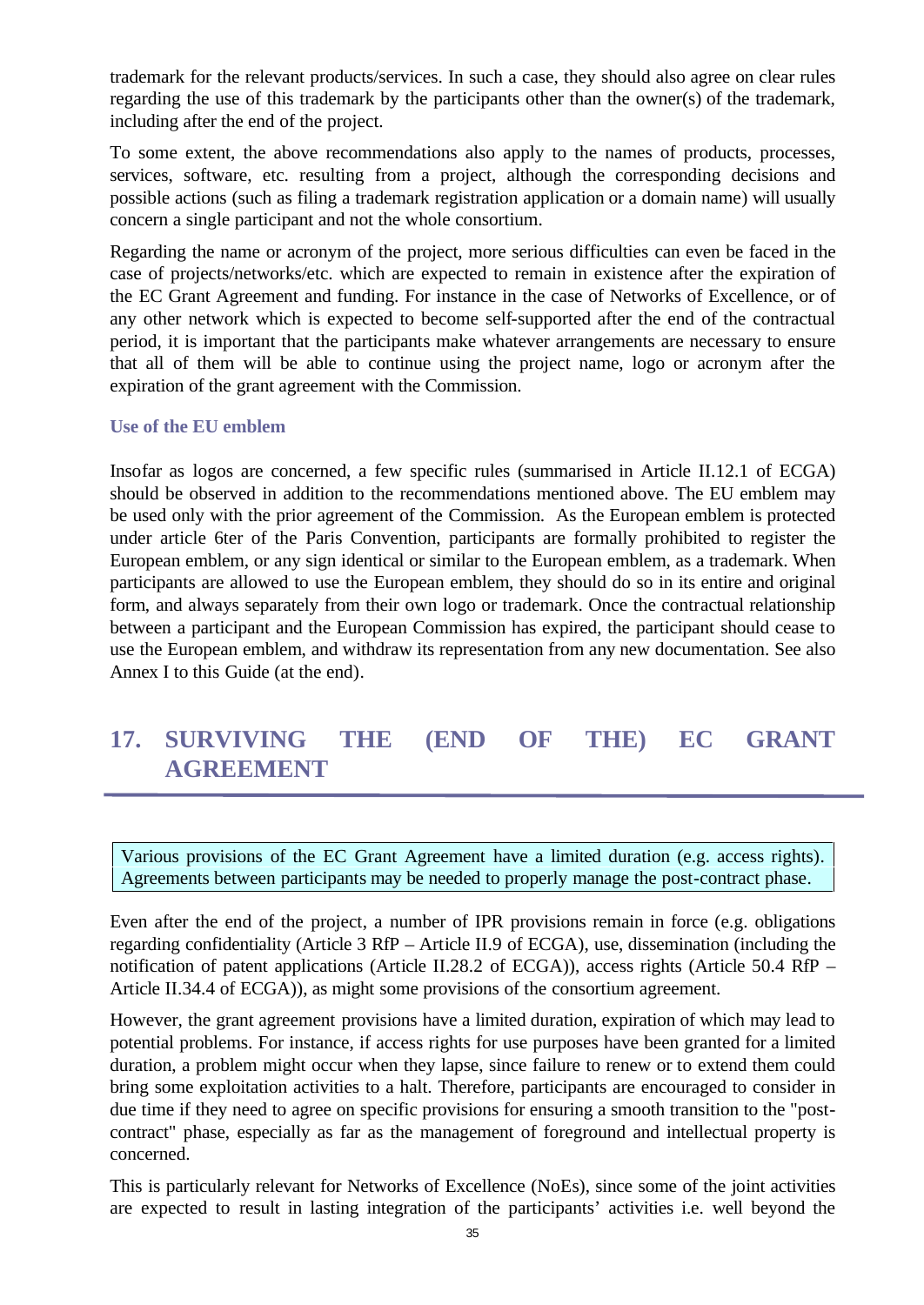expiry of the EC Grant Agreement. Therefore, participants in NoEs are strongly encouraged to agree, in due time, on provisions which would enable them to properly manage their intellectual property "post-contract". They should consider not only those provisions of the EC Grant Agreement which remain in force after the end of the project, but they should also define particular rules in their consortium agreement (or provide for a longer access request period as foreseen in Article 50.4 RfP (Article II.34.4 of ECGA) so as to clarify the ownership of and access rights to subsequent new inventions.

## **18. ADVANCED IPR STRATEGIES**

Where appropriate, the participants (or some of them) may consider specific strategies for managing and exploiting their foreground and intellectual property, for instance by setting up:

- one or more "**patent pools**" (groups of patents or other IPRs relating to a given technology) which could be freely used or cross-licensed among themselves and/or jointly licensed to third parties; or
- a **new legal entity** which would own the intellectual property concerned and exploit it jointly, in order to manage it in a more flexible and effective way (subject to the granting of access rights and fulfilment of other commitments under the EC grant agreement); or
- clustering expertise to minimize knowledge management / technology transfer or product development costs.

Details on these aspects must be provided in the *plan for the use and dissemination of foreground.*

Such strategies may also prove helpful in ensuring continuity after the end of the project. It is clear that they need to comply with competition law. Information relating to EC competition law can be found on the Internet<sup>37</sup>.

## **19. USEFULL RESOURCES**

The Commission is providing information and assistance regarding the EC Grant Agreement:

- on the EC Grant Agreement webpage (http://cordis.europa.eu/fp7/calls-grantagreement\_en.html);
- FP7 checklist for consortium agreements (**LINK TO BE ADDED**);
- FP7 Helpdesk (http://ec.europa.eu/research/enquiries).

Additional information and assistance with respect to IPR-related issues may be obtained from different sources, including:

– the **IPR HELPDESK**,

- the **EUROPEAN PATENT OFFICE**, (see their **e-learning modules**)
- the **National Patent Offices**,

<sup>&</sup>lt;sup>37</sup> see e.g. http://ec.europa.eu/comm/competition/antitrust/legislation/entente3\_en.html#technology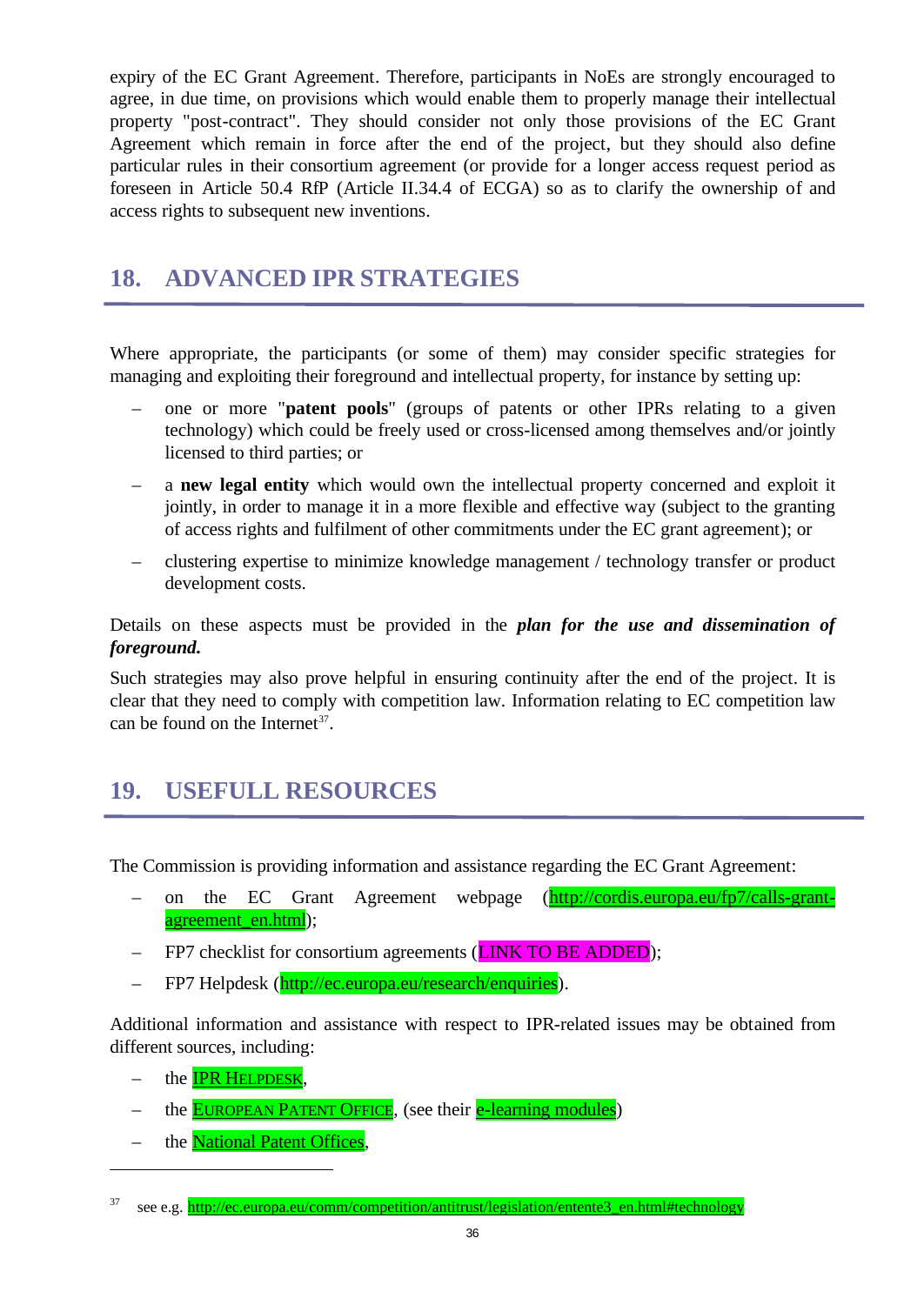- the World Intellectual Property Organization (WIPO), whose website also contains specific information for SMEs ; it should also be noted that WIPO runs a mediation and arbitration facility,
- the Organisation for Economic Co-operation and Development (OECD) see in particular their *Guidelines for the licensing of genetic inventions*.

Moreover, innovation-related information is available:

- from the **INNOVATION RELAY CENTRES**,
- from the **GATE2GROWTH** project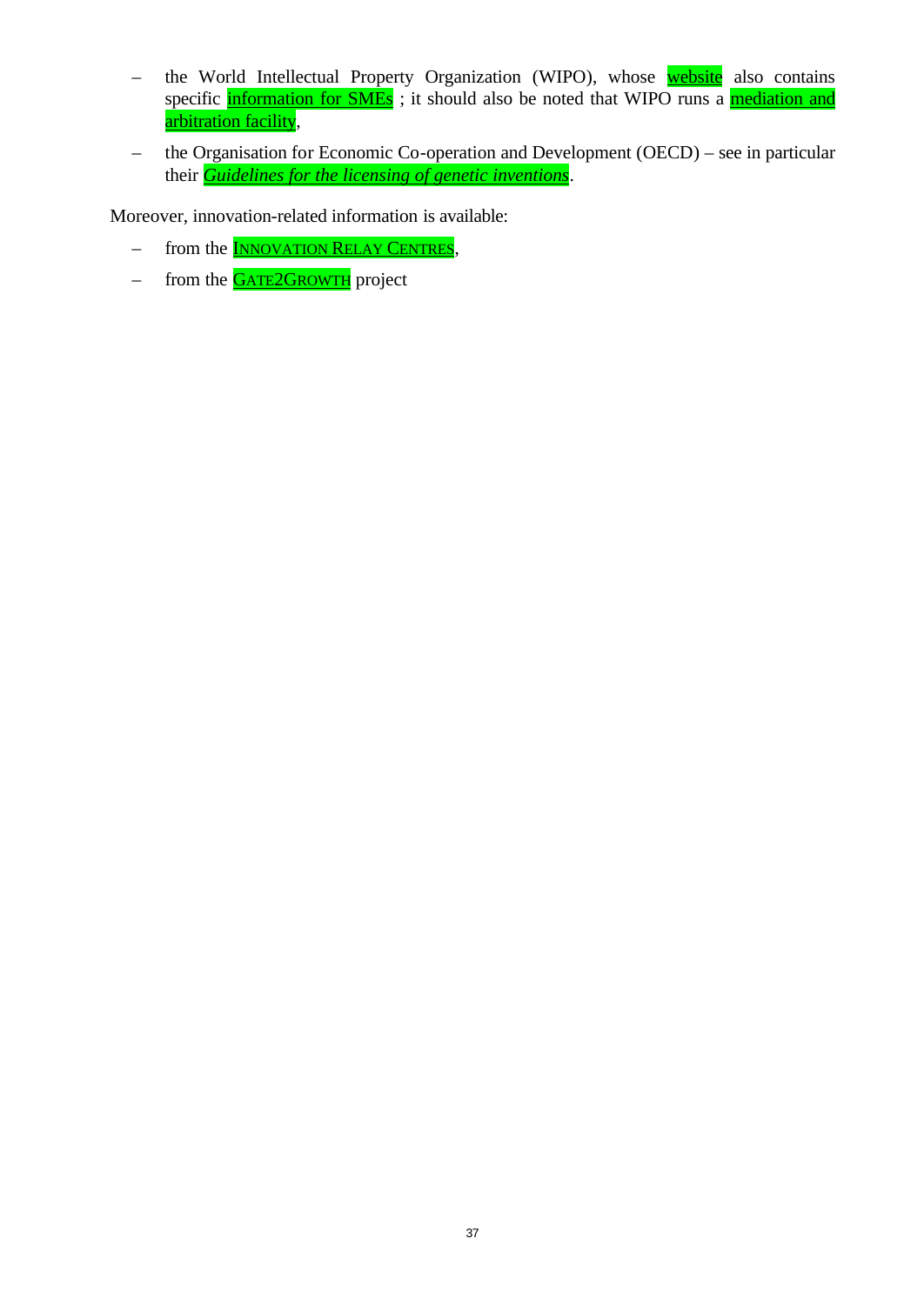According to the current practice, the European emblem may be used only if there is no likelihood of the user of the emblem being confused with the European Community or the Council of Europe; and if the emblem is not used in connection with objectives or activities which are incompatible with the aims and principles of the European Community or of the Council of Europe.

Permission to use the European emblem does not confer on those to whom it is granted any right of exclusive use, nor does it allow them to appropriate the emblem or any similar trademark or logo, either by registration or any other means.

Each case will be examined individually to ascertain whether it satisfies the criteria set out above. This will be unlikely in a commercial context if the European emblem is used in conjunction with a company's own logo, name or trade mark.

Furthermore, no sign including or resembling the European emblem may be registered as a trademark. This is a consequence of the protection granted by Article 6ter<sup>38</sup> of the "*Paris Convention for the Protection of Industrial Property*" to the emblems and flags of international organisations :

(1) (a) The countries … agree to refuse or to invalidate the registration, and to prohibit by appropriate measures the use, without authorisation by the competent authorities, either as trademarks or as elements of trademarks, of armorial bearings, flags, and other State emblems, of the countries …, and any imitation from a heraldic point of view.

(1) (b) The provisions of subparagraph (a), above, shall apply equally to armorial bearings, flags, other emblems, abbreviations, and names, of international intergovernmental organisations …

For more information, see http://europa.eu/abc/symbols/emblem/graphics2\_en.htm#parties, which also provides contact details (e.g. in order to check whether a specific use of the EU emblem is in line with the above criteria).

See http://www.wipo.int/treaties/en/ip/paris/trtdocs\_wo020.html for the full text of the Paris Convention.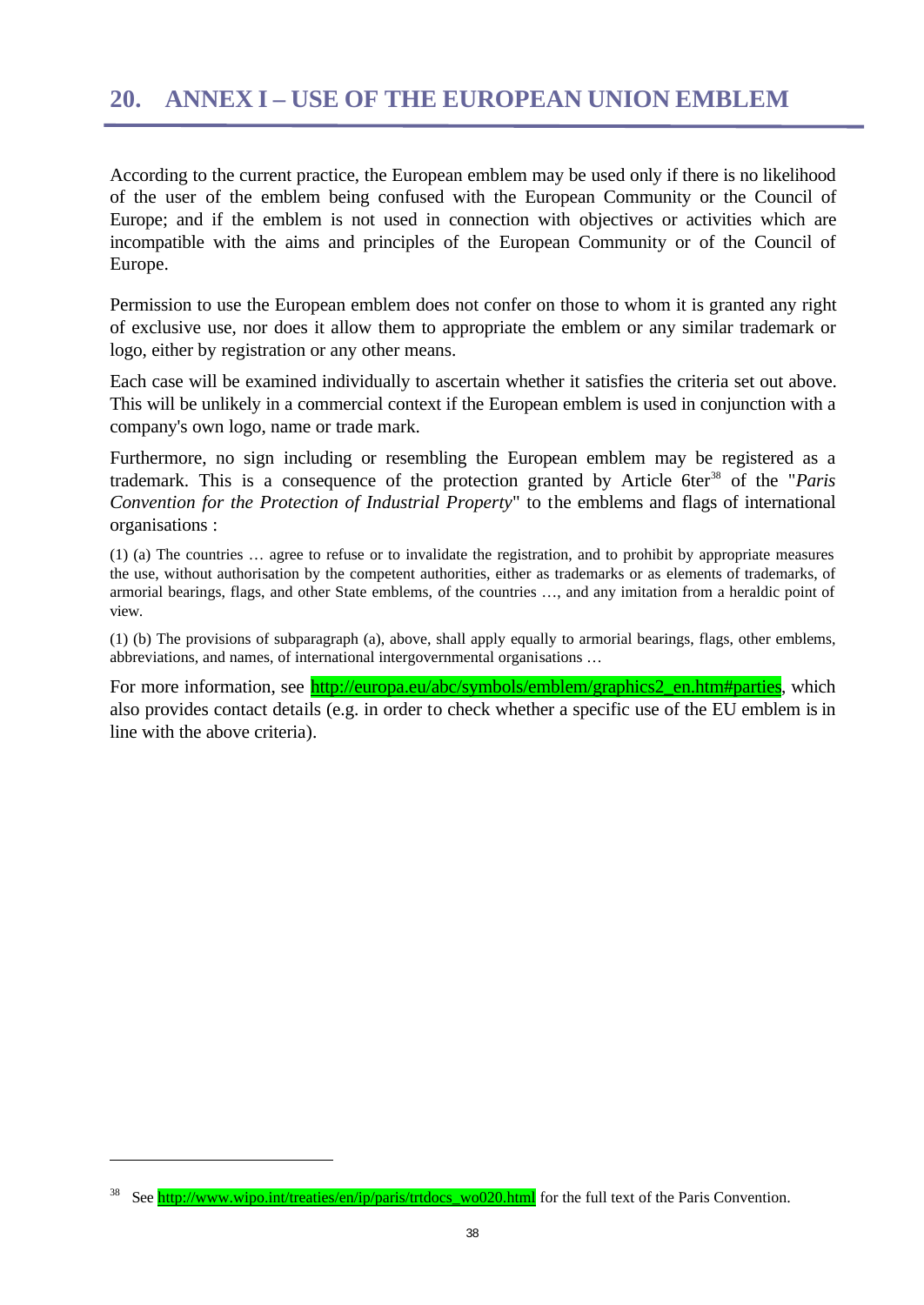## **21. ANNEX II – SUMMARY OF THE NOTIFICATION REQUIREMENTS AND OF THE POSSIBILITIES TO OBJECT**

|                                                               | <b>Notifications to</b><br>the Commission                                                                                            | <b>Objections by</b>                                                                                                                                                        | <b>Notifications to</b><br>other participants                                                                                                                                                                                                                                                                       | <b>Objections by</b>                                                                     |  |
|---------------------------------------------------------------|--------------------------------------------------------------------------------------------------------------------------------------|-----------------------------------------------------------------------------------------------------------------------------------------------------------------------------|---------------------------------------------------------------------------------------------------------------------------------------------------------------------------------------------------------------------------------------------------------------------------------------------------------------------|------------------------------------------------------------------------------------------|--|
| <b>Dissemination of</b><br>foreground (incl.<br>publications) |                                                                                                                                      | <b>No</b><br>(except where foreground is capable of industrial or<br>commercial application and is not protected -<br>Article 44.2 RfP / Article II.28.3 of ECGA)           |                                                                                                                                                                                                                                                                                                                     | Yes<br>(Article 46.4 RfP / Article II.30.3 of ECGA)                                      |  |
| <b>Transfer of</b><br>ownership of<br>foreground              | <b>No</b><br>(except if a special<br>clause is inserted in GA<br>$-$ Article 42.5 RfP $-$ but<br>remember Article 18.6<br>$RfP^{39}$ | No in most cases<br>Yes, for transfers to<br>third parties in "non-<br>associated" third<br>countries (Article 43 RfP<br>/ Article II.27.4 of<br>ECGA)                      | Yes - prior notice<br>(except in case of :<br>"authorised"<br>transfers<br>to<br>a<br>specifically identified<br>third party under<br>Article 42.3 RfP /<br>Article II.27.2<br>of<br>ECGA, or<br>overriding<br>confidentiality<br>obligations such as<br>in M&A (Article 42.3<br>RfP / Article II.27.2<br>of ECGA)) | Yes, if the access rights<br>of other participants are<br>affected (Article 42.4<br>RfP) |  |
| <b>Granting of</b><br>licences to third<br>parties            |                                                                                                                                      | No in most cases<br>Yes, for granting<br>exclusive licences to<br>third parties in "non-<br>associated" third<br>countries (Article 43 RfP<br>/ Article II.32.8 of<br>ECGA) | <b>No</b><br>(except where access<br>rights are affected<br>(Article 48.5 RfP /<br>Article II.32.3 of ECGA)<br>or under the default joint<br>ownership regime<br>(Article 40.2 RfP /<br>Article II.26.2 of ECGA))                                                                                                   | <b>No</b>                                                                                |  |

<sup>39</sup> Article 18.6 RfP : "*Participants shall ensure that the Commission is informed of any event which might affect the implementation of the indirect action or the interests of the Community*."